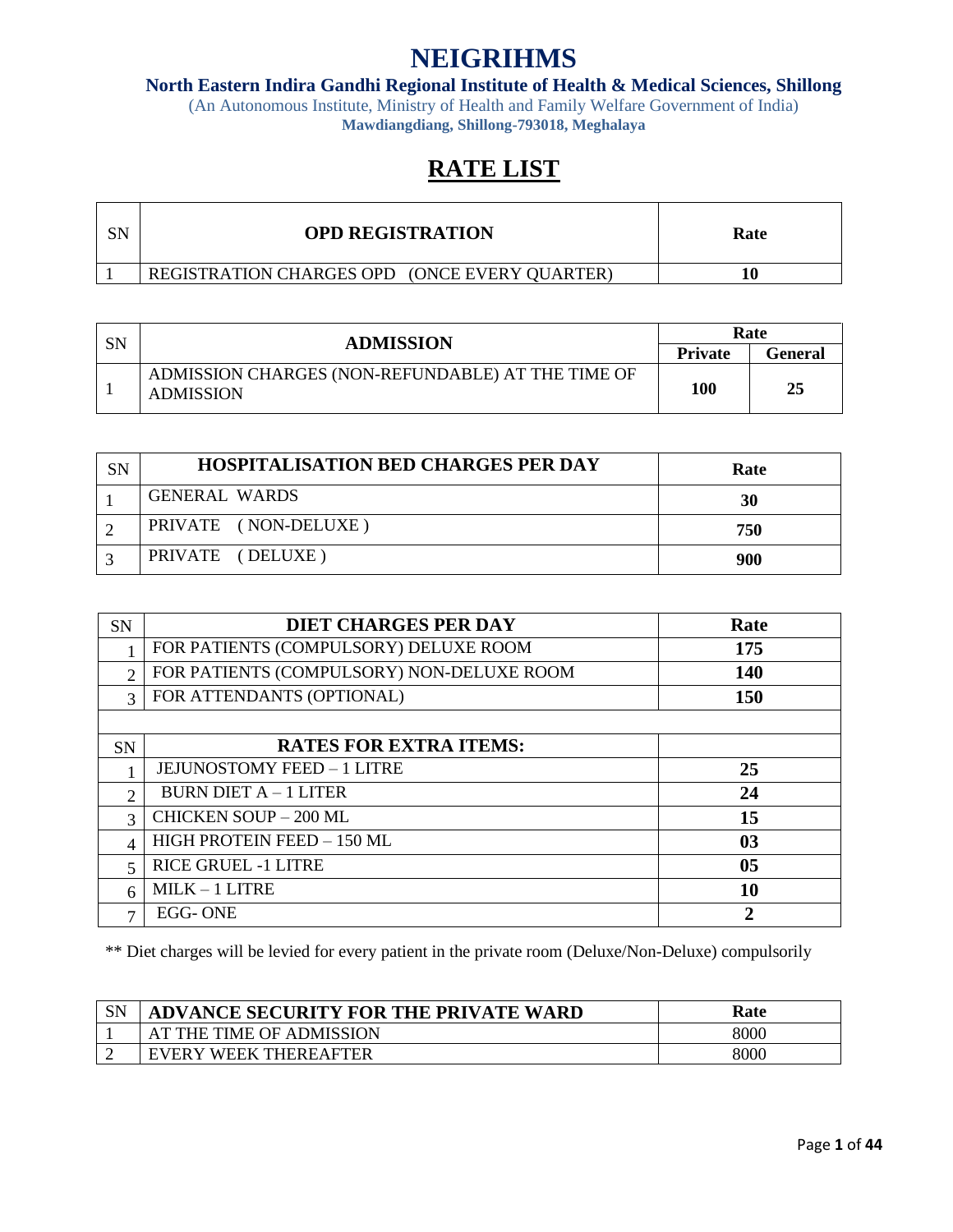# **North Eastern Indira Gandhi Regional Institute of Health & Medical Sciences, Shillong**

| <b>SN</b> | <b>CERTIFICATE</b>                                                  | <b>Charges</b><br>(in Rs. per case) |
|-----------|---------------------------------------------------------------------|-------------------------------------|
|           | MEDICAL CERTIFICATE                                                 | 10                                  |
|           | MEDICAL EXAMINATION BY MEDICAL BOARD (PRIVATE<br>PATIENTS)          | 500                                 |
| 3         | MEDICAL EXAMINATION FOR OFFICIALS OF GOVERNMENT<br>DEPARTMENTS/PSUS | Rates as per CCS<br><b>Rules</b>    |
|           | MEDICAL EXAMINATION CERTIFICATES                                    | <b>100</b>                          |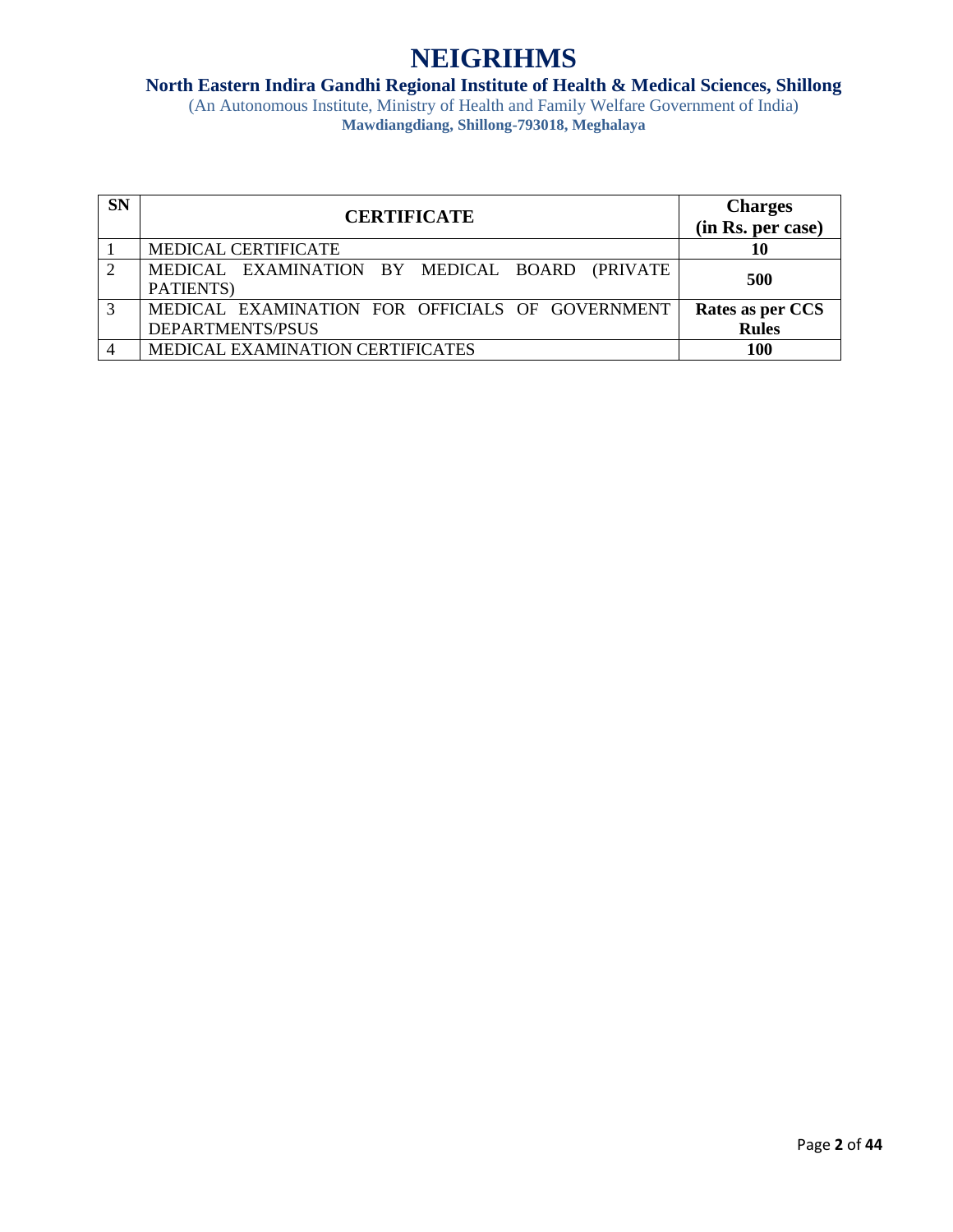### **North Eastern Indira Gandhi Regional Institute of Health & Medical Sciences, Shillong**

| <b>SN</b> | <b>ANAESTHESIOLOGY</b>       | Rate    |            |
|-----------|------------------------------|---------|------------|
|           |                              | Private | General    |
|           | ABG                          | 75      | 50         |
|           | ABG AND ELECTROLYTES (Na, K) | 150     | <b>100</b> |
|           | ELECTROLYTES (Na, K, Cl,Ca)  | 75      | 50         |
|           | <b>CALCIUM</b>               | 50      | 25         |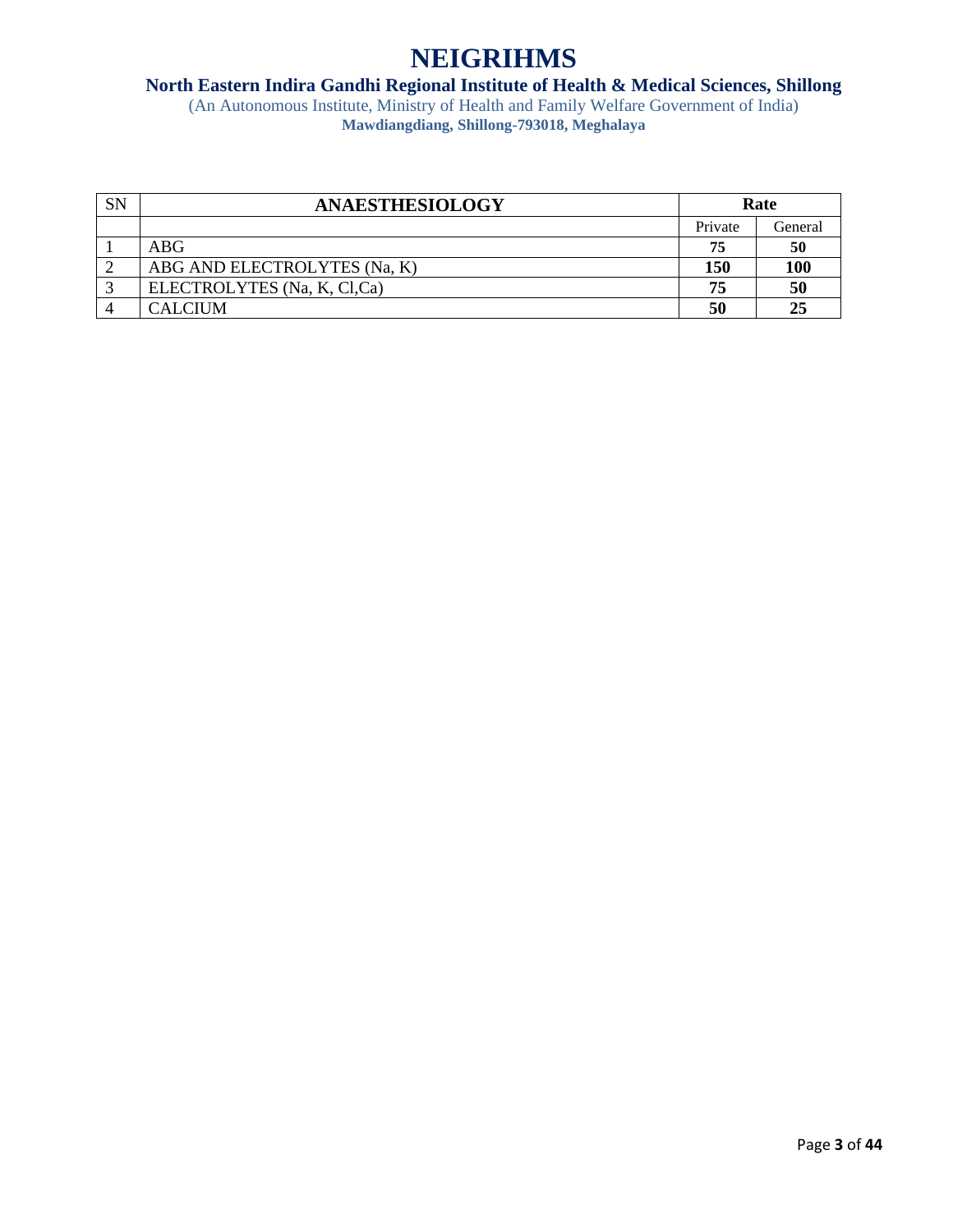### **North Eastern Indira Gandhi Regional Institute of Health & Medical Sciences, Shillong**

| SN | <b>ANATOMY</b>              |                                            | Rate    |         |
|----|-----------------------------|--------------------------------------------|---------|---------|
|    |                             |                                            | Private | General |
|    | <b>MING</b><br><b>EMBAL</b> | <b>NEIGRIHMS</b><br>ADMITT<br>ΈI<br>. I Ni | 4000    | 2000    |

|                 |                                                                                  | $\mathbf{r}$<br>Kate |
|-----------------|----------------------------------------------------------------------------------|----------------------|
| ALMING<br>EMBAI | <b>FROM OU</b><br><b>BROUGHT</b><br><b>JTSIDE</b><br>NEIGRIHMS)<br><b>BODIES</b> | 4000                 |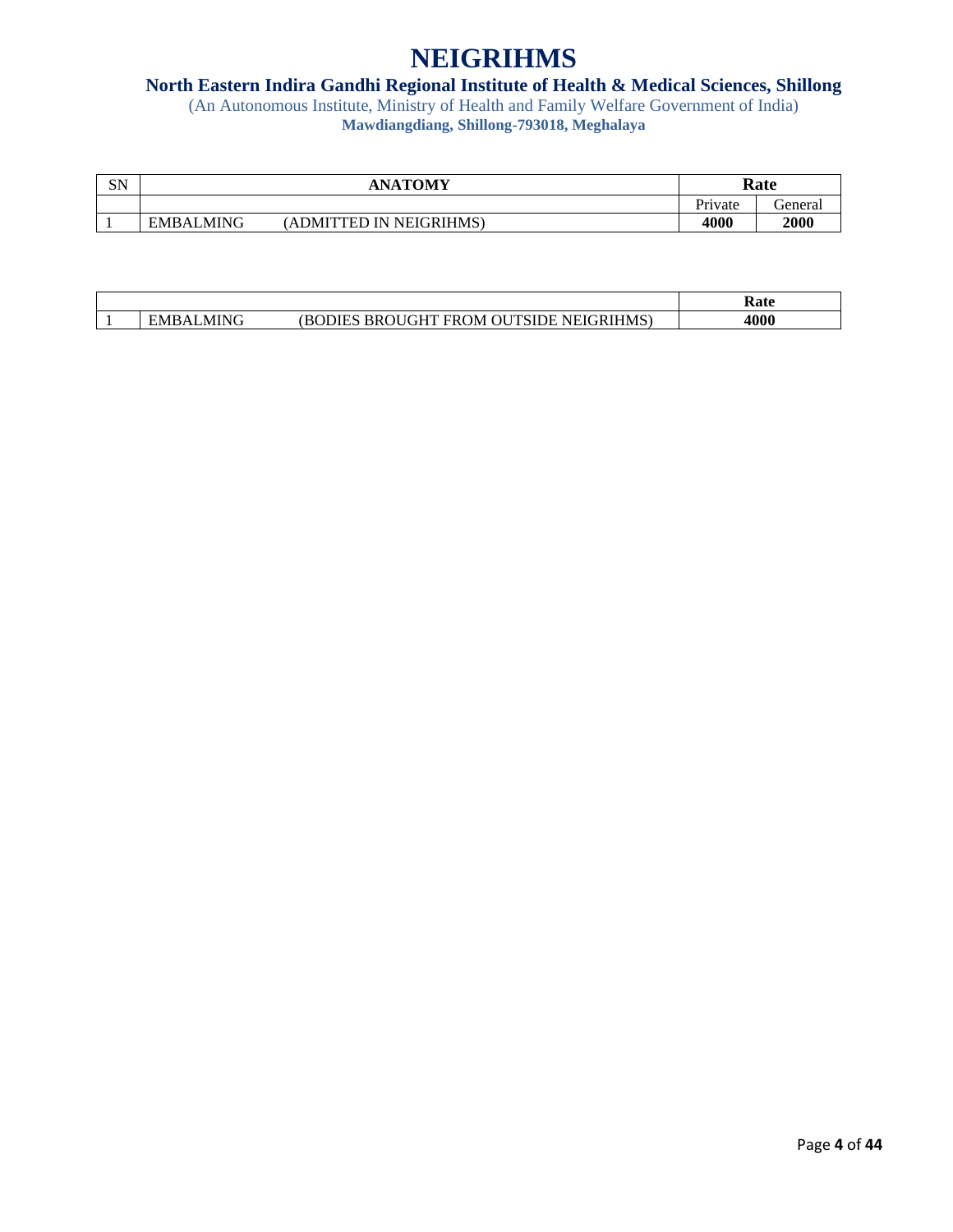### **North Eastern Indira Gandhi Regional Institute of Health & Medical Sciences, Shillong**

| <b>SN</b>      | Rate<br><b>BIOCHEMISTRY</b>                                     |                                                                                                                                                                                                                                                           |              |
|----------------|-----------------------------------------------------------------|-----------------------------------------------------------------------------------------------------------------------------------------------------------------------------------------------------------------------------------------------------------|--------------|
|                |                                                                 | Private<br>700<br>25<br>200<br>135<br>25<br>25<br>25<br>25<br>500<br>2000<br>200<br>200<br>200<br>25<br>25<br>200<br>200<br>200<br>200<br>200<br>50<br>200<br>$\bf{0}$<br>200<br>250<br>200<br><b>100</b><br>200<br><b>100</b><br><b>100</b><br>50<br>200 | General      |
| $\mathbf{1}$   | 25 (OH) D                                                       |                                                                                                                                                                                                                                                           | 350          |
| $\overline{2}$ | ACID PHOSPHATASE (ACP)                                          |                                                                                                                                                                                                                                                           | 25           |
| 3              | <b>ACTH</b>                                                     |                                                                                                                                                                                                                                                           | 100          |
| $\overline{4}$ | AFP                                                             |                                                                                                                                                                                                                                                           | 100          |
| 5              | ALANINETRANSAMINASE/ASPARTATE TRANSAMINASE-ALT/AST<br>SGPT/SGOT |                                                                                                                                                                                                                                                           | 25           |
| 6              | ALBUMIN AND GLOBULMIN PROTIENS                                  |                                                                                                                                                                                                                                                           | 25           |
| $\tau$         | ALKALINE PHOSPHATASE (ALP)                                      |                                                                                                                                                                                                                                                           | 25           |
| 8              | <b>AMYLASE</b>                                                  |                                                                                                                                                                                                                                                           | 25           |
| 9              | ANTI-THYROGLOBULIN (ANTI-TG)                                    |                                                                                                                                                                                                                                                           | 250          |
| 10             | ANTO MULLERIAN HORMONE (AMH)                                    |                                                                                                                                                                                                                                                           | 1000         |
| 11             | APOLOPOPROTEIN B (APO B)                                        |                                                                                                                                                                                                                                                           | <b>100</b>   |
| 12             | APOLOPOPROTEIN B (APO B)                                        |                                                                                                                                                                                                                                                           | 100          |
| 13             | A-TPO                                                           |                                                                                                                                                                                                                                                           | 100          |
| 14             | <b>BILIRUBIN TOTAL (T-BIL)</b>                                  |                                                                                                                                                                                                                                                           | 25           |
| 15             | BILIRUBIN(CONJUGATED) (D-BIL)                                   |                                                                                                                                                                                                                                                           | 25           |
| 16             | C <sub>3</sub>                                                  |                                                                                                                                                                                                                                                           | 100          |
| 17             | C <sub>4</sub>                                                  |                                                                                                                                                                                                                                                           | <b>100</b>   |
| 18             | CA 125.                                                         |                                                                                                                                                                                                                                                           | <b>100</b>   |
| 19             | CA 15.3                                                         |                                                                                                                                                                                                                                                           | 100          |
| 20             | CA 19.9                                                         |                                                                                                                                                                                                                                                           | <b>100</b>   |
| 21             | <b>CALCIUM</b>                                                  |                                                                                                                                                                                                                                                           | 25           |
| 22             | <b>CEA</b>                                                      |                                                                                                                                                                                                                                                           | 100          |
| 23             | <b>CHLORIDES</b> (CL-)                                          |                                                                                                                                                                                                                                                           | $\mathbf{0}$ |
| 24             | <b>CORTISOL</b>                                                 |                                                                                                                                                                                                                                                           | <b>100</b>   |
| 25             | <b>CORTISOL-ACTH STIMULATION</b>                                |                                                                                                                                                                                                                                                           | 100          |
| 26             | CORTISOL-AM/PM OVERNIGHT                                        |                                                                                                                                                                                                                                                           | <b>100</b>   |
| 27             | <b>CORTISOL-HIGH DOSE</b>                                       |                                                                                                                                                                                                                                                           | 50           |
| 28             | <b>CORTISOL-ITT</b>                                             |                                                                                                                                                                                                                                                           | 100          |
| 29             | <b>CORTISOL-LOW DOSE</b>                                        |                                                                                                                                                                                                                                                           | 50           |
| 30             | <b>CORTISOL-POST DEXA</b>                                       |                                                                                                                                                                                                                                                           | 50           |
| 31             | <b>C-REACTIVE PROTEIN (CRP)</b>                                 |                                                                                                                                                                                                                                                           | 25           |
| 32             | <b>CREATINE KINASE(CK-MB)</b>                                   |                                                                                                                                                                                                                                                           | <b>100</b>   |
| 33             | <b>CREATINE KINASE(CK-MB)</b>                                   | 200                                                                                                                                                                                                                                                       | <b>100</b>   |
| 34             | <b>CREATININE</b>                                               | 25                                                                                                                                                                                                                                                        | 25           |
| 35             | CREATININE KINASE-NAC (CK-NAC)                                  | 25                                                                                                                                                                                                                                                        | 25           |
| 36             | <b>CSF CHLORIDES</b>                                            | 10                                                                                                                                                                                                                                                        | <b>10</b>    |
| 37             | <b>CSF GLUCOSE</b>                                              | 10                                                                                                                                                                                                                                                        | <b>10</b>    |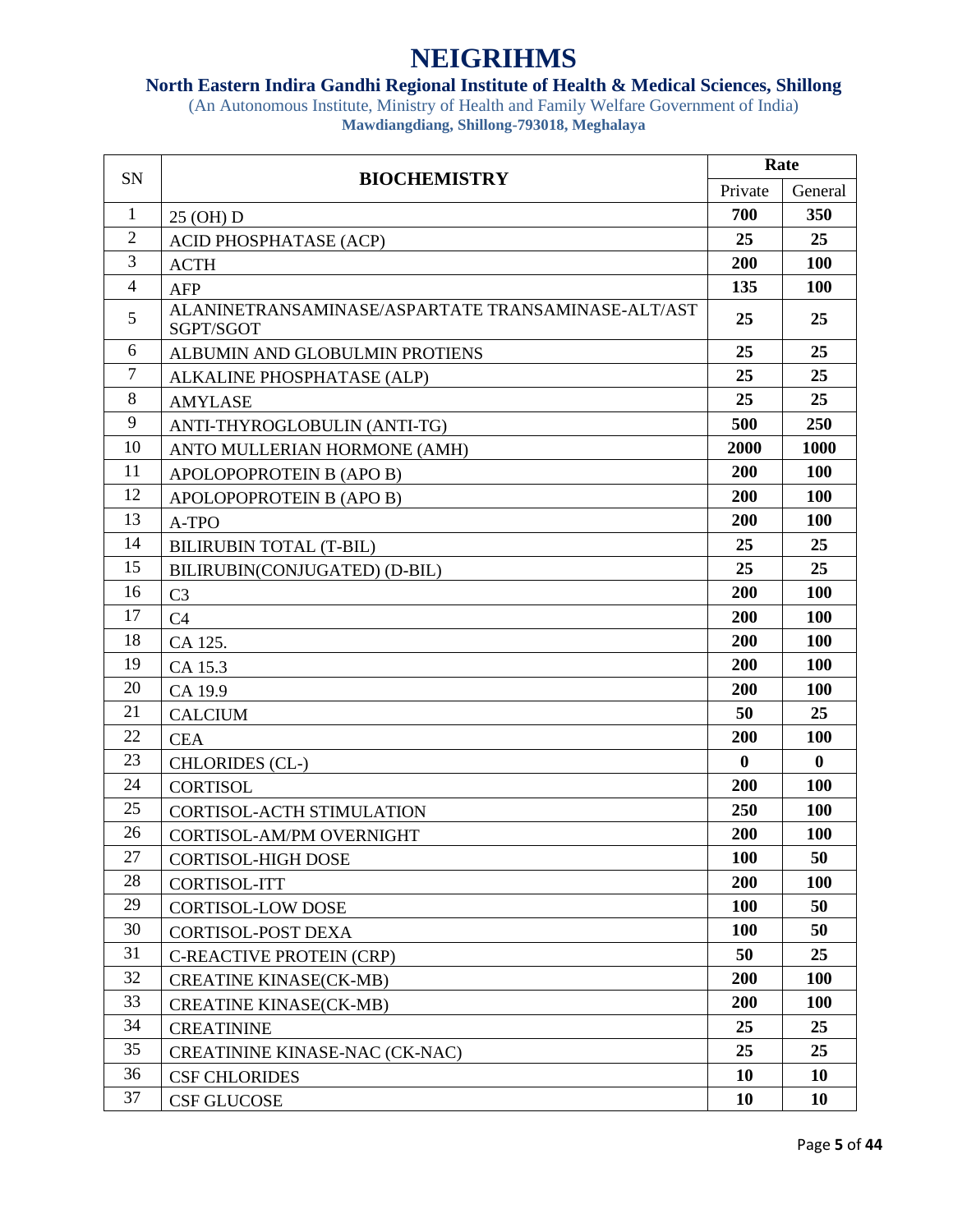### **North Eastern Indira Gandhi Regional Institute of Health & Medical Sciences, Shillong**

| 38 | <b>CSF PROTEIN</b>                          | 25         | 25           |
|----|---------------------------------------------|------------|--------------|
| 39 | <b>DHEAS</b>                                | 300        | 150          |
| 40 | E2-17 B                                     | 200        | <b>100</b>   |
| 41 | <b>FASTING GLUCOSE</b>                      | $\bf{0}$   | $\bf{0}$     |
| 42 | <b>FERRITIN</b>                             | 200        | <b>100</b>   |
| 43 | <b>FOLATE</b>                               | 200        | <b>100</b>   |
| 44 | FREE PSA (TOTAL/FREE PSA)                   | 200        | <b>100</b>   |
| 45 | <b>FSH</b>                                  | 150        | 150          |
| 46 | GAMMA GLUTAMYL TRANSFERASE (GGT)            | <b>100</b> | 50           |
| 47 | <b>GLUCOSE</b> (RBS/FBS)                    | $\bf{0}$   | $\bf{0}$     |
| 48 | <b>GLUCOSE TOLERANCE TEST (GTT)</b>         | 250        | 100          |
| 49 | <b>GROWTH HORMONE-BASAL</b>                 | 200        | <b>100</b>   |
| 50 | HBA1C                                       | <b>100</b> | 50           |
| 51 | <b>HCG</b>                                  | 200        | <b>100</b>   |
| 52 | <b>IGE CHEMILUMINESCENCE</b>                | 300        | 200          |
| 53 | <b>INORGANIC PHOSPHORUS (PI)</b>            | 25         | 25           |
| 54 | <b>INSULIN</b>                              | 200        | <b>100</b>   |
| 55 | <b>INSULIN - BASAL</b>                      | 200        | 100          |
| 56 | LACTATE DEHYDROGENASE (LDH)                 | 50         | 50           |
| 57 | <b>LH</b>                                   | 150        | 150          |
| 58 | LH & FSH                                    | 300        | 300          |
| 59 | <b>LIPASE</b>                               | 50         | 25           |
| 60 | <b>LIPID PROFILE</b>                        | 200        | <b>100</b>   |
| 61 | LIVER FUNCTION TEST PACKAGE (INCLUDING GGT) | 250        | 200          |
| 62 | LIVER FUNCTION TEST PACKAGE (WITHOUT GGT)   | <b>150</b> | <b>150</b>   |
| 63 | MAGNESIUM (MG2+)                            | 50         | 25           |
| 64 | <b>MYOGLOBIN</b>                            | 200        | <b>100</b>   |
| 65 | POTASSIUM & SODIUM $(K + \& NA+)$           | 25         | $\mathbf{0}$ |
| 66 | PRL (PROLACTIN)                             | <b>100</b> | 50           |
| 67 | <b>PROGESTERONE</b>                         | 200        | <b>100</b>   |
| 68 | <b>PSA</b>                                  | 100        | 100          |
| 69 | <b>PTH</b>                                  | 200        | 100          |
| 70 | <b>RANDOM GLUCOSE</b>                       | $\bf{0}$   | $\bf{0}$     |
| 71 | <b>SERUM IRON</b>                           | 25         | 25           |
| 72 | SERUM PROTEIN ELECTROPHORESIS               | 50         | 50           |
| 73 | T <sub>3</sub>                              | 100        | 50           |
| 74 | T3 & T4                                     | 200        | <b>100</b>   |
| 75 | T3 & T4 & TSH                               | 300        | 200          |
| 76 | T <sub>4</sub>                              | <b>100</b> | 50           |
| 77 | <b>TESTOSTERONE BASAL</b>                   | 200        | <b>100</b>   |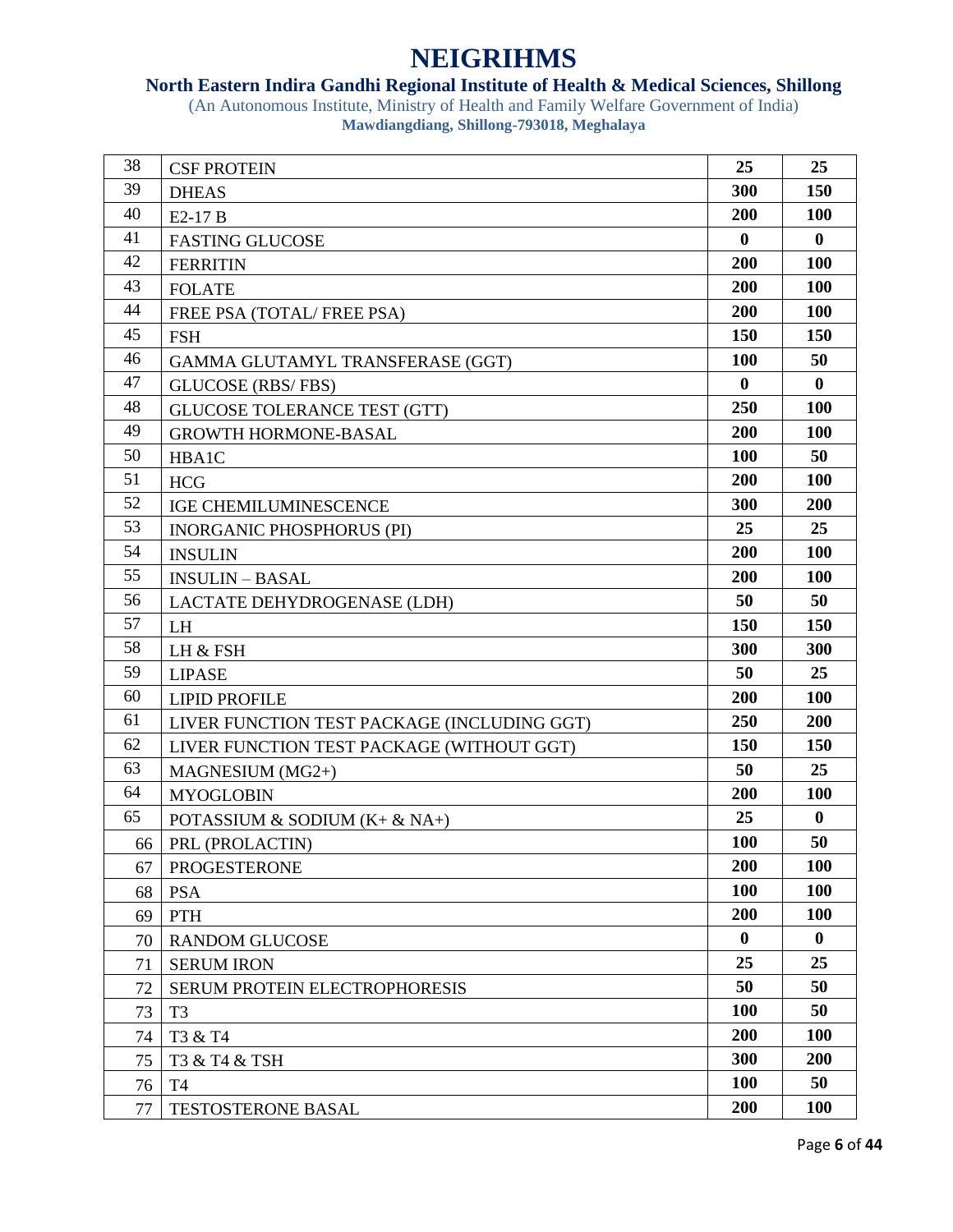### **North Eastern Indira Gandhi Regional Institute of Health & Medical Sciences, Shillong**

| 78 | <b>TG</b>                                                      | 300          | 150          |
|----|----------------------------------------------------------------|--------------|--------------|
| 79 | TOTAL CHOLESTEROL                                              | 50           | 25           |
| 80 | <b>TOTAL PROTEIN</b>                                           | $\mathbf{0}$ | $\mathbf{0}$ |
| 81 | TRIGLYCERIDES (TG) - (OPD-PATIENT)                             | 50           | 50           |
| 82 | <b>TROPI</b>                                                   | $\mathbf{0}$ | $\mathbf{0}$ |
| 83 | <b>TSH</b>                                                     | 200          | <b>100</b>   |
| 84 | UNCONJUGATED ESTRIOL                                           | <b>200</b>   | <b>100</b>   |
| 85 | <b>UREA</b>                                                    | $\mathbf{0}$ | $\mathbf{0}$ |
| 86 | <b>URIC ACID</b>                                               | 50           | 25           |
| 87 | URINARY CHLORIDES (24 HRS. QUANTITATIVE)                       | 25           | 25           |
| 88 | URINARY GLUCOSE (QUANTITATIVE)                                 | 10           | <b>10</b>    |
| 89 | URINARY PHOSPHORUS (24 HRS QUANTITATIVE)                       | 25           | 25           |
| 90 | URINARY SODIUM (NA+) POTASSIUM (K+) CHLORIDE (CL-)(24<br>HRS.) | $\mathbf{0}$ | $\mathbf{0}$ |
| 91 | URINARY SODIUM AND/OR POTASIUM (QUANTITATIVE)                  | 25           | 25           |
| 92 | URINARY SPOT SODIUM (NA+) POTASSIUM (K+) CHLORIDE(CL-)         | $\mathbf{0}$ | $\mathbf{0}$ |
| 93 | URINARY URIC ACID 24 HRS.                                      | $\mathbf{0}$ | $\mathbf{0}$ |
| 94 | URINE ALBUMIN (24 HRS QUANTITATIVE)                            | 25           | 25           |
| 95 | URINE CALCIUM (24HRS QUANTITATIVE))                            | 25           | 25           |
| 96 | URINE MICROALBUMIN (24 HRS QUANTITATIVE)                       | 50           | 50           |
| 97 | <b>VIT D 25, OH</b>                                            | 700          | 350          |
| 98 | <b>VITAMIN B12</b>                                             | <b>200</b>   | <b>100</b>   |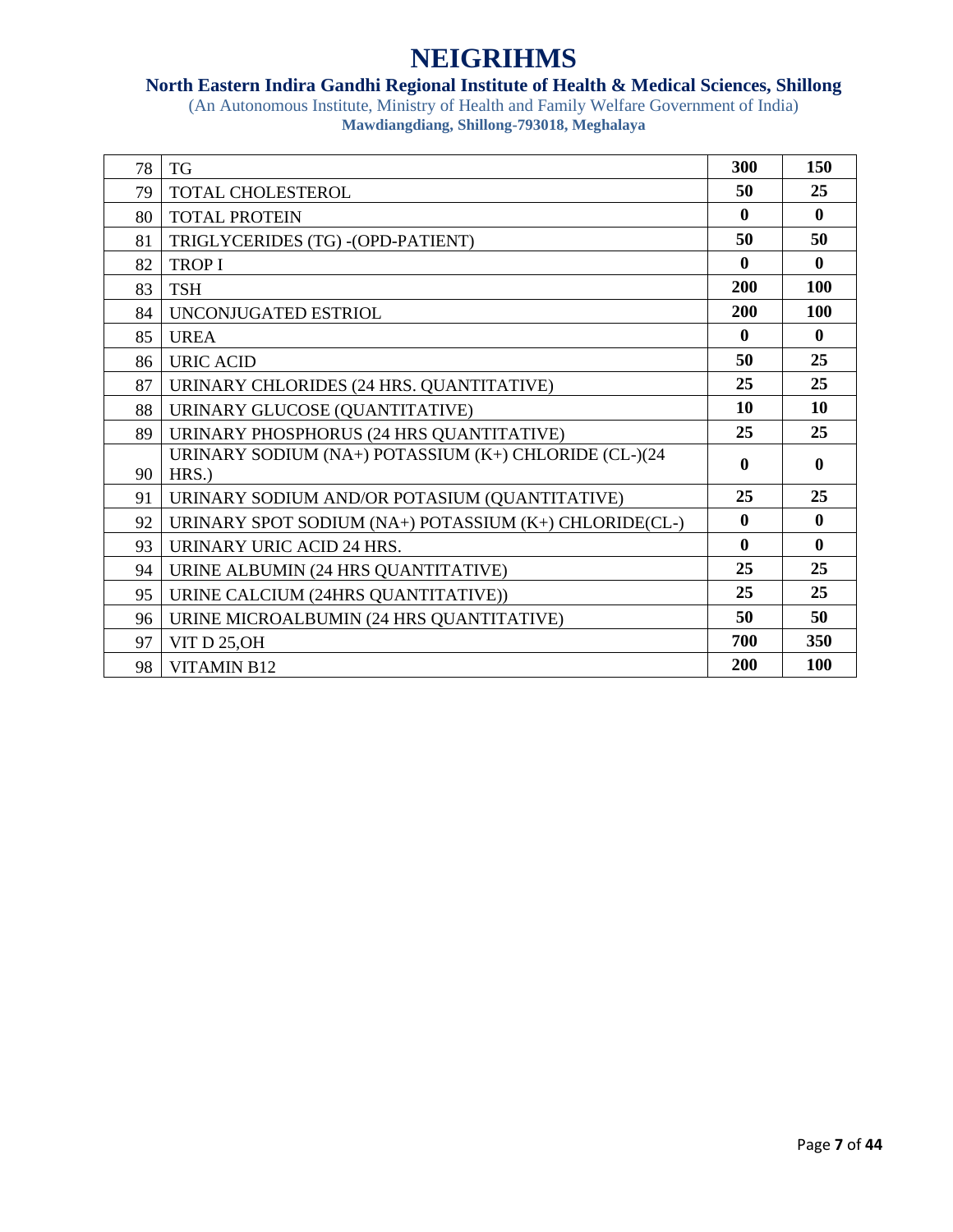### **North Eastern Indira Gandhi Regional Institute of Health & Medical Sciences, Shillong**

| SN             | <b>CARDIOLOGY</b>                                                                  | Rate        |            |
|----------------|------------------------------------------------------------------------------------|-------------|------------|
|                |                                                                                    | Private     | General    |
| $\mathbf{1}$   | AICD IMPLANTATION (PLUS COST OF AICD)-HC                                           | 4000        | 2000       |
| $\overline{2}$ | AORTIC / PULM.VALVOTOMY - HC                                                       | 2000        | 1000       |
| 3              | <b>BALLOON VALVOTOMY/ PTMC - HC</b>                                                | 5000        | 2500       |
| 4              | <b>CARDIAC CATHETERISATION - HC</b>                                                | <b>1000</b> | 500        |
| 5              | CARDIAC CATHETERISATION & ANGIOGRAPHY-HC                                           | 1000        | 500        |
| 6              | CARDIAC CATHETERIZATION (WITHOUT ANGIOGRAPHY)                                      | 1000        | 300        |
| $\overline{7}$ | <b>CARDIOVERSION</b>                                                               | <b>100</b>  | <b>100</b> |
| 8              | <b>COARCTATION DILATATION - HC</b>                                                 | 2000        | 1000       |
| 9              | CORONARY ANGIOGRAPHY - HC                                                          | 500         | 500        |
| 10             | CORONARY ANGIOPLASTY - HC                                                          | 5000        | 2000       |
| 11             | DEVICE IMPLANTATION (ASD, VSD, PDA, IVC FILTER) - HC                               | 2000        | 1000       |
| 12             | DIRECTIONAL ATHERECTOMY                                                            | 7000        | 3500       |
| 13             | <b>ECHO/TEE</b>                                                                    | 100         | <b>100</b> |
| 14             | ELECTRO PHYSIOLOGICAL STUDY - HC                                                   | 2000        | 1000       |
| 15             | ENDOMYOCARDIAL BIOPSY - HC                                                         | 2000        | 1000       |
| 16             | <b>EXERCISE TMT</b>                                                                | 200         | <b>100</b> |
| 17             | <b>HOLTER</b>                                                                      | 200         | 100        |
| 18             | I.A.B.P                                                                            | 3000        | 1500       |
| 19             | <b>INTRA AORTIC BALLOON PUMP - HC</b>                                              | 2000        | 1000       |
| 20             | <b>INTRA CORONARY STENTING</b>                                                     | 7000        | 3500       |
| 21             | INTRA VASCULAR COIL CLOSURE - HC                                                   | 2000        | 1000       |
| 22             | <b>INTRAVASCULAR COILS</b>                                                         | 2000        | 1000       |
| 23             | <b>IVC FILTER - HC</b>                                                             | 2000        | 1000       |
| 24             | PERIPHERAL STENTING INCLUDING COACT                                                | 2000        | 1000       |
| 25             | PERMANENT PACEMAKER IMPLANTATION (PLUS COST<br>OF PACEMAKER) DUAL CHAMBER-HC       | 4000        | 2000       |
| 26             | PERMANENT PACEMAKER IMPLANTATION (PLUS COST<br>OF PACEMAKER) - SINGLE CHAMBER - HC | 2000        | 1000       |
| 27             | PERMANENT PACEMAKER IMPLANTATION (PLUS COST<br>OF PACEMAKER)-BI-VENTICULAR-HC      | 6000        | 3000       |
| 28             | PLAIN BALLOON ANGIOPLASTY(PTCA)                                                    | 2000        | 1000       |
| 29             | <b>RF ABLATION - HC</b>                                                            | 7500        | 3750       |
| 30             | <b>ROTABLATION</b>                                                                 | 7000        | 3500       |
| 31             | SEPTOSTOMY - HC                                                                    | 2000        | 1000       |
| 32             | TEMPORARY PACEMAKER IMPLANTATION                                                   | 2000        | 1000       |
| 33             | <b>TESTING OF PACEMAKER (PER TEST)</b>                                             | 100         | <b>100</b> |
| 34             | <b>TILT TEST</b>                                                                   | 500         | 150        |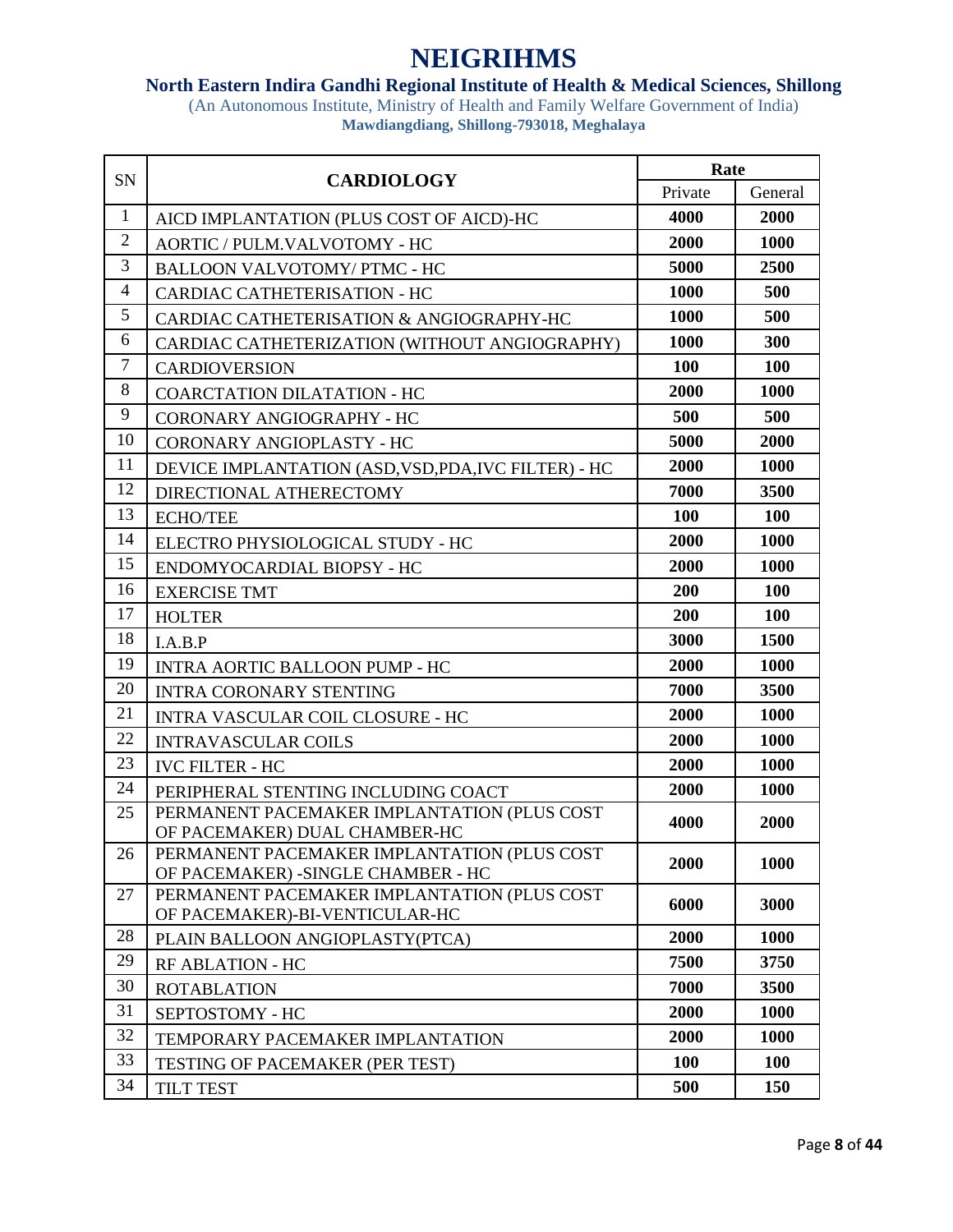### **North Eastern Indira Gandhi Regional Institute of Health & Medical Sciences, Shillong**

| SN             | <b>CARDIO THORACIC SURGERY</b>                      | Rate    |             |
|----------------|-----------------------------------------------------|---------|-------------|
|                |                                                     | Private | General     |
| 1              | A.S.D.                                              | 7000    | 3500        |
| $\overline{2}$ | ABDOMINAL/THORACIC AORTIC ANEURYSM                  | 10000   | 5000        |
| 3              | ASCENDING AORTA REPLACEMENT                         | 20000   | 10000       |
| 4              | <b>B.T. SHUNT</b>                                   | 5000    | 2500        |
| 5              | C.A.B.G. + DOUBLE VALVE REPLACEMENT                 | 18000   | 9000        |
| 6              | $C.A.B.G. + IABP$                                   | 18000   | 9000        |
| $\overline{7}$ | C.A.B.G. + SINGLE VALVE REPLACEMENT                 | 16000   | 8000        |
| 8              | C.M.V.                                              | 4000    | 2000        |
| 9              | <b>COARCTATION OF AORTA</b>                         | 9000    | 4500        |
| 10             | <b>CONDUIT REPAIR</b>                               | 14000   | 7000        |
| 11             | <b>DOUBLE VALVE REPLACEMENT</b>                     | 12000   | 6000        |
| 12             | <b>EMBOLECTOMY</b>                                  | 5000    | 2500        |
| 14             | <b>FONTAN PROCEDURE</b>                             | 18000   | 9000        |
| 15             | <b>INCISION DRAINAGE</b>                            | 250     | 100         |
| 16             | LOBECTOMY/PNEUMONECTOMY/DECORTICATION / EXCISION OF |         |             |
|                | <b>HYDATID OR MEDIASTINAL CYST</b>                  | 4000    | 2000        |
| 17             | MITRAL BALLOON VALVOPLASTY                          | 9000    | 4500        |
| 13             | OESOPHAGECTOMY/COLON BYPASS                         | 3500    | 1750        |
| 18             | P.D.A.                                              | 4000    | 2000        |
| 19             | <b>PERICARDIECTOMY</b>                              | 4000    | 2000        |
| 20             | PERIPHERAL VASCULAR SURGERY                         | 2000    | <b>1000</b> |
| 21             | PULMONARY AORTIC VALVOPLASTY                        | 2000    | <b>1000</b> |
| 22             | <b>SINGLE VALVE REPLACEMENT/MVR</b>                 | 9000    | 4500        |
| 23             | T.O.F.                                              | 12000   | 6000        |
| 24             | V.S.D.                                              | 9000    | 4500        |

| 25 | <b>ANGIOPLASTY</b>       | 7000        | 3500  |
|----|--------------------------|-------------|-------|
| 26 | <b>ATRIAL SEPTOSTOMY</b> | 8000        | 4000  |
| 27 | $C.A.B.G.-Hc$            | 14000       | 7000  |
| 28 | $C.A.B.G - PKG$          | 54000       | 54000 |
| 29 | <b>COIL EMBOLISATION</b> | 2000        | 1000  |
| 30 | <b>DSA</b>               | <b>1000</b> | 300   |
| 31 | <b>IMPLANT</b>           | 2000        | 1000  |
| 32 | PERIPHERAL ANGIOPLASTY   | 5000        | 2500  |
| 33 | <b>REPLANT</b>           | 250         | 100   |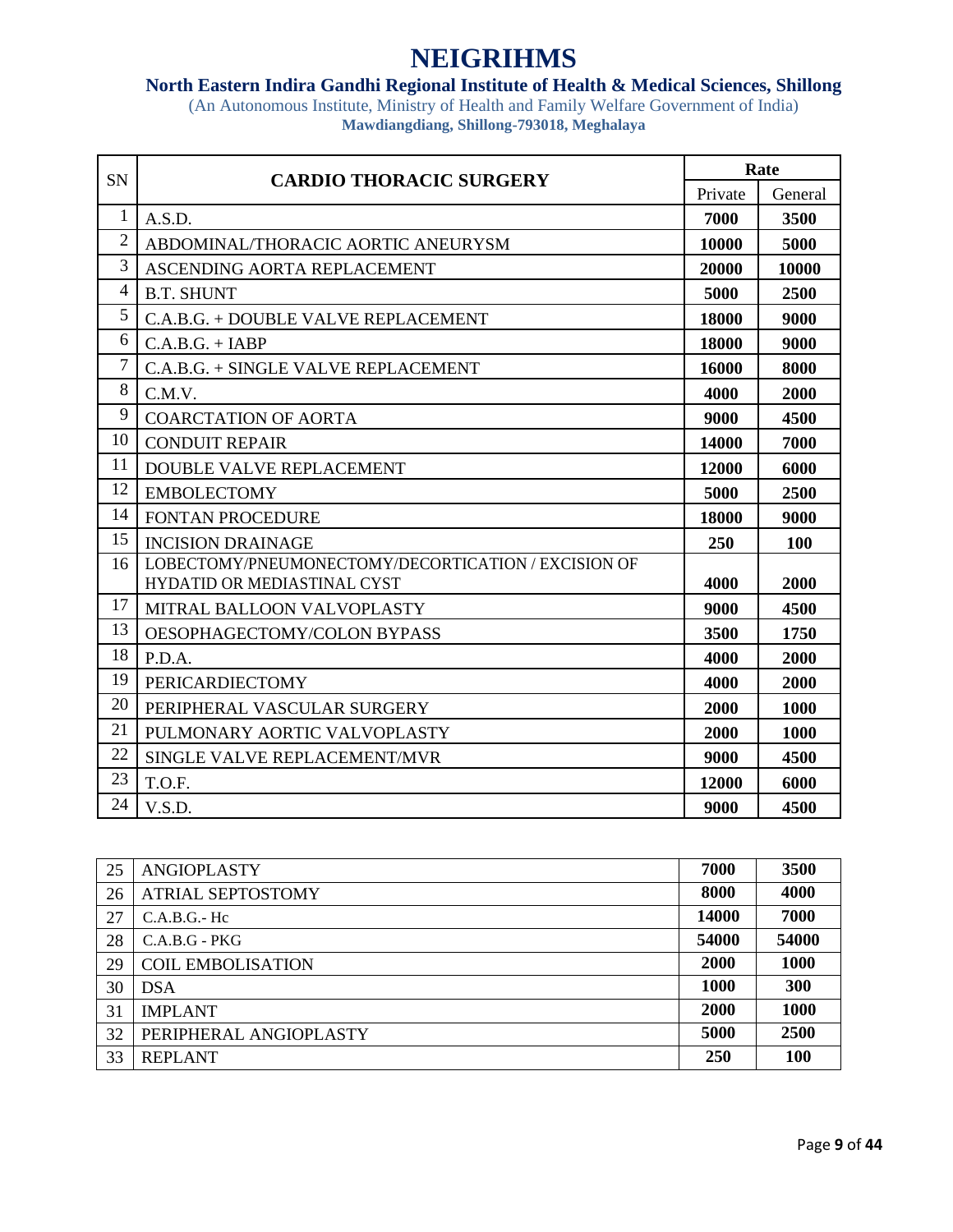#### **North Eastern Indira Gandhi Regional Institute of Health & Medical Sciences, Shillong**

| <b>SN</b>      | <b>DENTAL SURGERY</b>                                                                                                               | Rate        |            |
|----------------|-------------------------------------------------------------------------------------------------------------------------------------|-------------|------------|
|                |                                                                                                                                     | Private     | General    |
| 1              | ABSCESS INCISION AND DRAINAGE                                                                                                       | 250         | <b>100</b> |
| $\overline{2}$ | ALL EXTRACTIONS IN ONE JAW                                                                                                          | 250         | 100        |
| 3              | DENTAL RESTORATION CLASS-II TYPE WITH AG AMALGEN<br><b>COMPOSITE</b>                                                                | <b>100</b>  | <b>100</b> |
| 4              | <b>EXTRACTION PER TOOTH</b>                                                                                                         | 25          | 25         |
| 5              | FIXED APPLIANCES BOTH JAWS                                                                                                          | 1000        | 300        |
| 6              | <b>FIXED APPLIANCES ONE JAW</b>                                                                                                     | 500         | 150        |
| $\overline{7}$ | FRACTURE JAWS CLOSED REDUCTION                                                                                                      | 500         | <b>150</b> |
| 8              | <b>GINGIVECTOMY FULL MOUTH</b>                                                                                                      | 500         | 150        |
| 9              | <b>GINGIVECTOMY PER SEGMENT</b>                                                                                                     | 250         | <b>100</b> |
| 10             | <b>GROWTH REMOVAL</b>                                                                                                               | 250         | 100        |
| 11             | ORTHODONTIC TREATMENT BANDING/BONDING PER TOOTH<br><b>(EXCLUDING COST OF THE MATERIAL WHICH IS TO BE BROUGHT BY</b><br>THE PATIENT) | 50          | 50         |
| 12             | <b>PERICORONOTOMY</b>                                                                                                               | <b>150</b>  | 100        |
| 13             | PORCELAIN FULL CROWN                                                                                                                | 250         | <b>100</b> |
| 14             | PORCELAIN TO METAL CROWN                                                                                                            | 500         | <b>150</b> |
| 16             | <b>PULPECTOMY</b>                                                                                                                   | 300         | <b>250</b> |
| 15             | <b>PULPOTOMY</b>                                                                                                                    | 250         | <b>100</b> |
| 17             | REMOVABLE ACRYLIC PARTIAL DENTURE PER ADDITIONAL TOOTH                                                                              | 50          | 50         |
| 18             | REMOVABLE ACRYLIC PARTIAL DENTURE WITH ONE TOOTH                                                                                    | <b>100</b>  | 100        |
| 19             | <b>REMOVAL OF IMPACTION</b>                                                                                                         | 250         | <b>100</b> |
| 20             | <b>RESTORATIONS PER SURFACE</b>                                                                                                     | 125         | <b>100</b> |
| 21             | <b>ROOT AMPUTATION</b>                                                                                                              | 250         | 100        |
| 23             | ROOT CANAL TREATMENT                                                                                                                | 250         | <b>100</b> |
| 22             | <b>ROOT PLANNING</b>                                                                                                                | 250         | <b>100</b> |
| 24             | <b>SCALING: CHRONIC GINGIVITIS</b>                                                                                                  | <b>150</b>  | 100        |
| 25             | SINGLE JACKET CROWN/DOWEL CROWN IN NON PRECIOUS ALLOY                                                                               | 250         | 100        |
| 26             | <b>STUDY CASTS</b>                                                                                                                  | 50          | 50         |
| 27             | SURGICAL REMOVAL OF ROOT                                                                                                            | 250         | <b>100</b> |
| 28             | TOTAL EXTRACTION BOTH JAWS                                                                                                          | <b>1000</b> | 300        |
| 29             | <b>VENEERING COMPOSITE</b>                                                                                                          | 1000        | 300        |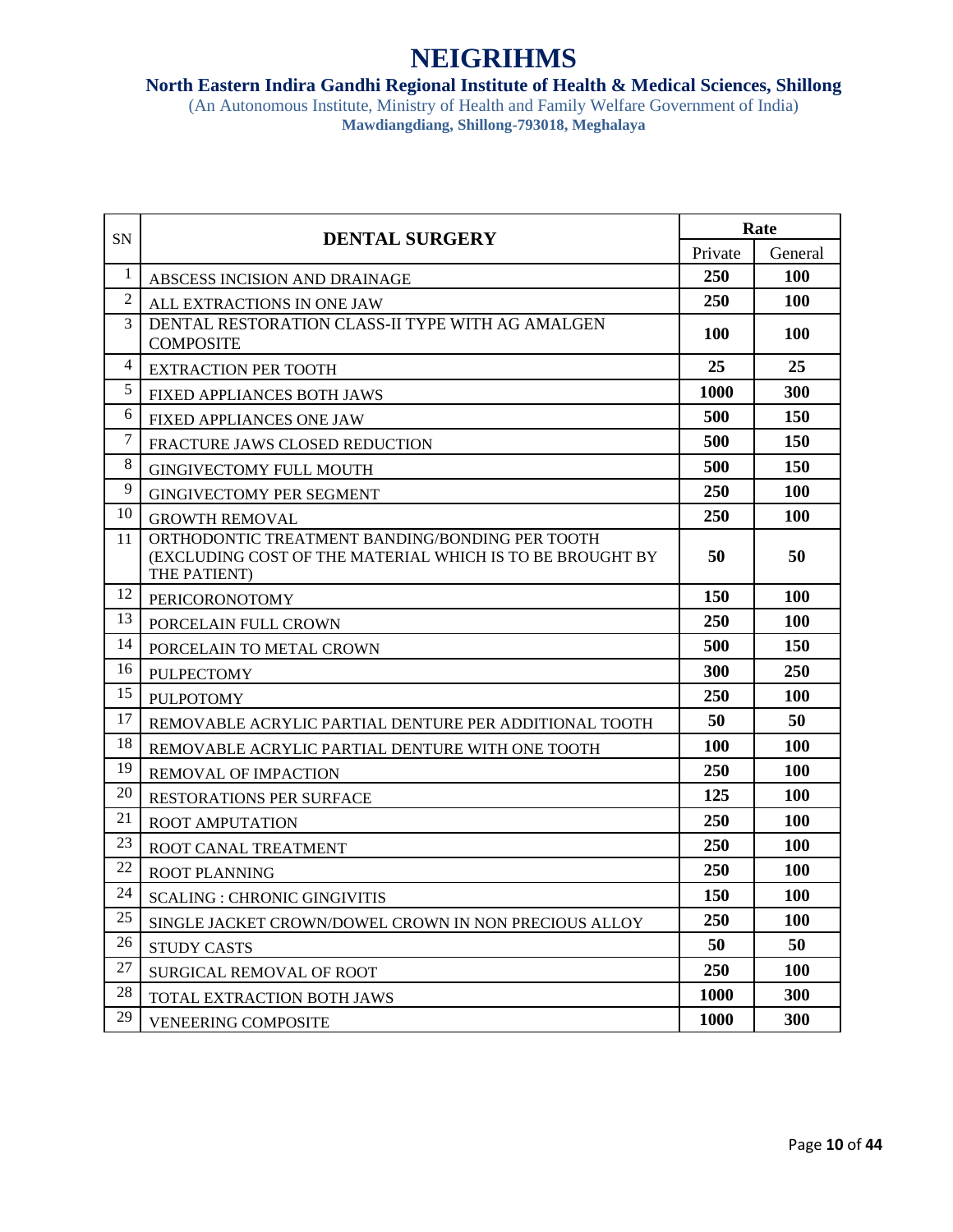#### **North Eastern Indira Gandhi Regional Institute of Health & Medical Sciences, Shillong**

| <b>SN</b>      | <b>DERMATOLOGY</b>                                                                 | Rate       |            |
|----------------|------------------------------------------------------------------------------------|------------|------------|
|                |                                                                                    | Private    | General    |
| $\mathbf{1}$   | <b>BOTULINUM INJECTION</b>                                                         | 100        | 60         |
| $\overline{2}$ | CHEMICAL CAUTERISATION (TCA CAUTERY)                                               | 50         | 30         |
| 3              | <b>CHEMICAL PEELING - TCA</b>                                                      | 50         | 30         |
| $\overline{4}$ | COMEDONE EXTRACTION, NEEDLE EXTRACTION                                             | 30         | 18         |
| 5              | <b>CRYOSURGERY</b>                                                                 | 30         | 18         |
| 6              | <b>DERMABRASION</b>                                                                | 100        | 60         |
| $\tau$         | <b>ELECTRO SURGERY</b>                                                             | 50         | 30         |
| 8              | FRACTIONAL CO2 LASER (PER 2 VISIT PER WEEK)                                        | 500        | <b>300</b> |
| 9              | FUE - HT                                                                           | 200        | 120        |
| 10             | <b>INTRALESIONAL INJECTION</b>                                                     | 30         | 18         |
| 11             | <b>IONTOPHORESIS</b>                                                               | 50         | 30         |
| 12             | <b>LOBULOPTSY</b>                                                                  | 100        | 60         |
| 13             | <b>MICRO NEEDLING</b>                                                              | 100        | 60         |
| 14             | <b>NAIL SURGERY</b>                                                                | <b>100</b> | 60         |
| 16             | NBUVB(PHOTOTHERAPY) (MONTH OF 12 SITTINGS)                                         | <b>100</b> | 60         |
| 15             | PARING AND CAUTERY OF CORNS                                                        | 30         | 18         |
| 17             | PARING AND CAUTERY OF WART                                                         | 30         | 18         |
| 18             | PARTIAL NAIL AVULSION                                                              | 100        | 60         |
| 19             | PODOWART APPLICATION                                                               | 50         | 30         |
| 20             | PULSE DYE LASER (PER 2 VISIT PER WEEK)                                             | 500        | 300        |
| 21             | PUNCH GRAFTING FOR VITILIGO                                                        | <b>100</b> | 60         |
| 23             | Q SWITCH ND YAG LASER (PER 2 VISIT PER WEEK)                                       | 500        | 300        |
| 22             | <b>SCAR REVISION</b>                                                               | 100        | 60         |
| 24             | <b>SCLEROTHERAPY</b>                                                               | <b>100</b> | 60         |
| 25             | SKIN BIOPSY - EXCISIONAL/INCISIONAL/PUNCH                                          | 100        | 60         |
| 26             | SKIN GRAFTING FOR VITILIGO (NON-CULTURED MELANOCYTE<br>KERATINOCYTE CELL TRANSFER) | 100        | 60         |
| 27             | <b>SMASH GRAFTING FOR VITILIGO</b>                                                 | 100        | 60         |
| 28             | <b>SUBCISION</b>                                                                   | <b>100</b> | 60         |
| 29             | SUCTION BLISTER GRAFTING FOR VITILIGO                                              | 100        | 60         |
| 30             | <b>TCA - CROSS</b>                                                                 | 50         | 30         |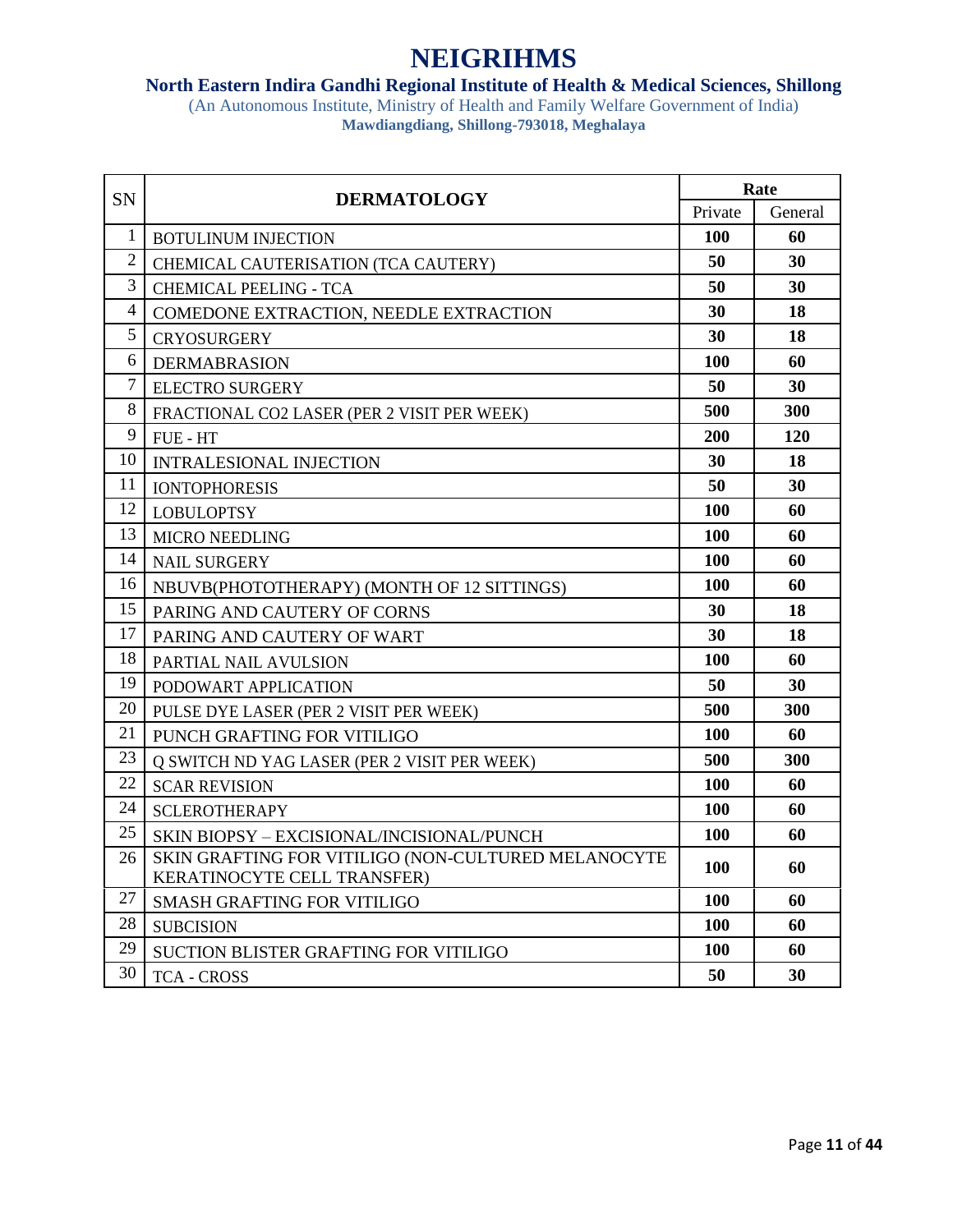### **North Eastern Indira Gandhi Regional Institute of Health & Medical Sciences, Shillong**

| SN             | <b>ENT</b>                                   | Rate           |                |
|----------------|----------------------------------------------|----------------|----------------|
|                |                                              | <b>Private</b> | <b>General</b> |
| 1              | <b>ADENOIDECTOMY</b>                         | 500            | 200            |
| $\overline{2}$ | <b>ANTRAL BIOPSY</b>                         | 250            | <b>100</b>     |
| 3              | <b>ANTRAL WASH</b>                           | 200            | <b>100</b>     |
| $\overline{4}$ | <b>ASSR</b>                                  | 150            | <b>150</b>     |
| 5              | AUDITO.VERBAL THER.FOR COCHLEAR IMPLANT      | 5000           | 5000           |
| 6              | <b>AURAL POLYPECTOMY</b>                     | 250            | <b>100</b>     |
| $\tau$         | <b>B.M.TEST FOR EUSTACHIAN TUBE FUNCTION</b> | 50             | 50             |
| 8              | <b>BIOPSY NECK</b>                           | 250            | 100            |
| 9              | <b>BLOCK DISSECTION OF NECK</b>              | 5000           | 2500           |
| 10             | <b>BOA</b>                                   | <b>150</b>     | 50             |
| 11             | <b>BRONCHOSCOPY</b>                          | 500            | <b>250</b>     |
| 12             | <b>BSER</b>                                  | 300            | <b>150</b>     |
| 13             | C.W.L. (RT.) (MINOR)                         | 1000           | 300            |
| 14             | <b>CALDWELL LUC'S OPERATION</b>              | 500            | <b>200</b>     |
| 16             | <b>CALORIC TEST</b>                          | <b>100</b>     | <b>100</b>     |
| 15             | <b>CRYOSURGERY</b>                           | 200            | 100            |
| 17             | <b>DILATATION</b>                            | <b>100</b>     | 50             |
| 18             | DIRECT LARYNGOSCOPY                          | 500            | <b>150</b>     |
| 19             | ELECTRONYSTAGMOGRAPHY                        | 250            | <b>100</b>     |
| 20             | <b>ETHMOIDECTOMY</b>                         | 2000           | 1000           |
| 21             | <b>EVOKED RESPONSE AUDIOMETRY</b>            | 300            | <b>150</b>     |
| 23             | <b>EXCISION OF TEMPORAL BONE</b>             | 5000           | 2500           |
| 22             | <b>FESS</b>                                  | 2000           | 1000           |
| 24             | <b>ENDOSCOPY FIBREOPTIC</b>                  | 250            | <b>100</b>     |
| 25             | FOREIGN BODY EAR AND NOSE REMOVAL            | 250            | <b>100</b>     |
| 26             | <b>FRONTAL SINUS OPERATION</b>               | 2000           | 1000           |
| 27             | FUNCTIONAL ENDOSCOPY                         | 250            | <b>100</b>     |
| 28             | <b>HEARING AID ANALYSIS</b>                  | 150            | 150            |
| 29             | <b>HEARING AID FITTING</b>                   | 150            | 50             |
| 30             | <b>IMPEDANCE AUDIOMETRY</b>                  | 200            | 100            |
| 31             | <b>INTRANASAL ANTROSTOMY</b>                 | 250            | <b>100</b>     |
| 32             | <b>LARYNGECTOMY</b>                          | 5000           | 2500           |
| 33             | LARYNGOFISSURE                               | 2000           | 1000           |
| 34             | <b>LARYNGOPHAYRYNGECTOMY</b>                 | 5000           | 2500           |
| 35             | <b>LARYNGOSCOPY</b>                          | 500            | 150            |
| 36             | <b>LASER THERAPY</b>                         | 500            | 250            |
| 37             | LATERAL PHARYNGOTOMY                         | 2000           | <b>1000</b>    |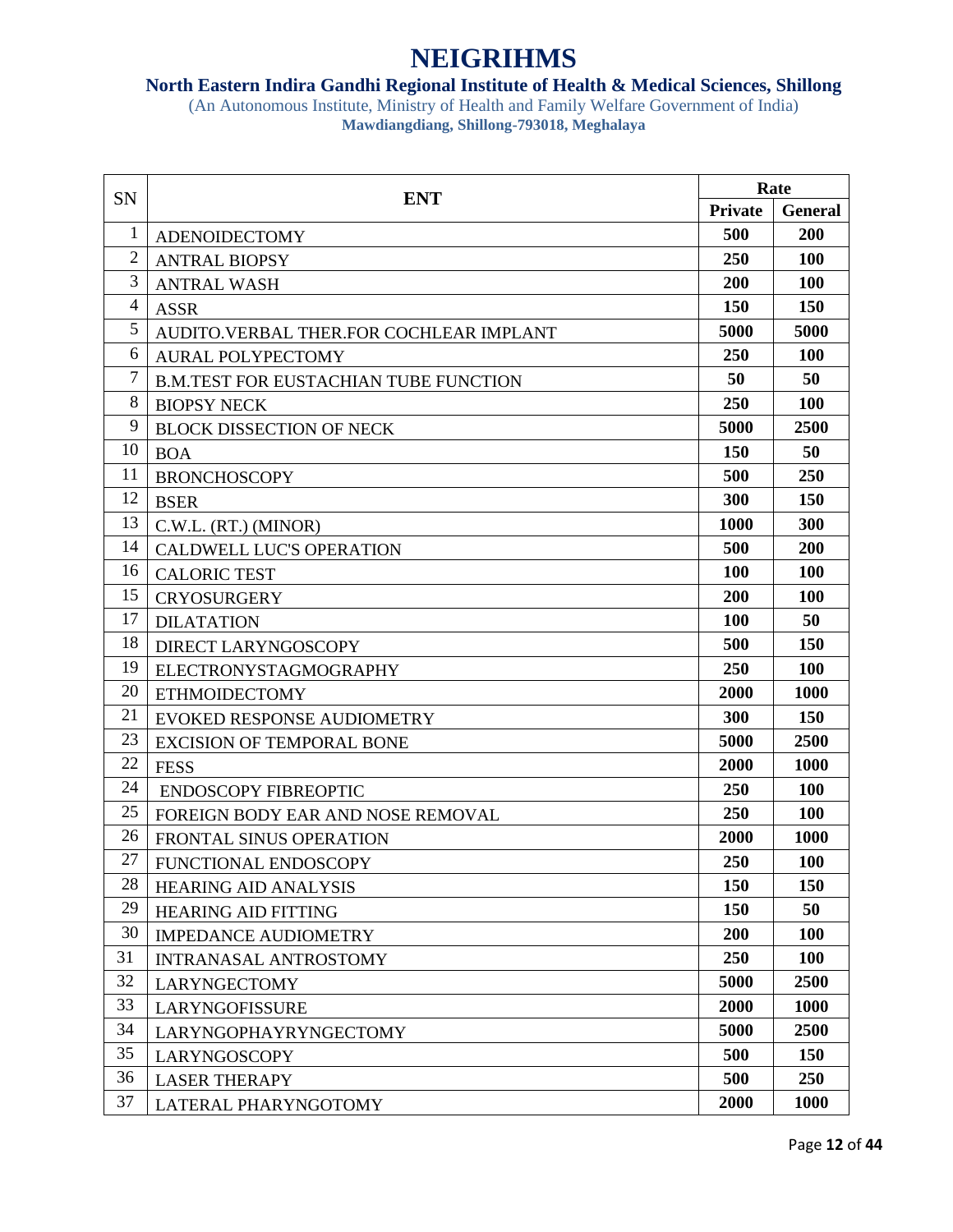### **North Eastern Indira Gandhi Regional Institute of Health & Medical Sciences, Shillong**

| 38 | <b>LATERAL RHINOTOMY</b>                    | 2000       | 1000       |
|----|---------------------------------------------|------------|------------|
| 39 | <b>LOBULOPLASTY</b>                         | 200        | 100        |
| 40 | <b>MASTOIDECTOMY</b>                        | 2000       | 1000       |
| 41 | <b>MAXILLECTOMY</b>                         | 2000       | 1000       |
| 42 | <b>MEATOPLASTY</b>                          | 200        | <b>100</b> |
| 43 | <b>MICROLARYNGOSCOPY</b>                    | 500        | 200        |
| 44 | TYMPANOMETRY MULTI FREQUENCY                | 100        | 100        |
| 45 | <b>MYRINGOPLASTY</b>                        | 1000       | 300        |
| 46 | <b>MYRINGOTOMY</b>                          | 250        | <b>100</b> |
| 47 | <b>NASAL CAUTERY</b>                        | 250        | <b>100</b> |
| 48 | <b>NASAL POLYPECTOMY</b>                    | 1000       | 300        |
| 49 | <b>OESPHAGOSCOPY</b>                        | 500        | <b>150</b> |
| 50 | <b>OLFACTOMETRY</b>                         | 50         | 50         |
| 51 | OTA ACOUSTIC EMISSIONS (OAES)               | 100        | 100        |
| 52 | PARTIAL GLOSSECTOMY                         | 5000       | 2500       |
| 53 | PINNAPLASTY/ATRESIOPLASTY                   | 2000       | 1000       |
| 54 | PLASTOPHARYNGOPLASTY FOR RHINOLALIS ABSENTA | 5000       | 2500       |
| 55 | PURE TONE AUDIOMETRY                        | <b>150</b> | <b>100</b> |
| 56 | R.N.D.                                      | 5000       | 2500       |
| 57 | REAR EAR MEASUREMENT                        | <b>150</b> | <b>150</b> |
| 58 | RHINOPLASTY(M.R.M.)                         | 2000       | 1000       |
| 59 | <b>SEPTOPLASTY</b>                          | 500        | 150        |
| 60 | SPECIALISED TESTS OF HEARING                | 200        | <b>100</b> |
| 61 | SPEECH AUDIOMETRY                           | 150        | 50         |
| 62 | SPEECH THERAPY PACKAGE FOR FOUR SESSION     | 200        | <b>100</b> |
| 63 | <b>STAPEDECTOMY</b>                         | 5000       | 2500       |
| 64 | SUBMANDIBULAR GLAND EXCISION                | 1000       | 500        |
| 65 | <b>SUBMUCUS RESECTION OF SEPTUM</b>         | 500        | 150        |
| 66 | <b>SYRINGING</b>                            | $\bf{0}$   | $\bf{0}$   |
| 67 | <b>TONGUE TIE RELEASE</b>                   | <b>100</b> | $\bf{0}$   |
| 68 | <b>TONSILLECTOMY</b>                        | 500        | 150        |
| 69 | <b>TRACHEOSTOMY</b>                         | 300        | 150        |
| 70 | TRACHEOSTOMY(REVISION)                      | 300        | 150        |
| 71 | <b>TRANSPALATAL OPERATION</b>               | 2000       | 1000       |
| 72 | <b>TURBINECTOMY</b>                         | 250        | <b>100</b> |
| 73 | <b>TYMPANOPLASTY</b>                        | 5000       | 2500       |
| 74 | <b>VEMP</b>                                 | 150        | 150        |
| 75 | VNG(VIDEO NYSTAGMOGRAPHY)                   | 200        | 200        |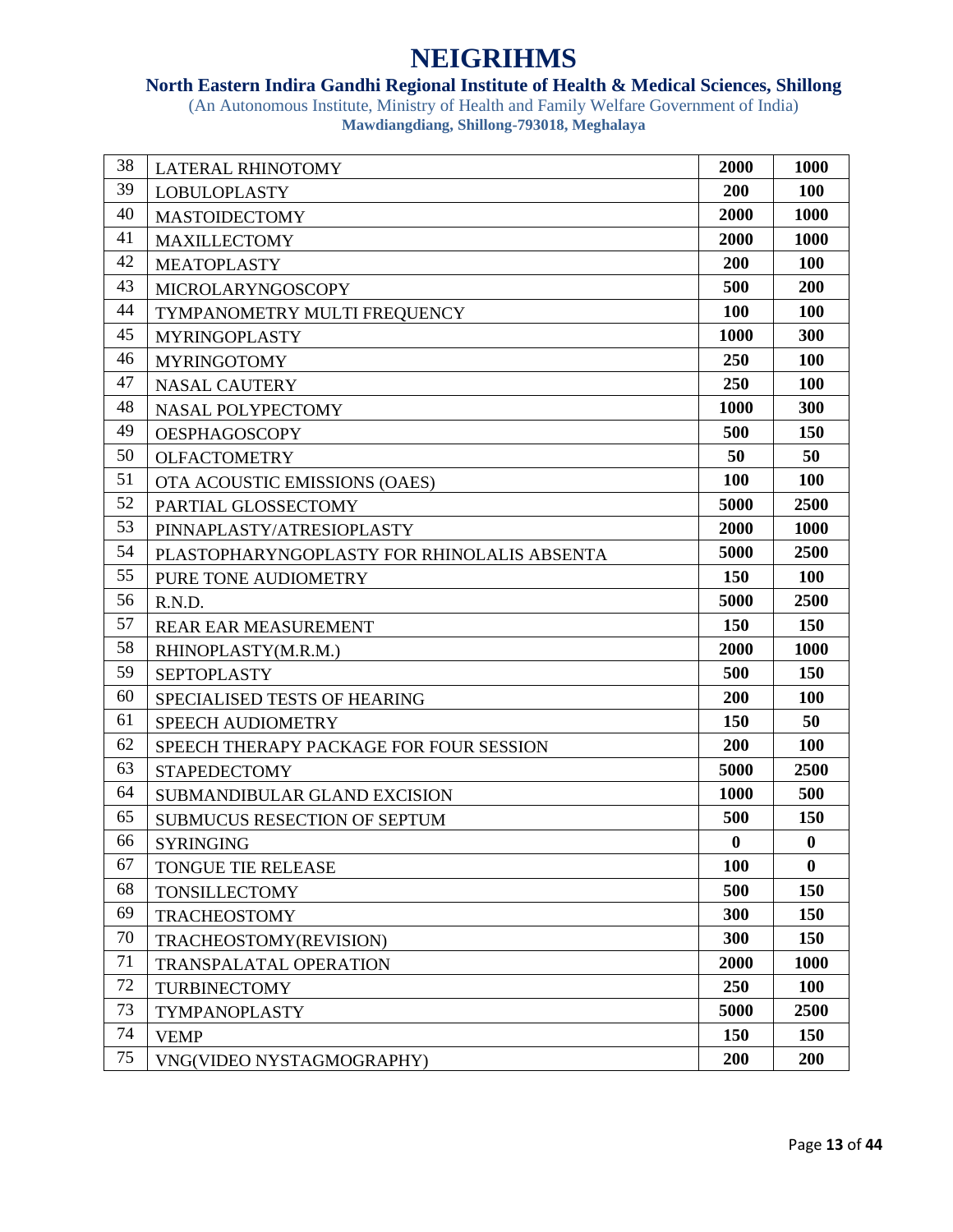### **North Eastern Indira Gandhi Regional Institute of Health & Medical Sciences, Shillong**

| SN | <b>FORENSIC MEDICINE</b>             | Rate    |         |
|----|--------------------------------------|---------|---------|
|    |                                      | Private | General |
|    | EMBALMING OF NON-AUTOPSIED BODIES    | 4000    | 2000    |
|    | <b>EMBALMING OF AUTOPSIED BODIES</b> | 4000    | 4000    |

|                                                                                                 | Rate |      |
|-------------------------------------------------------------------------------------------------|------|------|
| <b>EMBALMING OF BODIES (AUTOPSIED / NON-AUTOPSIED)</b><br>BODIES BROUGHT FROM OUTSIDE NEIGRIHMS | 4000 | 4000 |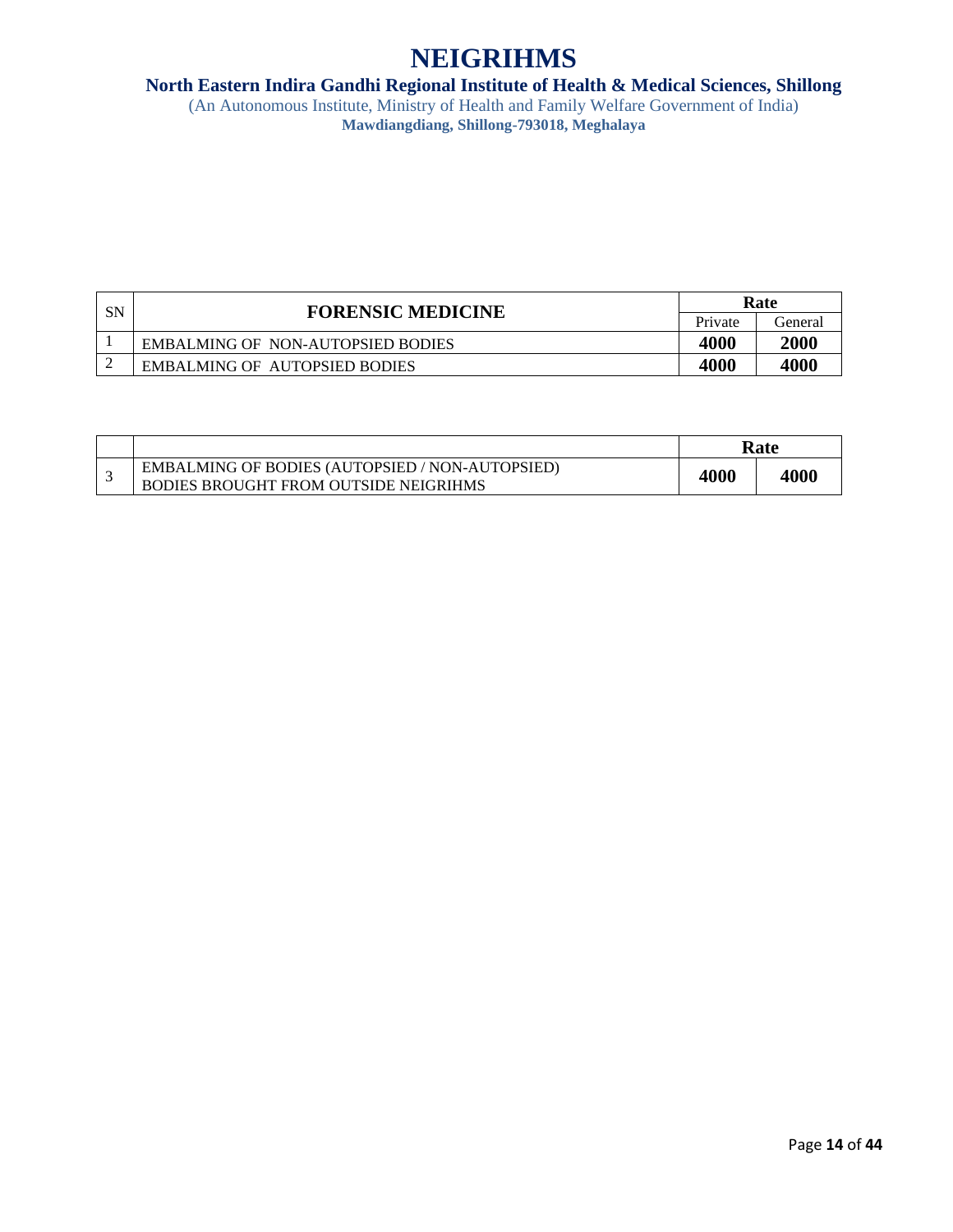### **North Eastern Indira Gandhi Regional Institute of Health & Medical Sciences, Shillong**

| <b>SN</b> | <b>GENERAL MEDICINE</b>         | Rate       |            |
|-----------|---------------------------------|------------|------------|
|           |                                 | Private    | General    |
|           | <b>BRONCHOSCOPY FIBRE OPTIC</b> | <b>250</b> | <b>100</b> |
|           | <b>BRONCHOSCOPY VIDEO</b>       | 500        | 250        |
| 2         | <b>ENDOSCOPY</b>                | 250        | <b>100</b> |
|           | <b>ENDOSCOPY UNDER GA</b>       | 500        | 150        |
|           | PULMONARY FUNCTION TESTS        | 250        | <b>100</b> |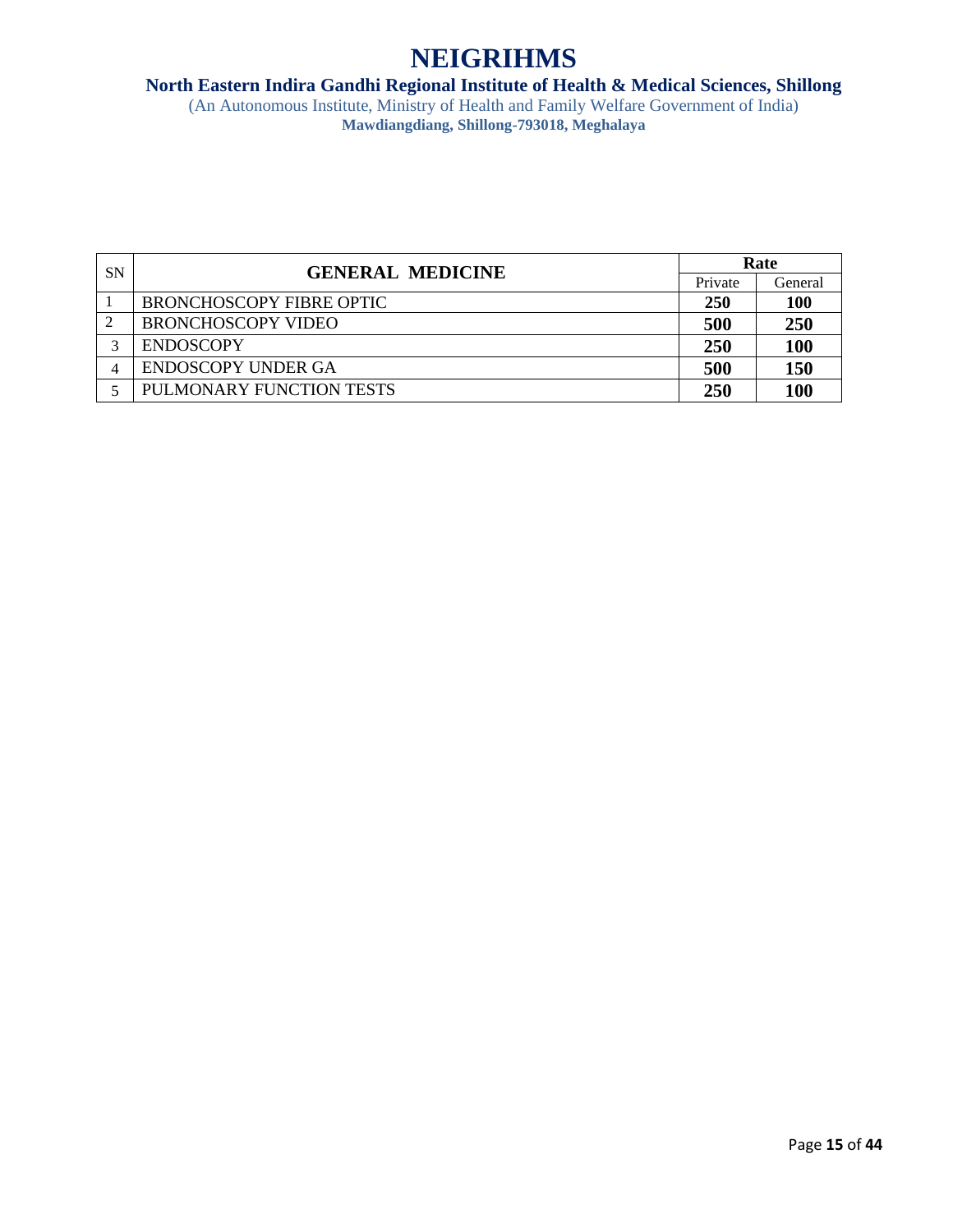#### **North Eastern Indira Gandhi Regional Institute of Health & Medical Sciences, Shillong**

| SN             | <b>GENERAL SURGERY</b>                                                                  | Rate    |            |
|----------------|-----------------------------------------------------------------------------------------|---------|------------|
|                |                                                                                         | Private | General    |
| $\mathbf{1}$   | ADRENALECTOMY (PHEOCHROMOCYTOMA /<br><b>CUSHINGS/CONNS ETC)</b>                         | 5000    | 2500       |
| $\overline{2}$ | AMOEBIC LIVER ABSCESS, HYDATID LIVER,<br>RESECTIONAL, DEBRIDEMENT FOR TRAUMA ETC        | 2000    | 1000       |
| 3              | <b>AMPUTATION (ANY LIMB)</b>                                                            | 2000    | 1000       |
| $\overline{4}$ | <b>AMPUTATION HAND/FOOT</b>                                                             | 1000    | 300        |
| 5              | <b>AORTIC SURGERY</b>                                                                   | 10000   | 5000       |
| 6              | <b>APPENDICECTOMY</b>                                                                   | 1000    | 300        |
| $\overline{7}$ | APPENDICECTOMY LAPAROSCOPIC                                                             | 1000    | 300        |
| 8              | ASPIRATION OF COLD ABSCESS/CYSTS                                                        | 250     | 100        |
| 9              | <b>AXILLARY CLEARANCE</b>                                                               | 1000    | 300        |
| 10             | BILE DUCT CARCINOMA SURGERY/ PERI AMPULLARY<br>CARCINOMA SURGERY (WHIPPLES OPERATION)   | 5000    | 2500       |
| 11             | <b>BILE DUCT STRICTURES SURGERY</b>                                                     | 5000    | 2500       |
| 12             | BIOPSY(PUNCH/EXCISION/ CERVICAL CONE/ ENDOMETRIAL/<br>BONE TUMOUR/TESTICULAR / EYE ETC) | 250     | <b>100</b> |
| 13             | BREAST CONSERVATION SURGERY FOR CANCER                                                  | 1500    | 750        |
| 14             | BREAST RECONSTRUCTION AFTER MASTECTOMY                                                  | 3500    | 1750       |
| 16             | BYPASS PROCEDURES, OPERATIVE STENTING ETC FOR<br><b>MALIGNANT JAUNDICE</b>              | 2000    | 1000       |
| 15             | <b>CAROTID BODY TUMOUR</b>                                                              | 4000    | 2000       |
| 17             | <b>CAROTID SURGERY</b>                                                                  | 4000    | 2000       |
| 18             | <b>CERVICAL RIB EXCISION</b>                                                            | 3000    | 1500       |
| 19             | CHOLECYSTECTOMY + CBD EXPLORATION                                                       | 2500    | 1250       |
| 20             | CHOLECYSTECTOMY + CBD EXPLORATION + DRAINAGE<br><b>PROCEDURE</b>                        | 3000    | 1500       |
| 21             | CHOLECYSTECTOMY LAPAROSCOPIC                                                            | 5000    | 2500       |
| 23             | CHOLECYSTECTOMY- MINI LAP                                                               | 2500    | 1250       |
| 22             | CHOLECYSTECTOMY- STANDARD                                                               | 2000    | 1000       |
| 24             | <b>CIRCUMCISION</b>                                                                     | 250     | <b>100</b> |
| 25             | <b>COLOSTOMY CLOSURE</b>                                                                | 1000    | 300        |
| 26             | COLOSTOMY CLOSURE WITH RESTORATION GUT                                                  | 1500    | 750        |
| 27             | COLOSTOMY/ILEOSTOMY                                                                     | 1500    | 750        |
| 28             | COMMON BILE DUCT EXPLORATION LAPAROSCOPIC                                               | 5000    | 2500       |
| 29             | DIABETIC FOOT DEBRIDEMENT                                                               | 500     | 150        |
| 30             | DILATATION OF ESOPHAGUS WITH ANAESTHESIA                                                | 500     | <b>150</b> |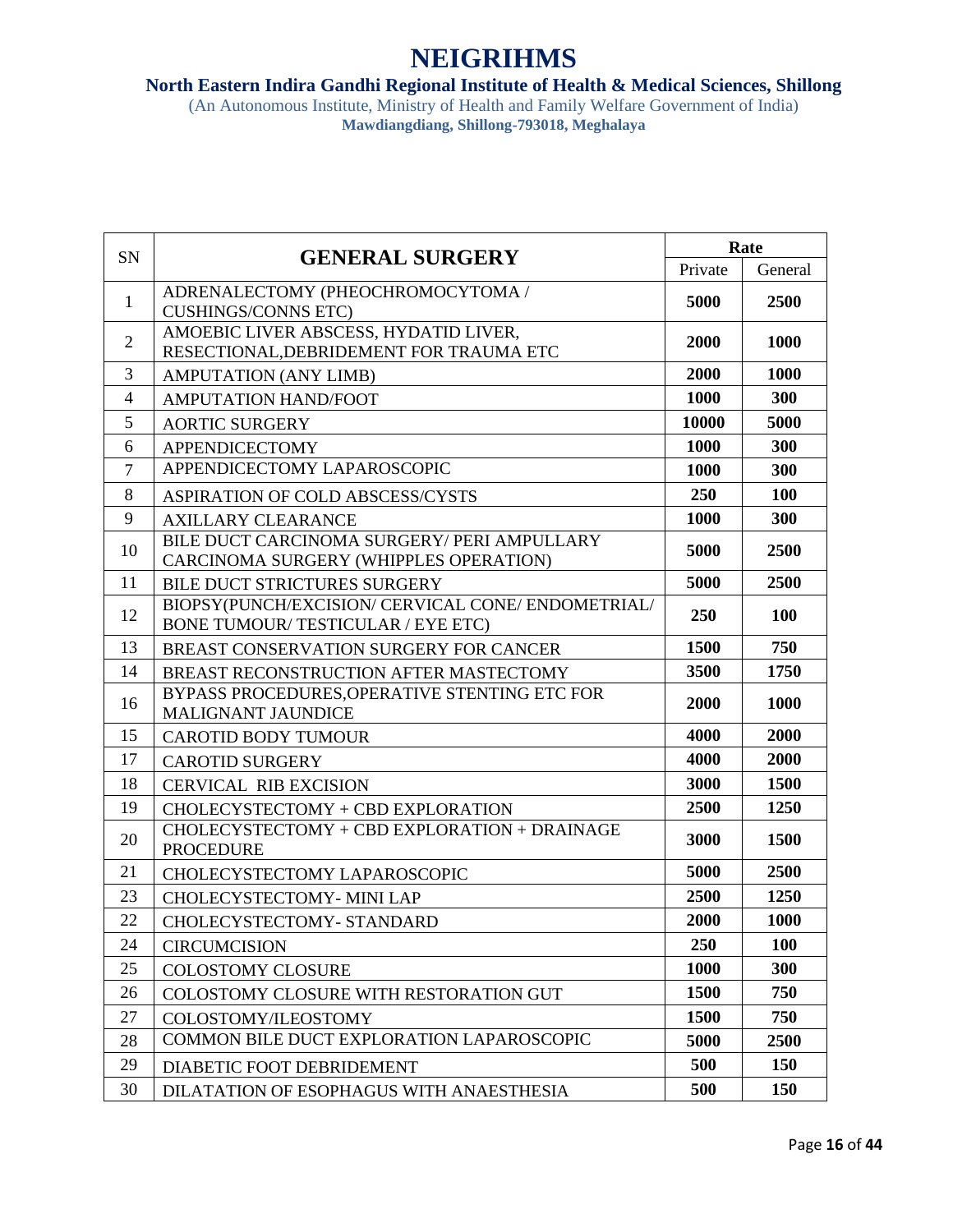### **North Eastern Indira Gandhi Regional Institute of Health & Medical Sciences, Shillong**

| 31 | DILATATION OF ESOPHAGUS WITHOUT ANAESTHESIA                          | 200  | 100         |
|----|----------------------------------------------------------------------|------|-------------|
| 32 | <b>EMBOLECTOMY</b>                                                   | 2000 | 1000        |
| 33 | ENDOSCOPIC RETROGRADE CHOLANGIO                                      | 500  | 150         |
|    | PANCREATOGRAPHY (ERCP)                                               |      |             |
| 34 | ENDOSCOPY PLUS REMOVAL OF FOREIGN BODY WITH                          | 500  | 150         |
|    | <b>ANAESTHESIA</b><br>ENDOSCOPY PLUS REMOVAL OF FOREIGN BODY WITHOUT |      |             |
| 35 | <b>ANAESTHESIA</b>                                                   | 200  | <b>100</b>  |
| 36 | <b>ENDOSONOGRAPHY (EUS)</b>                                          | 250  | 100         |
| 37 | <b>ENTEROSCOPY</b>                                                   | 250  | <b>100</b>  |
| 38 | <b>EXAMINATION UNDER GA</b>                                          | 250  | <b>100</b>  |
| 39 | <b>EXCISION OF BENIGN BREAST LUMP/ABSCESS</b>                        | 250  | 100         |
| 40 | <b>EXCISION OF SMALL TUMOUR</b>                                      | 250  | <b>100</b>  |
| 41 |                                                                      | 500  | 150         |
| 42 | FEEDING JEJUNOSTOMY / GASTROSTOMY                                    |      |             |
|    | FISSURE / FISTULAE / HAEMORRHOIDS                                    | 250  | 100         |
| 43 | <b>FLAP ABDOMINAL</b>                                                | 2000 | 1000        |
| 44 | <b>FLAP CROSS FINGER</b>                                             | 2000 | 1000        |
| 45 | <b>FLAP CROSS LEG</b>                                                | 2000 | 1000        |
| 46 | <b>FLAP FREE</b>                                                     | 5000 | 2500        |
| 47 | <b>FLAP GROIN</b>                                                    | 2000 | <b>1000</b> |
| 48 | <b>FLAP MYOCUTANEOUS</b>                                             | 2000 | <b>1000</b> |
| 49 | <b>FLAP PEDICLED</b>                                                 | 2000 | 1000        |
| 50 | <b>FLAP ROTATION</b>                                                 | 2000 | 1000        |
| 51 | HERNIA REPAIR (INGUINAL, UMBILICAL, EPIGASTRIC)                      | 1000 | 300         |
| 52 | HERNIA REPAIR (MESH REPAIR)                                          | 1500 | 750         |
| 53 | HERNIA SURGERY LAPAROSCOPIC                                          | 2500 | 1250        |
| 54 | HYDATID CYST EXCISION OF LIVER LAPAROSCOPIC                          | 4000 | 2000        |
| 55 | ILEOCAECAL RESECTION, COLOSTOMY PARTIAL                              | 2000 | 1000        |
| 56 | INCISIONAL HERNIA- ANATOMICAL                                        | 2000 | 1000        |
| 57 | INCISIONAL HERNIA- WITH MESH (PAT'S MESH)                            | 2500 | 1250        |
| 58 | <b>INGUINAL BLOCK DISSECTION</b>                                     | 1000 | 300         |
| 59 | <b>INJECTION OF KELOIDS</b>                                          | 250  | <b>100</b>  |
|    | INTESTINAL OBSTRUCTION,                                              |      |             |
| 60 | ADHESIOLYSIS, STRICTUREPLASTY ETC                                    | 1500 | 750         |
| 61 | <b>INTRA-ORAL SURGERY</b>                                            | 1500 | 750         |
| 62 | LAPAROTOMY FOR PERITONITIS AND TRAUMA                                | 2000 | 1000        |
| 63 | LAPAROTOMY WITH MINOR BIOPSY PROCEDURE AFTER                         | 1000 | 300         |
|    | (STAGING LAPAROTOMY/LIVER BIOPSY)                                    |      |             |
| 64 | LIVER RESECTIONS FOR CANCER & NON CANCER (eg                         | 4000 | 2000        |
|    | HYDATID)                                                             |      |             |
| 65 | LUMBAR SYMPATHECTOMY                                                 | 1500 | 750         |
| 66 | MASTECTOMY SIMPLE WITH AXILLARY CLEARANCE                            | 2000 | 1000        |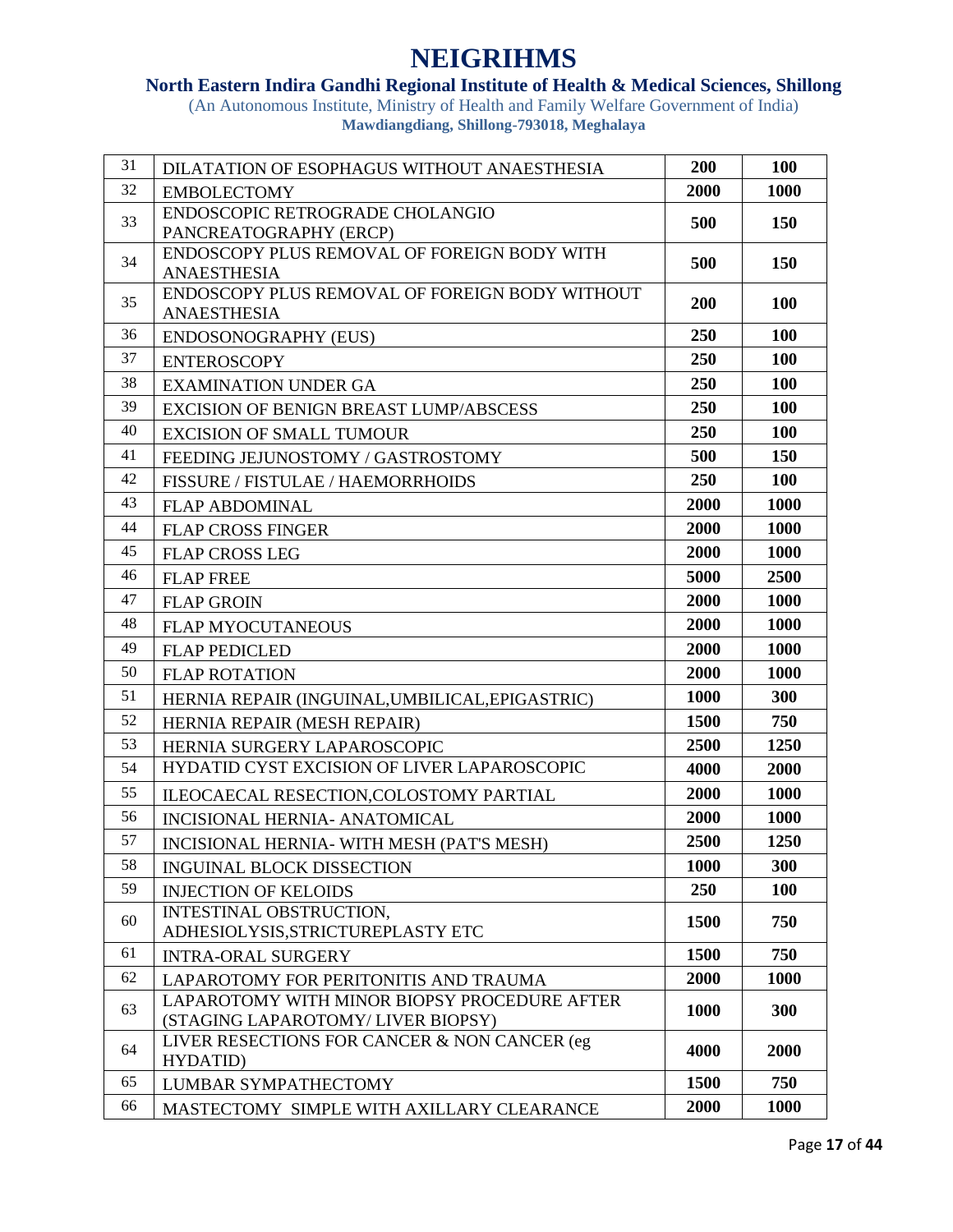### **North Eastern Indira Gandhi Regional Institute of Health & Medical Sciences, Shillong**

| 67  | <b>MASTECTOMY RADICAL</b>                                                      | 2500        | 1250       |
|-----|--------------------------------------------------------------------------------|-------------|------------|
| 68  | MYOPLASTY WITH/WITHOUT SKIN GRAFTING                                           | 2000        | 1000       |
| 69  | NECK LN DISSECTION FOR CANCER - SUPRAHYOID                                     | 3000        | 1500       |
| 70  | NECK LN DISSECTION FOR CANCER RADICAL                                          | 5000        | 2500       |
| 71  | OPERATION FOR CANCER OF OESOPHAGUS                                             | 4000        | 2000       |
| 72  | OPERATION FOR CANCER OF STOMACH/TOTAL                                          | 3000        | 1500       |
| 73  | OPERATION OF CANCER OF STOMACH-SUB TOTAL/<br><b>ANTRECTOMY</b>                 | 2000        | 1000       |
| 74  | OTHER MAJOR CHEST SURGERY AS ADDITIONAL<br>PROCEDURE IN GS                     | 2500        | 1250       |
| 75  | OTHER RETROPERITONEAL DRAINAGE OF ABSCESS                                      | 1500        | 750        |
| 76  | PANCREATECTOMIES AND PANCREATIC DRAINAGE<br>PROCEDURE AND NECROSECTOMY         | 3000        | 1500       |
| 77  | PANCREATIC ENDOCRINE TUMOURS                                                   | 4000        | 2000       |
| 78  | <b>PARATHYROIDECTOMY</b>                                                       | 6000        | 3000       |
| 79  | PAROTIDECTOMY RADICAL/TOTAL                                                    | 5000        | 2500       |
| 80  | PAROTIDECTOMY- SUPERFICIAL                                                     | 3000        | 1500       |
| 81  | PENIS AMPUTATION PARTIAL                                                       | 1000        | 500        |
| 82  | PENIS AMPUTATION TOTAL                                                         | 2000        | 1000       |
| 83  | PEPTIC ULCER SURGERY (TRUNCAL VAGOTOMY &<br><b>GASTROJEJUNAL &amp; OTHERS)</b> | 1500        | 750        |
| 84  | PERIPHERAL VASCULAR GRAFTING AND RESECTION                                     | 2000        | 1000       |
| 85  | PERIPHERAL VASCULAR TRAUMA REPAIR                                              | 2000        | 1000       |
| 86  | PORTAL HYPERTENSION SURGERY                                                    | 5000        | 2500       |
| 87  | RADICAL AMPUTATION OF PENIS AND LN DISSECTION                                  | 2000        | 1000       |
| 88  | RETROPERITONEAL TUMOUR EXCISION                                                | 3500        | 1750       |
| 89  | <b>SKIN GRAFTING FULL THICKNESS</b>                                            | 500         | 250        |
| 90  | <b>SKIN GRAFTING SPLIT THICKNESS</b>                                           | 500         | 150        |
| 91  | SMALL INTESTINE RESECTION FOR TB, TUMORS, FISTULAE<br>AND PERFORATION ETC.     | 2000        | 1000       |
| 92  | SPHINCTER SAVING PROCEDURES OF RECTUM                                          | 3000        | 1500       |
| 93  | SUBMANDIBULAR GLAND EXCISION                                                   | <b>1000</b> | 500        |
| 94  | THORACOTOMY FOR GENERAL SURGERY PROCEDURE                                      | 2500        | 1250       |
| 95  | THYROGLOSSAL CYST / FISTULA / BRANCHIAL CYST AND<br>OTHER NECK SURGERY         | 1000        | 300        |
| 96  | THYROIDECTOMY- ENUCLEATION OF NODULE                                           | 1000        | 300        |
| 97  | THYROIDECTOMY-HEMI/SUB-TOTAL                                                   | 3000        | 1500       |
| 98  | THYROIDECTOMY TOTAL/NEAR TOTAL                                                 | 5000        | 2500       |
| 99  | TOTAL COLECTOMY ABDOMINO-PERI RESECTION                                        | 4000        | 2000       |
| 100 | <b>TRACHEOSTOMY</b>                                                            | 300         | <b>150</b> |
| 101 | <b>TRACHEOSTOMY REVISION</b>                                                   | 300         | 150        |
|     |                                                                                |             |            |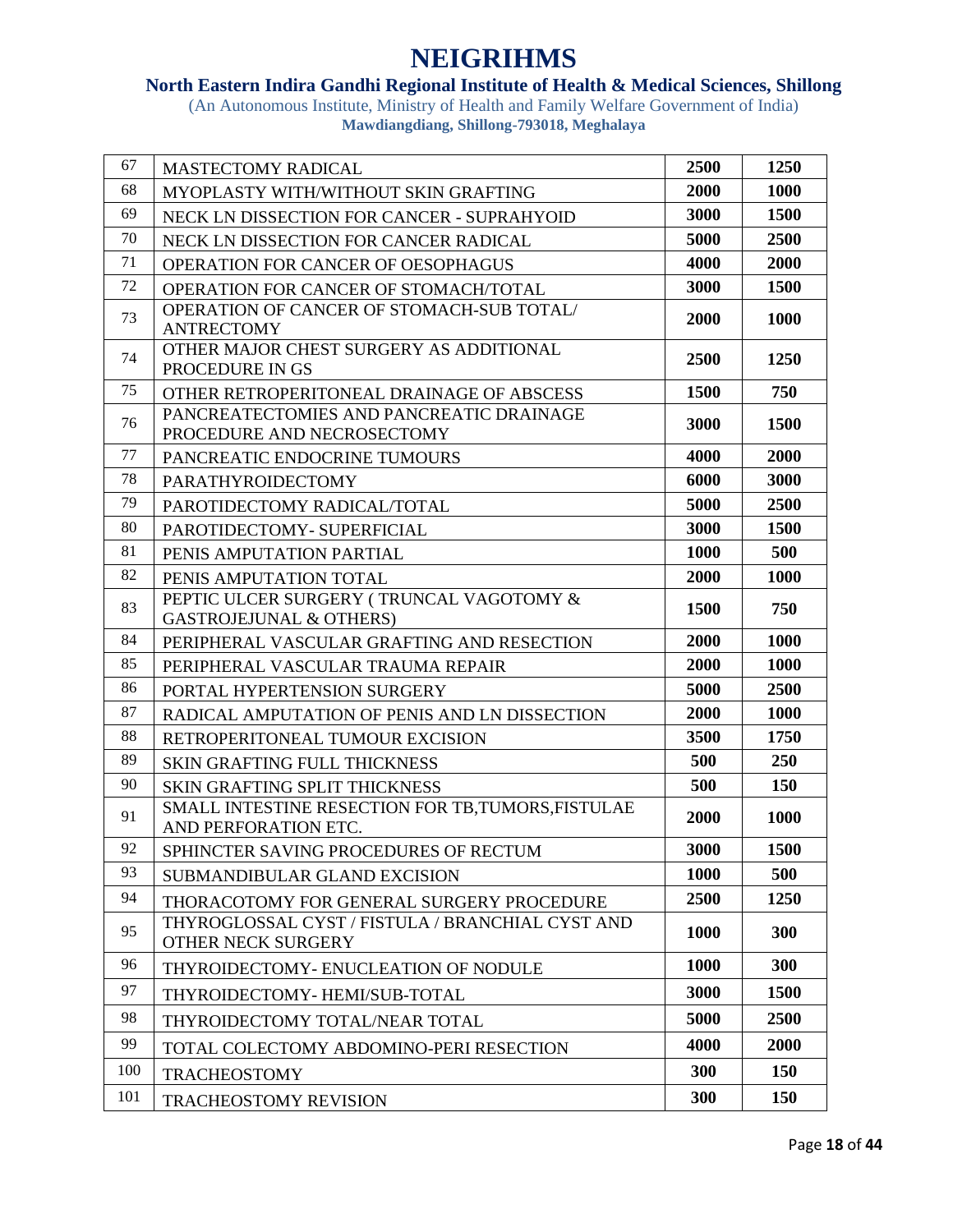### **North Eastern Indira Gandhi Regional Institute of Health & Medical Sciences, Shillong**

| 102 | TRUNCAL VAGOTOMY + GASTROJEJUNAL ANASTOMOSIS<br>(OPEN LAPAROSCOPIC) | 1500        | 750  |
|-----|---------------------------------------------------------------------|-------------|------|
|     | <b>VENOUS SURGERY INCLUDING VARICOSE VEINS</b>                      | <b>2000</b> | 1000 |

|                | SN<br><b>GENERAL SURGERY</b>          | Rate        |              |
|----------------|---------------------------------------|-------------|--------------|
|                |                                       | Private     | General      |
| 1              | <b>BIOPSY UNDER LA</b>                | <b>250</b>  | 100          |
| $\overline{2}$ | <b>BIOPSY UNDER RA/GA</b>             | 500         | 250          |
| 3              | <b>CORE NEEDLE BIOPSY</b>             | 250         | <b>100</b>   |
| 4              | C.T. GUIDED BIOPSY                    | 1000        | <b>300</b>   |
| 5              | <b>COLONOSCOPY</b>                    | 250         | 100          |
| 6              | <b>EXAMINATION UNDER GA</b>           | 250         | <b>100</b>   |
| $\overline{7}$ | <b>ENDOSCOPY</b>                      | 250         | <b>100</b>   |
| 8              | <b>ENDOSCOPY FIBRE OPTIC</b>          | <b>250</b>  | <b>100</b>   |
| 9              | <b>ENDOSCOPY UNDER GA</b>             | 500         | 150          |
| 10             | <b>ENDOSCOPY UPPER GI</b>             | <b>250</b>  | <b>100</b>   |
| 11             | <b>FNAC</b>                           | <b>100</b>  | $\mathbf{0}$ |
| 12             | <b>INCISION AND DRAINAGE UNDER LA</b> | 250         | 100          |
| 13             | <b>INCISION AND DRAINAGE UNDER GA</b> | 500         | 250          |
| 14             | <b>INTERCOSTAL DRAINAGE TUBE</b>      | 250         | <b>100</b>   |
| 15             | LAPAROSCOPY DIAGNOSTIC                | <b>1000</b> | 500          |
| 16             | SECONDARY SUTURING OF WOUNDS UNDER LA | 250         | 100          |
| 17             | <b>SIGMOIDOSCOPY</b>                  | 250         | <b>100</b>   |
| 18             | STITCH REMOVAL UNDER GA               | 250         | <b>100</b>   |
| 19             | <b>SUTURING</b>                       | <b>100</b>  | 100          |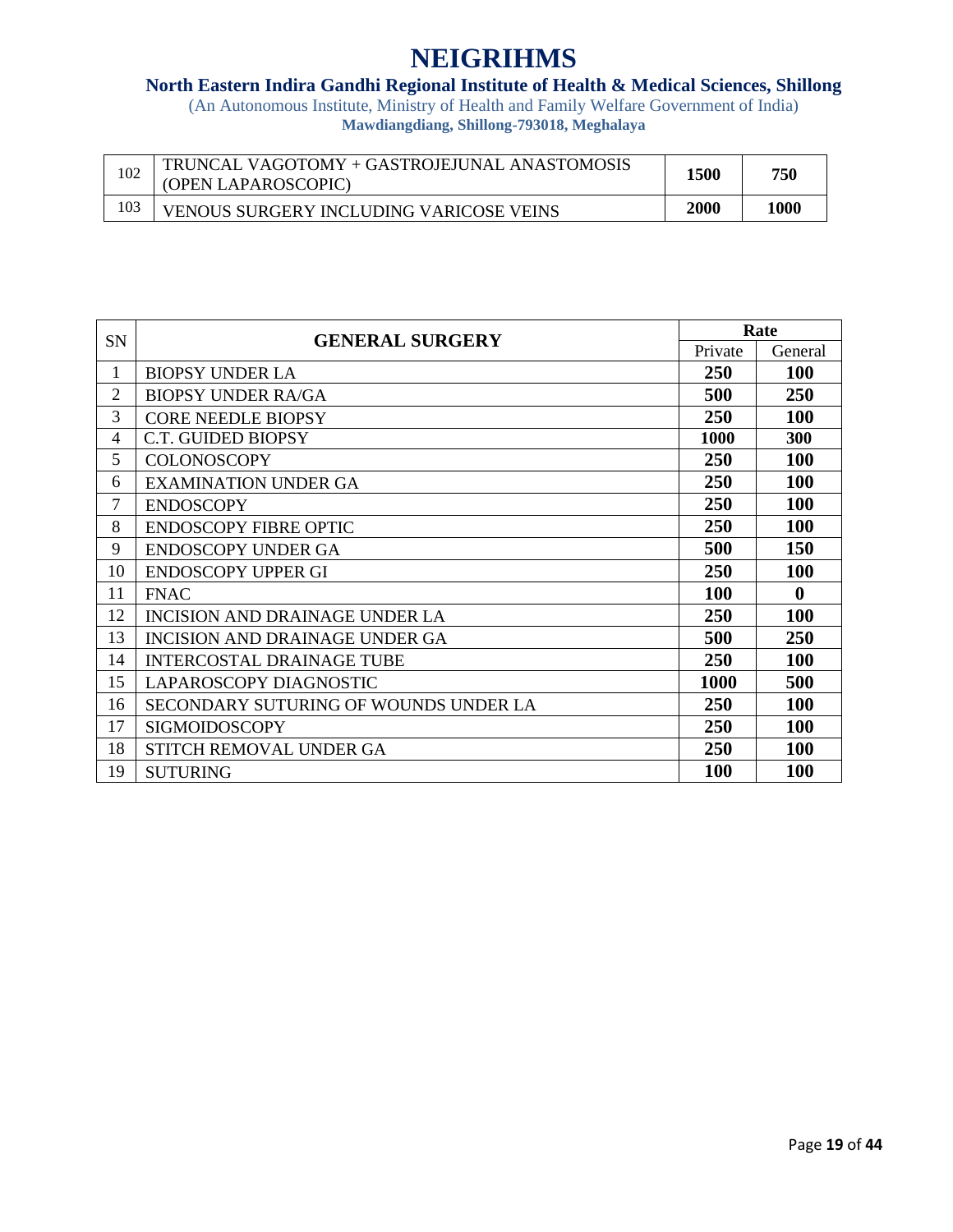### **North Eastern Indira Gandhi Regional Institute of Health & Medical Sciences, Shillong**

| SN             | <b>MEDICAL MICROBIOLOGY</b>                            | Rate    |            |
|----------------|--------------------------------------------------------|---------|------------|
|                |                                                        | Private | General    |
| -1             | ANTIBIOTIC SENSITIVITY FOR FUNGI                       | 100     | 100        |
| $\overline{2}$ | ANTIGEN DETECTION (RAPID TEST) FOR CHOLERA             | 200     | 100        |
| 3              | ANTIGEN DETECTION (RAPID TEST) FOR SHIGA TOXIN         | 200     | 100        |
|                | PRODUCING E. COLI                                      |         |            |
| 4              | ANTIGEN DETECTION (RAPID TEST) FOR SHIGELLOSIS         | 200     | 100        |
| 5              | ANTISTREPTOLYSIN (LATEX)(ASO TEST)                     | 300     | 150        |
| 6              | <b>BACTEC CULTURE</b>                                  | 450     | 300        |
| $\overline{7}$ | BACTERIAL CULTURE (STOOL CULTURE (ENTERIC              | 300     | 150        |
|                | PATHOGENS))                                            |         |            |
| 8              | BACTERIAL CULTURE (URINE CULTURE/SENSITIVITY)          | 300     | 150        |
| 9              | BACTERIAL CULTURE FOR CSF(CULTURE AND SENSITIVITY)     | 300     | 150        |
| 10             | BACTERIAL CULTURE FOR STERILE BODY FLUIDS (CULTURE AND | 300     | 150        |
|                | SENSITIVITY)                                           |         |            |
| 11             | BACTERIAL CULTURE OF PUS SPECIMENS                     | 300     | 150        |
| 12             | BACTERIAL CULTURE OF RESPIRATORY SPECIMENS             | 300     | 150        |
| 13             | BACTERIAL VAGINOSIS (NUGENTS SCORING AND CULTURE)      | 100     | 50         |
| 14             | <b>BACTERIOLOGICAL EXAMINATION OF WATER</b>            | 150     | 100        |
| 16             | <b>BRUCELLA AGGLUTINATION</b>                          | 50      | 50         |
| 15             | <b>CRP</b>                                             | 100     | 50         |
| 17             | DARK GROUND ILLUMINATION (DGI) FOR                     | 100     | 50         |
|                | SPIROCHETES/LEPTOSPIRA                                 |         |            |
| 18             | EIA FOR CAMPYLOBACTER ANTIGEN DETECTION                | 600     | 400        |
| 19             | ELISA FOR DETECTION OF ANTIBODY                        | 150     | 100        |
| 20             | ELISA FOR DETECTION OF ANTIGEN                         | 150     | <b>100</b> |
| 21             | FUNGAL CULTURE (ALL SPECIMENS)                         | 200     | 150        |
| 23             | <b>GONOCOCCAL CULTURE</b>                              | 150     | <b>100</b> |
| 22             | HAEMOPHILUS INFLUENZAE                                 | 200     | 100        |
| 24             | LATEX AGGLUTINATION TESTS FOR RAPID DIAGNOSIS          | 50      | 50         |
| 25             | NEISSERIA MENINGITIDIS                                 | 200     | 100        |
| 26             | PCP FOR BAL/SPUTUM                                     | 50      | 25         |
| 27             | <b>SERUM ASLO</b>                                      | 50      | 50         |
| 28             | SMEAR FOR BACTERIA (GRAM STAIN)                        | 25      | 25         |
| 29             | SMEAR/KOH EXAMINATION FOR FUNGUS(PUS)                  | 25      | 25         |
| 30             | SPUTUM SMEAR ONLY FOR AFB                              | 150     | <b>100</b> |
| 31             | STREPTOCOCCUS PNEUMONIAE                               | 200     | 100        |
| 32             | STREPTOCOCCUS PNEUMONIAE+HAEMOPHILUS                   | 600     | 300        |
|                | INFLUENZAE+NEISSERIA MENINGITIDIS (TRIPLE ANTIGEN)     |         |            |
| 33             | URINE AFB (SMEAR CONCENTRATION METHOD)                 | 25      | 25         |
| 34             | URINE FOR AFB SMEAR AND CULTURE                        | 150     | <b>100</b> |
| 35             | <b>WEIL FELIX</b>                                      | 200     | <b>100</b> |
| 36             | WIDAL AGGLUTINATION                                    | 50      | 50         |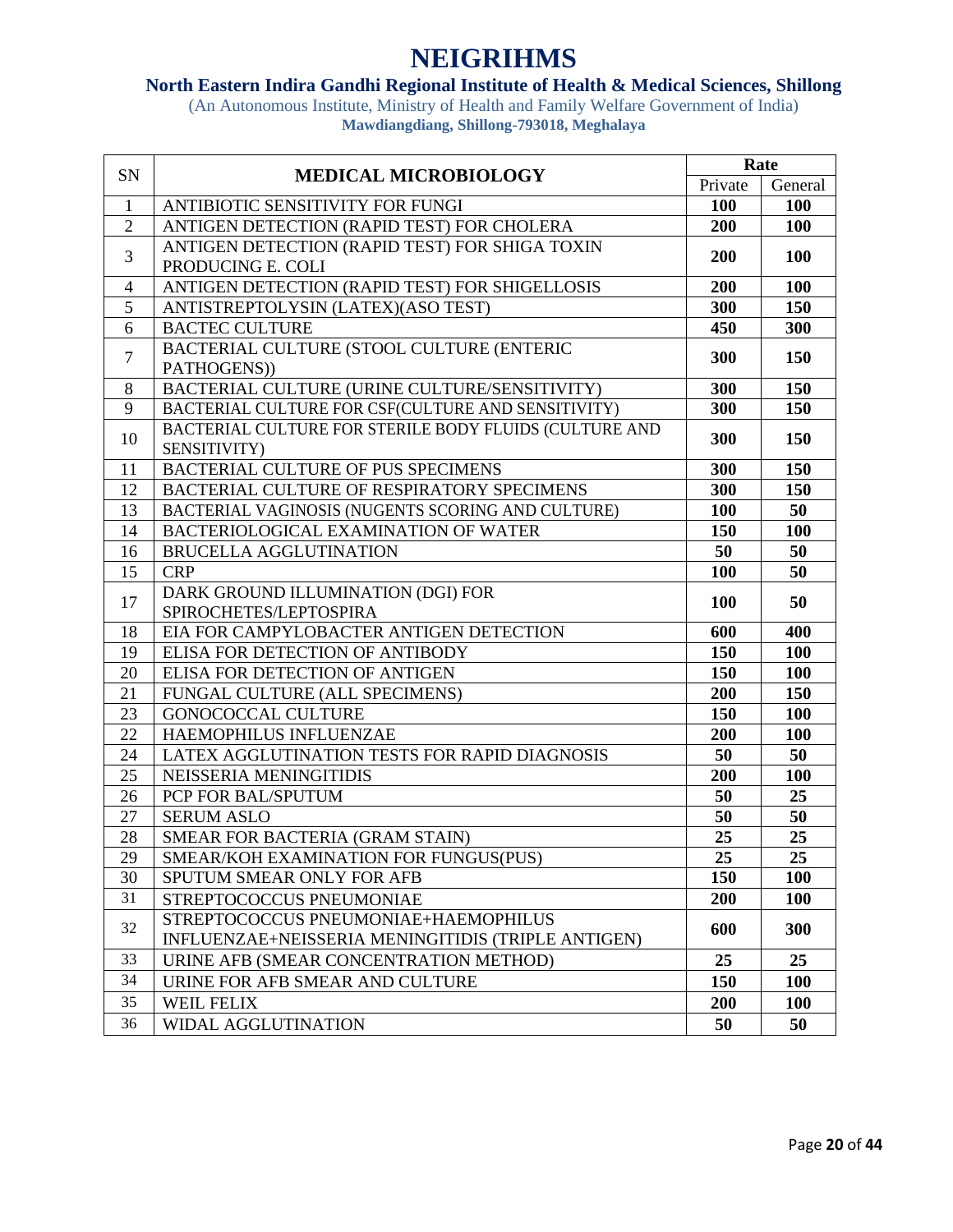#### **North Eastern Indira Gandhi Regional Institute of Health & Medical Sciences, Shillong**

(An Autonomous Institute, Ministry of Health and Family Welfare Government of India) **Mawdiangdiang, Shillong-793018, Meghalaya**

| <b>SN</b> | <b>INTENSIVE CARE UNIT (ICU)</b> | Rate    |         |
|-----------|----------------------------------|---------|---------|
|           |                                  | Private | ieneral |
|           | <b>BED CHARGES</b> *<br>ICU)     | 1000    | 500     |

\*Separate charges will not be levied for ABG analyses.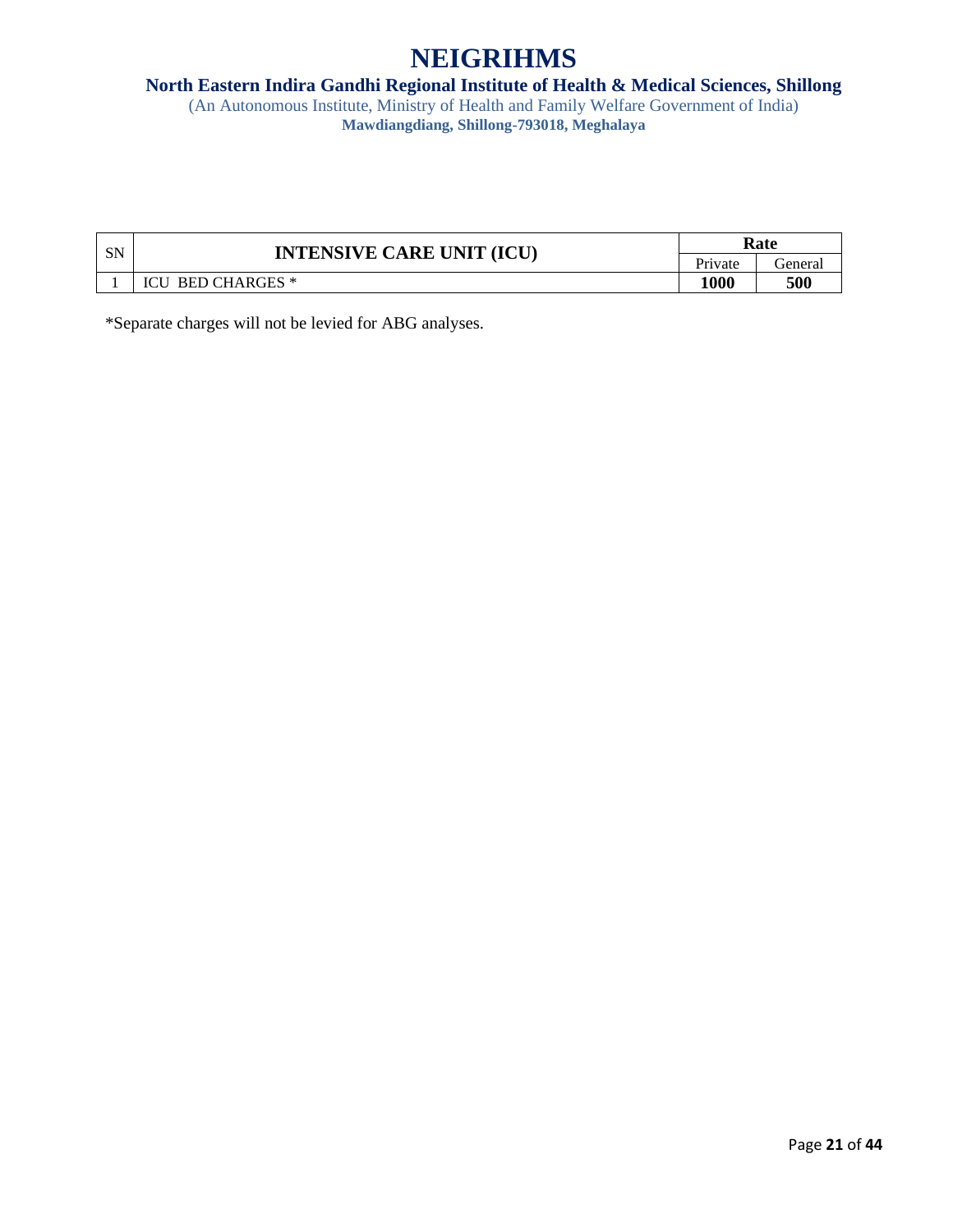### **North Eastern Indira Gandhi Regional Institute of Health & Medical Sciences, Shillong**

| <b>SN</b> | <b>NEUROLOGY</b>                                 |         | Rate       |
|-----------|--------------------------------------------------|---------|------------|
|           |                                                  | Private | General    |
|           | <b>CSF TBM PCR</b>                               | 1500    | 750        |
| 2         | <b>EEG WITH ACTIVATION</b>                       | 500     | <b>150</b> |
| 3         | <b>EMG ALONE</b>                                 | 250     | 150        |
| 4         | <b>EMG AND NERVE CONDUCTION</b>                  | 500     | 150        |
| 5         | <b>EMG ANALYSIS ALONE</b>                        | 250     | <b>100</b> |
| 6         | MULTIPLEX PCR DYSTROPHIN SCREENING(ALL 18 EXONS) | 3000    | 1500       |
| 7         | NERVE CONDUCTION ALONE                           | 250     | 100        |
| 8         | PARK2 GENES SCREENING (ALL 12 EXONS)             | 3000    | 1500       |
| 9         | SOMATOSENSORY EVOKED RESPONSE                    | 250     | 100        |
| 10        | VISUAL AND BRAIN STEM EVOKED RESPONSE STUDY      | 500     | 150        |
| 11        | VISUAL EVOKED RESPONSE ONLY                      | 250     | 100        |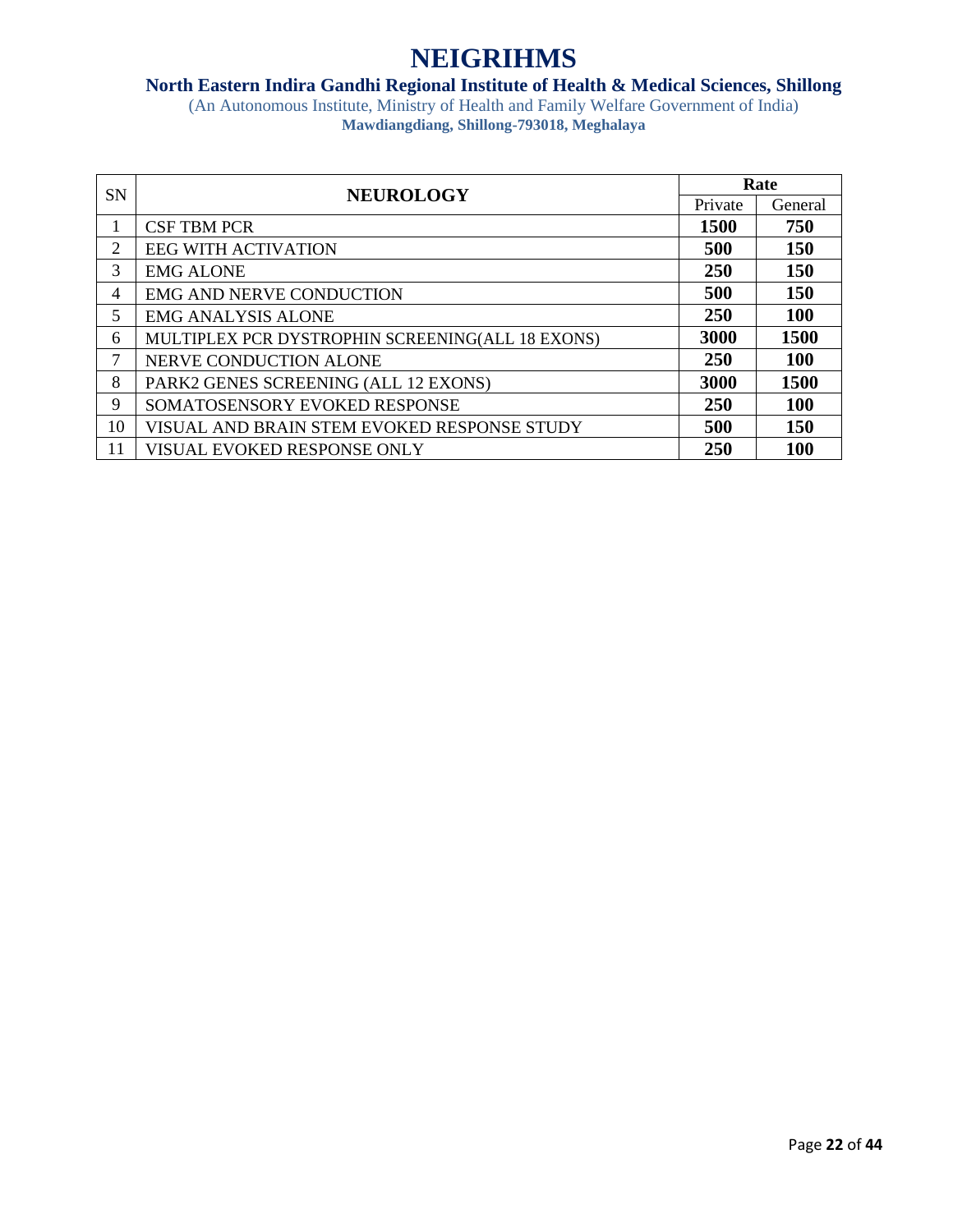### **North Eastern Indira Gandhi Regional Institute of Health & Medical Sciences, Shillong**

| SN             | <b>NEUROSURGERY</b>                                   | Rate    |            |
|----------------|-------------------------------------------------------|---------|------------|
|                |                                                       | Private | General    |
| $\mathbf{1}$   | <b>BONE FLAP REMOVAL</b>                              | 1000    | 300        |
| $\overline{2}$ | <b>CERVICAL/DISC SURGERY</b>                          | 6500    | 3250       |
| 3              | CLOSURE OF SPINAL NEURAL. TUBE DEFECT FOR Eg          | 2000    | 1000       |
|                | MENINGOCELE, MENINGOMYELOCELE, SPINAL DYRAPHISM       |         |            |
| 4              | <b>CRANIAL MENINGOCELES</b>                           | 8000    | 4000       |
| 5              | <b>CRANIECTOMY FOR EPILEPSY</b>                       | 8000    | 4000       |
| 6              | <b>CRANIOPLASTY AND DURAPLASTY</b>                    | 5000    | 2500       |
| $\overline{7}$ | CRANIOTOMY FOR ANEURYSM AND ARTERIOVENOUS             | 8000    | 4000       |
|                | <b>MALFORMATION</b>                                   |         |            |
| 8              | CRANIOTOMY FOR TUMOURS (OTHER THN SKULL BASE)         | 8000    | 4000       |
| 9              | CRANIOTOMY OR CRANIECTOMY FOR HEAD INJURIES           | 5000    | 2500       |
| 10             | <b>CRANIOTOMY-BRAIN BIOPSY</b>                        | 1725    | 860        |
| 11             | CRANIOTOMY-CRANIOTOMY FOR CP ANGLE TUMOUR             | 8000    | 4000       |
| 12             | <b>CRANIOTOMY-SKULL BASE SURGERY</b>                  | 8000    | 4000       |
| 13             | CRANIOTOMY-TRANSPHENOIDAL SURGERY                     | 5000    | 2500       |
| 14             | EXCISION OF SACROCOCCYGEAL TERATOMA                   | 2000    | 1000       |
| 16             | <b>EXPLORATARY BURRHOLES</b>                          | 2000    | 1000       |
| 15             | <b>GAMMA KNIFE THERAPY</b>                            | 100000  | 75000      |
| 17             | <b>I.C.P. MONITORING</b>                              | 1000    | 500        |
| 18             | INTRAMEDULLARY TUMOUR SURGERY                         | 5000    | 2500       |
| 19             | <b>LAMINECTOMY</b>                                    | 5000    | 2500       |
| 20             | LUMBAR PUNCTURE/VENTRICULAR TAP                       | 250     | <b>100</b> |
| 21             | NERVE BLOCK FOR PAIN                                  | 500     | 150        |
| 23             | ORBITAL EXPLORATIONS                                  | 5000    | 2500       |
| 22             | PERIPHERAL NERVE SURGERY                              | 5000    | 2500       |
| 24             | POSTERIOR FOSSA SURGERY                               | 8000    | 4000       |
| 25             | <b>R.F. LESION MAKING</b>                             | 500     | 150        |
| 26             | SPINAL BLOCK FOR PAIN WITH ANAESTHESIA                | 500     | 150        |
| 27             | <b>SPINAL FUSION</b>                                  | 5000    | 2500       |
| 28             | SPINAL MENINGOCELES                                   | 2000    | 1000       |
| 29             | STEREOTACTIC SURGERY                                  | 5000    | 2500       |
| 30             | <b>SUBCUTANEOUS BIOPSIES</b>                          | 250     | <b>100</b> |
| 31             | SURGERY OF ALL INTRACRANIAL AND CAROTID BLOOD VESSELS | 8000    | 4000       |
| 32             | <b>TRANSCRANIAL DOPPLER</b>                           | 1000    | 300        |
| 33             | TRANSNASAL SURGERY FOR SKULL BASE                     | 5000    | 2500       |
| 34             | <b>TRANS-ORAL SURGERY</b>                             | 8000    | 4000       |
| 35             | TWIST DRILL ASPIRATIONS                               | 250     | <b>100</b> |
| 36             | V.P. SHUNT/REVISION SHUNT                             | 2000    | 1000       |
| 37             | VENTRICULOGRAM/CSF PRESSURE MONITORING                | 1000    | 300        |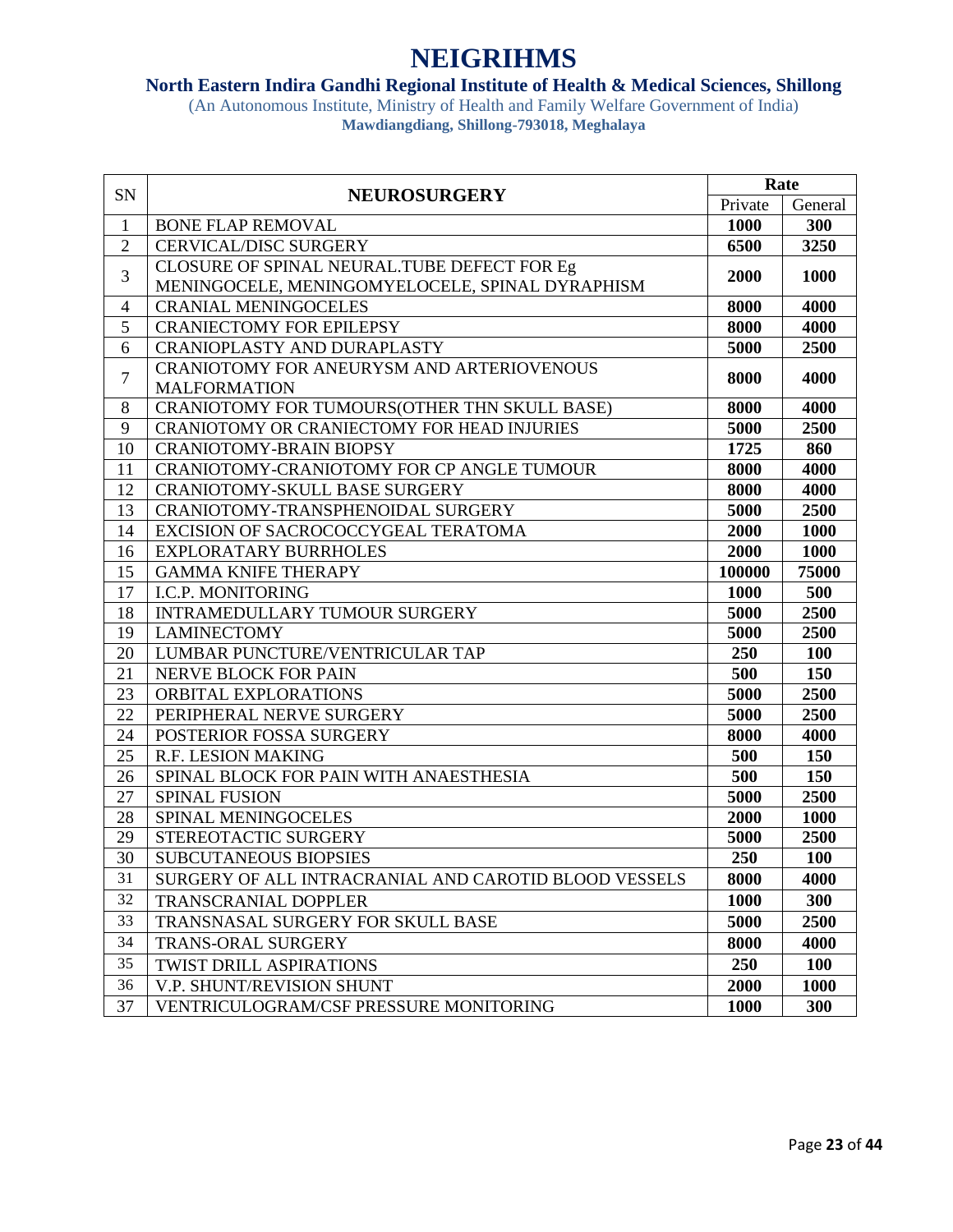### **North Eastern Indira Gandhi Regional Institute of Health & Medical Sciences, Shillong**

|                | <b>OBSTETRICS &amp; GYNAECOLOGY</b>               | Rate        |            |
|----------------|---------------------------------------------------|-------------|------------|
| <b>SN</b>      |                                                   | Private     | General    |
| 1              | ABD. PERINEAL RECONSTRUCTION CERVIX+UTERUS+VAGINA | 5000        | 2500       |
| $\mathfrak{2}$ | <b>ABDOMINAL SLING</b>                            | 1000        | 300        |
| 3              | ABDOMINOPERINEAL REPAIR                           | 1000        | 300        |
| 4              | ADHESIOLYSIS/TUBOPLASTY                           | <b>1000</b> | 500        |
| 5              | <b>AMNIOCENTESIS</b>                              | 500         | 250        |
| 6              | <b>B/L INTERNAL ILIAC LIGATION</b>                | 1000        | 300        |
| 7              | <b>BARTHOLIN ABSCESS- DRAINAGE</b>                | 500         | <b>150</b> |
| 8              | <b>BARTHOLIN ABSCESS- ENUCLEATION</b>             | 500         | 150        |
| 9              | <b>BARTHOLIN ABSCESS- MARSUPIALISATION</b>        | 500         | 150        |
| 10             | <b>CAESERIAN HYSYTERECTOMY</b>                    | 2000        | 1000       |
| 11             | <b>CERVICAL BIOPSY</b>                            | 250         | <b>100</b> |
| 12             | CERVICAL OCCLUSION FOR INCOMPETENCE               | 500         | <b>150</b> |
| 13             | COLPOCLEISIS /COLPORRHAPHY                        | 1000        | 300        |
| 14             | <b>COLPOSCOPY</b>                                 | 300         | <b>150</b> |
| 16             | <b>COLPOTOMY</b>                                  | 500         | <b>150</b> |
| 15             | <b>CONE BIOPSY CERVIX</b>                         | 1000        | 300        |
| 17             | <b>CORDOCENTESIS</b>                              | 500         | 250        |
| 18             | CRYOFREEZING & THAWING OF OOCYTES/EMBRYOS - HC    | 3000        | 3000       |
| 19             | <b>CRYOSURGERY</b>                                | <b>200</b>  | 100        |
| 20             | <b>CVS</b>                                        | 500         | 250        |
| 21             | D & C                                             | 500         | <b>150</b> |
| 23             | DESTRUCTIVE OPERATION WITHOUT ANAESTHESIA         | 500         | 150        |
| 22             | DESTRUCTIVE OPERATION WITH ANAESTHESIA            | 1000        | 300        |
| 24             | DIAGNOSTIC HYSTEROSCOPY                           | 250         | 100        |
| 25             | DIAGNOSTIC LAPAROSCOPY                            | 1000        | 500        |
| 26             | <b>DILATATION &amp; CURRETTAGE</b>                | 500         | 150        |
| 27             | DILATATION OF CERVIX                              | 250         | <b>100</b> |
| 28             | DRAINAGE OF VULVAL HEMATOMA                       | 500         | 150        |
| 29             | ELECTRO CAUTERIZATION                             | 250         | 100        |
| 30             | <b>ENDOMETRIAL BIOPSY</b>                         | 250         | <b>100</b> |
| 31             | <b>EVACUATION</b>                                 | 500         | 150        |
| 32             | EXAMINATION UNDER ANAESTHESIA (EUA)               | 250         | <b>100</b> |
| 33             | <b>EXAMINATION UNDER G A</b>                      | 250         | <b>100</b> |
| 34             | EXPLORATORY LAPAROTOMY                            | 1000        | 300        |
| 35             | FETAL REDUCTION                                   | 500         | 250        |
| 36             | FORCEPS OR VACUUM EXTRACTION DELIVERY             | 1500        | 750        |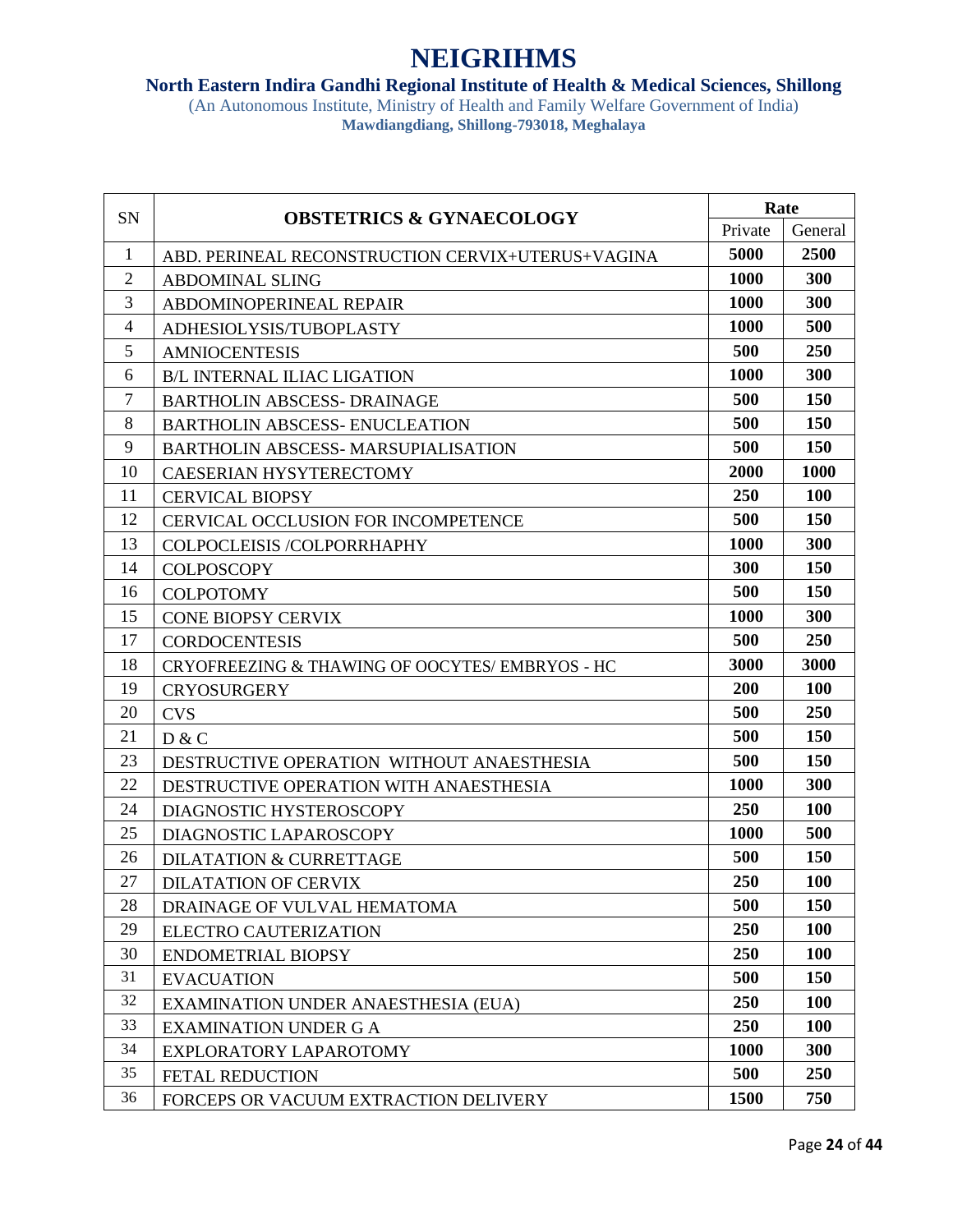### **North Eastern Indira Gandhi Regional Institute of Health & Medical Sciences, Shillong**

| 37 | FRACTIONAL CURETTAGE                                | 500  | 150        |
|----|-----------------------------------------------------|------|------------|
| 38 | <b>HYDROTUBATION</b>                                | 250  | <b>100</b> |
| 39 | <b>HYMENECTOMY</b>                                  | 250  | 100        |
| 40 | HYSTERECOPIC SEPTUM EXCISION                        | 1000 | 500        |
| 41 | HYSTERECTOMY(ABDOMINAL)                             | 2000 | 1000       |
| 42 | HYSTERECTOMY(WERTHEIMS)                             | 5000 | 2500       |
| 43 | <b>HYSTEROSALPINGOGRAPHY</b>                        | 250  | 100        |
| 44 | HYSTEROSCOPIC ADHESIOLYSIS                          | 1000 | 500        |
| 45 | HYSTEROSCOPIC REMOVAL OF IUCD                       | 500  | 150        |
| 46 | HYSTEROSCOPIC REMOVAL OF STENT                      | 500  | 150        |
| 47 | HYSTEROSCOPY & LAPAROSCOPY (HYSTEROLAP)             | 1000 | 500        |
| 48 | <b>HYSTEROTOMY</b>                                  | 2000 | 1000       |
| 49 | <b>INTRAUTER INE TRANSFUSION (IUT)</b>              | 1000 | 500        |
| 50 | <b>INTRAUTERINE INSEMINATION (IUI)</b>              | 300  | 150        |
| 51 | IVF - ET - HC                                       | 3000 | 3000       |
| 52 | IVF - ICSI -ET - HC                                 | 3000 | 3000       |
| 53 | <b>IVF-IN VITRO FERTILIZATION-HOSPITAL CHARGES</b>  | 2500 | 2500       |
| 54 | LAPAROSCOPIC OVARIAN DRILLING                       | 1000 | 500        |
| 55 | LAPAROSCOPIC REMOVAL OF IUCD                        | 500  | 150        |
| 56 | <b>LAVH</b>                                         | 1000 | 500        |
| 57 | <b>LEEP</b>                                         | 300  | 150        |
| 58 | M.T.P - FIRST TRIMESTER                             | 500  | 150        |
| 59 | M.T.P - SECOND TRIMESTER                            | 1000 | 300        |
| 60 | <b>MANCHESTER OPERATION</b>                         | 2000 | 1000       |
| 61 | MANUAL REMOVAL OF PLACENTA                          | 1000 | 300        |
| 62 | MANUAL REMOVAL OF PLACENTA                          | 500  | 150        |
| 63 | <b>MYOMECTOMY</b>                                   | 1000 | 300        |
| 64 | OPERATION FOR STRESS INCONTINENCE                   | 1500 | 750        |
| 65 | <b>OVARIAN CYSTECTOMY</b>                           | 1000 | 500        |
| 66 | <b>OVARITOMY</b>                                    | 1000 | 300        |
| 67 | PELVIC EXENTERATION                                 | 5000 | 2500       |
| 68 | PLASTIC OPERATION ON UTERUS                         | 2000 | 1000       |
| 69 | <b>POLYPECTOMY</b>                                  | 500  | 150        |
| 70 | PRENATAL SCREENING- 1ST TRIMESTER (DUAL SCREENING)  | 1000 | 500        |
| 71 | PRENATAL SCREENING-2ND TRIMESTER (TRIPLE SCREENING) | 1500 | 750        |
| 72 | RADICAL VULVECTOMY                                  | 2000 | 1000       |
| 73 | RECTOVAGINAL FISTULA                                | 2000 | 1000       |
| 74 | REPAIR OF PERINEAL TEAR                             | 500  | 150        |
| 75 | <b>SALPINGECTOMY</b>                                | 1000 | 300        |
| 76 | SALPINGOSTOMY                                       | 1000 | 300        |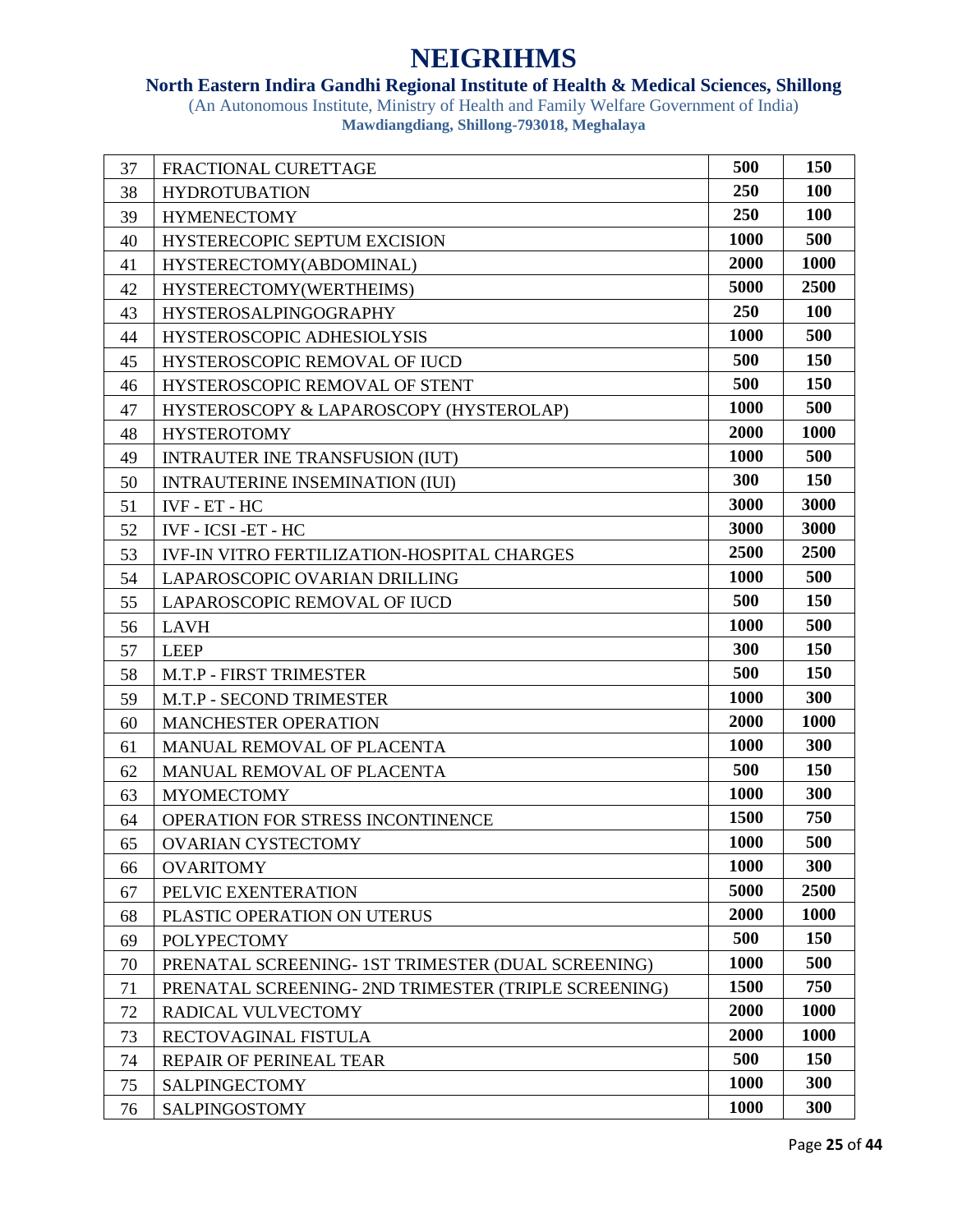### **North Eastern Indira Gandhi Regional Institute of Health & Medical Sciences, Shillong**

| 77 | <b>SCHAUTA OPERATION</b>        | 5000        | 2500       |
|----|---------------------------------|-------------|------------|
| 78 | <b>SEMEN ANALYSIS</b>           | 100         | 50         |
| 79 | <b>SEMEN CULTURE</b>            | 100         | 50         |
| 80 | SIMPLE VULVECTOMY               | 1000        | 300        |
| 81 | <b>SINUS EXCISION</b>           | <b>250</b>  | <b>100</b> |
| 82 | <b>TUBAL CANNULATION</b>        | 1000        | 500        |
| 83 | <b>TUBAL INSUFFLATION</b>       | <b>250</b>  | 100        |
| 84 | TUBOPLASTY                      | <b>2000</b> | 1000       |
| 85 | <b>VAGINAL BIOPSY</b>           | <b>250</b>  | <b>100</b> |
| 86 | <b>VAGINAL HYSTERECTOMY</b>     | 2000        | 1000       |
| 87 | <b>VAGINOPLASTY</b>             | 500         | <b>150</b> |
| 89 | VAULT REPAIR(VAGINAL)           | 1000        | 300        |
| 90 | <b>VESICOVAGINAL FISTULA</b>    | 2000        | 1000       |
| 91 | <b>VULVAL BIOPSY</b>            | 250         | <b>100</b> |
| 92 | <b>WEDGE RESECTION OF OVARY</b> | 1000        | <b>300</b> |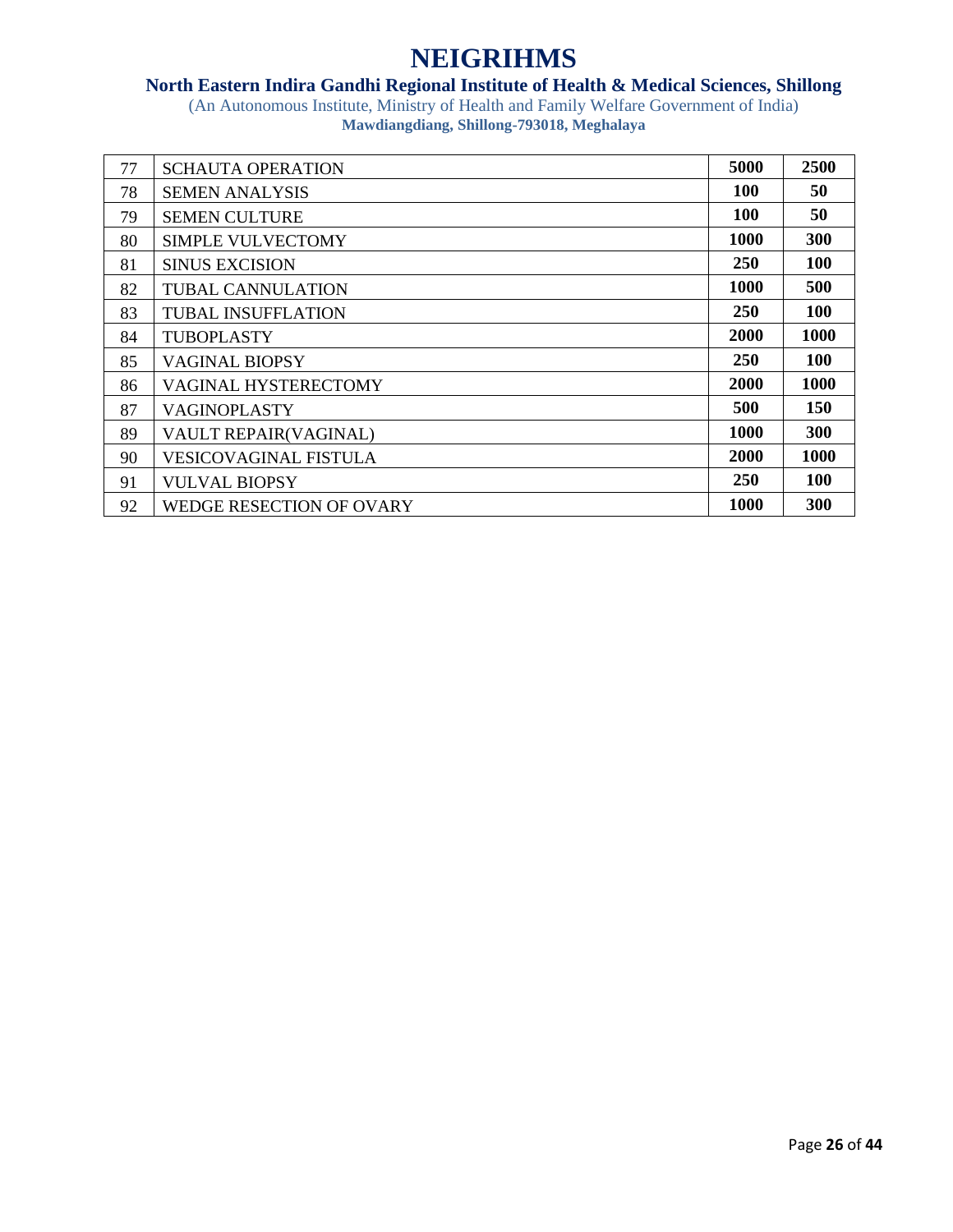### **North Eastern Indira Gandhi Regional Institute of Health & Medical Sciences, Shillong**

| Private<br>General<br>250<br>100<br>1<br>ABSCESS INCISION AND DRAINAGE (LID LACRIMAL)<br>200<br>$\overline{2}$<br>400<br><b>AMNIOTIC MEMBRANE</b><br>3<br>575<br>170<br>APPLICATION OF CORNEAL GLUE<br>$\overline{4}$<br>50<br>50<br><b>AUTO PERIMETRY</b><br>50<br>5<br>50<br>BOAT/FUNGAL CULTURE SENSITIVITY<br>2000<br>6<br>1000<br><b>CANALICULOPLASTY</b><br>$\tau$<br>250<br>100<br>CANTHOTOMY/CANTHOLYSIS<br>8<br>2000<br>1000<br>CATARACT EXTRACTION (ECC-ICC)<br>9<br>1000<br>2000<br>CATARACT EXTRACTION (IOL LENS)<br>250<br>100<br>10<br>CHALAZION (INCISION AND CURETTAGE)<br>2000<br>1000<br>11<br><b>CONJUNCTIVOPLASTY</b><br>45<br>45<br>12<br><b>CONTACT LENS TRIAL</b><br>250<br>100<br>13<br>CORNEAL F.B. REMOVAL<br>300<br>1000<br>14<br><b>CURETTE EVACUATION</b><br>300<br>1000<br>16<br>CYLOCRYO-THERAPY<br>1000<br>15<br>2000<br>DACRYOCYSTECTOMY (DCY)<br>17<br>2000<br>1000<br>DACRYOCYSTORHINOSTOMY (DSR)<br>2000<br>1000<br>18<br>DCR WITH FISTULECTOMY<br>50<br>19<br>50<br>DIURNAL VARIATION/WATER DRINKING TEST<br>2000<br>20<br>1000<br><b>ECTROPION CORRECTION</b><br>21<br>1000<br>300<br>ENTROPION CORRECTION (EACH LID)<br>2000<br>1000<br>23<br><b>ENUCLEATION</b><br>22<br>2000<br>1000<br>ENUCLEATION WITH ORBITAL IMPLANT<br>1000<br>300<br>24<br><b>EVISCERATION</b><br>25<br>230<br>100<br><b>EXAMINATION UNDER ANAESTHESIA</b><br>115<br>26<br>100<br>FLUORESCEIN ANGIOGRAPHY<br>27<br>5000<br>2500<br>INTRACULAR FOREIGN BODY REMOVAL KERATOPLASTY<br>2000<br>1000<br>28<br>IRIDECTOMY (SURGICAL)<br>1000<br>29<br>2000<br><b>IRIDODIALYSIS REPAIR</b><br>IVIA (AVASTIN) INJECTION INCLUDING TWO PAIRS OF GLOVES<br>30<br><b>100</b><br>100<br>AND EYE DRAPE SHEET-HOSPITAL CHARGES<br>31<br>25<br>25<br>KDH/GRAM SMEAR PUS FOR CULTURE<br>32<br>5000<br>2500<br>LATERAL ORBITOTOMY<br>LUCENTIS INJECTION(PACKAGE FOR RETINA DISEASE WITH 4<br>33<br>500<br>500<br>PAIRS OF GLOVES EYE BUDS AND SYRINGES)- HC<br>34<br>1200<br>600<br>MTB/NTM OCULAR DIAGNOSTIC TEST<br>35<br>1200<br>600<br><b>OCULAR ADENO VIRUS PCR</b> | SN | <b>OPHTHALMOLOGY</b> | Rate |  |
|------------------------------------------------------------------------------------------------------------------------------------------------------------------------------------------------------------------------------------------------------------------------------------------------------------------------------------------------------------------------------------------------------------------------------------------------------------------------------------------------------------------------------------------------------------------------------------------------------------------------------------------------------------------------------------------------------------------------------------------------------------------------------------------------------------------------------------------------------------------------------------------------------------------------------------------------------------------------------------------------------------------------------------------------------------------------------------------------------------------------------------------------------------------------------------------------------------------------------------------------------------------------------------------------------------------------------------------------------------------------------------------------------------------------------------------------------------------------------------------------------------------------------------------------------------------------------------------------------------------------------------------------------------------------------------------------------------------------------------------------------------------------------------------------------------------------------------------------------------------------------------------------------------------------------------------------------------------------------------------------------------------------------------------------------------------------|----|----------------------|------|--|
|                                                                                                                                                                                                                                                                                                                                                                                                                                                                                                                                                                                                                                                                                                                                                                                                                                                                                                                                                                                                                                                                                                                                                                                                                                                                                                                                                                                                                                                                                                                                                                                                                                                                                                                                                                                                                                                                                                                                                                                                                                                                        |    |                      |      |  |
|                                                                                                                                                                                                                                                                                                                                                                                                                                                                                                                                                                                                                                                                                                                                                                                                                                                                                                                                                                                                                                                                                                                                                                                                                                                                                                                                                                                                                                                                                                                                                                                                                                                                                                                                                                                                                                                                                                                                                                                                                                                                        |    |                      |      |  |
|                                                                                                                                                                                                                                                                                                                                                                                                                                                                                                                                                                                                                                                                                                                                                                                                                                                                                                                                                                                                                                                                                                                                                                                                                                                                                                                                                                                                                                                                                                                                                                                                                                                                                                                                                                                                                                                                                                                                                                                                                                                                        |    |                      |      |  |
|                                                                                                                                                                                                                                                                                                                                                                                                                                                                                                                                                                                                                                                                                                                                                                                                                                                                                                                                                                                                                                                                                                                                                                                                                                                                                                                                                                                                                                                                                                                                                                                                                                                                                                                                                                                                                                                                                                                                                                                                                                                                        |    |                      |      |  |
|                                                                                                                                                                                                                                                                                                                                                                                                                                                                                                                                                                                                                                                                                                                                                                                                                                                                                                                                                                                                                                                                                                                                                                                                                                                                                                                                                                                                                                                                                                                                                                                                                                                                                                                                                                                                                                                                                                                                                                                                                                                                        |    |                      |      |  |
|                                                                                                                                                                                                                                                                                                                                                                                                                                                                                                                                                                                                                                                                                                                                                                                                                                                                                                                                                                                                                                                                                                                                                                                                                                                                                                                                                                                                                                                                                                                                                                                                                                                                                                                                                                                                                                                                                                                                                                                                                                                                        |    |                      |      |  |
|                                                                                                                                                                                                                                                                                                                                                                                                                                                                                                                                                                                                                                                                                                                                                                                                                                                                                                                                                                                                                                                                                                                                                                                                                                                                                                                                                                                                                                                                                                                                                                                                                                                                                                                                                                                                                                                                                                                                                                                                                                                                        |    |                      |      |  |
|                                                                                                                                                                                                                                                                                                                                                                                                                                                                                                                                                                                                                                                                                                                                                                                                                                                                                                                                                                                                                                                                                                                                                                                                                                                                                                                                                                                                                                                                                                                                                                                                                                                                                                                                                                                                                                                                                                                                                                                                                                                                        |    |                      |      |  |
|                                                                                                                                                                                                                                                                                                                                                                                                                                                                                                                                                                                                                                                                                                                                                                                                                                                                                                                                                                                                                                                                                                                                                                                                                                                                                                                                                                                                                                                                                                                                                                                                                                                                                                                                                                                                                                                                                                                                                                                                                                                                        |    |                      |      |  |
|                                                                                                                                                                                                                                                                                                                                                                                                                                                                                                                                                                                                                                                                                                                                                                                                                                                                                                                                                                                                                                                                                                                                                                                                                                                                                                                                                                                                                                                                                                                                                                                                                                                                                                                                                                                                                                                                                                                                                                                                                                                                        |    |                      |      |  |
|                                                                                                                                                                                                                                                                                                                                                                                                                                                                                                                                                                                                                                                                                                                                                                                                                                                                                                                                                                                                                                                                                                                                                                                                                                                                                                                                                                                                                                                                                                                                                                                                                                                                                                                                                                                                                                                                                                                                                                                                                                                                        |    |                      |      |  |
|                                                                                                                                                                                                                                                                                                                                                                                                                                                                                                                                                                                                                                                                                                                                                                                                                                                                                                                                                                                                                                                                                                                                                                                                                                                                                                                                                                                                                                                                                                                                                                                                                                                                                                                                                                                                                                                                                                                                                                                                                                                                        |    |                      |      |  |
|                                                                                                                                                                                                                                                                                                                                                                                                                                                                                                                                                                                                                                                                                                                                                                                                                                                                                                                                                                                                                                                                                                                                                                                                                                                                                                                                                                                                                                                                                                                                                                                                                                                                                                                                                                                                                                                                                                                                                                                                                                                                        |    |                      |      |  |
|                                                                                                                                                                                                                                                                                                                                                                                                                                                                                                                                                                                                                                                                                                                                                                                                                                                                                                                                                                                                                                                                                                                                                                                                                                                                                                                                                                                                                                                                                                                                                                                                                                                                                                                                                                                                                                                                                                                                                                                                                                                                        |    |                      |      |  |
|                                                                                                                                                                                                                                                                                                                                                                                                                                                                                                                                                                                                                                                                                                                                                                                                                                                                                                                                                                                                                                                                                                                                                                                                                                                                                                                                                                                                                                                                                                                                                                                                                                                                                                                                                                                                                                                                                                                                                                                                                                                                        |    |                      |      |  |
|                                                                                                                                                                                                                                                                                                                                                                                                                                                                                                                                                                                                                                                                                                                                                                                                                                                                                                                                                                                                                                                                                                                                                                                                                                                                                                                                                                                                                                                                                                                                                                                                                                                                                                                                                                                                                                                                                                                                                                                                                                                                        |    |                      |      |  |
|                                                                                                                                                                                                                                                                                                                                                                                                                                                                                                                                                                                                                                                                                                                                                                                                                                                                                                                                                                                                                                                                                                                                                                                                                                                                                                                                                                                                                                                                                                                                                                                                                                                                                                                                                                                                                                                                                                                                                                                                                                                                        |    |                      |      |  |
|                                                                                                                                                                                                                                                                                                                                                                                                                                                                                                                                                                                                                                                                                                                                                                                                                                                                                                                                                                                                                                                                                                                                                                                                                                                                                                                                                                                                                                                                                                                                                                                                                                                                                                                                                                                                                                                                                                                                                                                                                                                                        |    |                      |      |  |
|                                                                                                                                                                                                                                                                                                                                                                                                                                                                                                                                                                                                                                                                                                                                                                                                                                                                                                                                                                                                                                                                                                                                                                                                                                                                                                                                                                                                                                                                                                                                                                                                                                                                                                                                                                                                                                                                                                                                                                                                                                                                        |    |                      |      |  |
|                                                                                                                                                                                                                                                                                                                                                                                                                                                                                                                                                                                                                                                                                                                                                                                                                                                                                                                                                                                                                                                                                                                                                                                                                                                                                                                                                                                                                                                                                                                                                                                                                                                                                                                                                                                                                                                                                                                                                                                                                                                                        |    |                      |      |  |
|                                                                                                                                                                                                                                                                                                                                                                                                                                                                                                                                                                                                                                                                                                                                                                                                                                                                                                                                                                                                                                                                                                                                                                                                                                                                                                                                                                                                                                                                                                                                                                                                                                                                                                                                                                                                                                                                                                                                                                                                                                                                        |    |                      |      |  |
|                                                                                                                                                                                                                                                                                                                                                                                                                                                                                                                                                                                                                                                                                                                                                                                                                                                                                                                                                                                                                                                                                                                                                                                                                                                                                                                                                                                                                                                                                                                                                                                                                                                                                                                                                                                                                                                                                                                                                                                                                                                                        |    |                      |      |  |
|                                                                                                                                                                                                                                                                                                                                                                                                                                                                                                                                                                                                                                                                                                                                                                                                                                                                                                                                                                                                                                                                                                                                                                                                                                                                                                                                                                                                                                                                                                                                                                                                                                                                                                                                                                                                                                                                                                                                                                                                                                                                        |    |                      |      |  |
|                                                                                                                                                                                                                                                                                                                                                                                                                                                                                                                                                                                                                                                                                                                                                                                                                                                                                                                                                                                                                                                                                                                                                                                                                                                                                                                                                                                                                                                                                                                                                                                                                                                                                                                                                                                                                                                                                                                                                                                                                                                                        |    |                      |      |  |
|                                                                                                                                                                                                                                                                                                                                                                                                                                                                                                                                                                                                                                                                                                                                                                                                                                                                                                                                                                                                                                                                                                                                                                                                                                                                                                                                                                                                                                                                                                                                                                                                                                                                                                                                                                                                                                                                                                                                                                                                                                                                        |    |                      |      |  |
|                                                                                                                                                                                                                                                                                                                                                                                                                                                                                                                                                                                                                                                                                                                                                                                                                                                                                                                                                                                                                                                                                                                                                                                                                                                                                                                                                                                                                                                                                                                                                                                                                                                                                                                                                                                                                                                                                                                                                                                                                                                                        |    |                      |      |  |
|                                                                                                                                                                                                                                                                                                                                                                                                                                                                                                                                                                                                                                                                                                                                                                                                                                                                                                                                                                                                                                                                                                                                                                                                                                                                                                                                                                                                                                                                                                                                                                                                                                                                                                                                                                                                                                                                                                                                                                                                                                                                        |    |                      |      |  |
|                                                                                                                                                                                                                                                                                                                                                                                                                                                                                                                                                                                                                                                                                                                                                                                                                                                                                                                                                                                                                                                                                                                                                                                                                                                                                                                                                                                                                                                                                                                                                                                                                                                                                                                                                                                                                                                                                                                                                                                                                                                                        |    |                      |      |  |
|                                                                                                                                                                                                                                                                                                                                                                                                                                                                                                                                                                                                                                                                                                                                                                                                                                                                                                                                                                                                                                                                                                                                                                                                                                                                                                                                                                                                                                                                                                                                                                                                                                                                                                                                                                                                                                                                                                                                                                                                                                                                        |    |                      |      |  |
|                                                                                                                                                                                                                                                                                                                                                                                                                                                                                                                                                                                                                                                                                                                                                                                                                                                                                                                                                                                                                                                                                                                                                                                                                                                                                                                                                                                                                                                                                                                                                                                                                                                                                                                                                                                                                                                                                                                                                                                                                                                                        |    |                      |      |  |
|                                                                                                                                                                                                                                                                                                                                                                                                                                                                                                                                                                                                                                                                                                                                                                                                                                                                                                                                                                                                                                                                                                                                                                                                                                                                                                                                                                                                                                                                                                                                                                                                                                                                                                                                                                                                                                                                                                                                                                                                                                                                        |    |                      |      |  |
|                                                                                                                                                                                                                                                                                                                                                                                                                                                                                                                                                                                                                                                                                                                                                                                                                                                                                                                                                                                                                                                                                                                                                                                                                                                                                                                                                                                                                                                                                                                                                                                                                                                                                                                                                                                                                                                                                                                                                                                                                                                                        |    |                      |      |  |
|                                                                                                                                                                                                                                                                                                                                                                                                                                                                                                                                                                                                                                                                                                                                                                                                                                                                                                                                                                                                                                                                                                                                                                                                                                                                                                                                                                                                                                                                                                                                                                                                                                                                                                                                                                                                                                                                                                                                                                                                                                                                        |    |                      |      |  |
|                                                                                                                                                                                                                                                                                                                                                                                                                                                                                                                                                                                                                                                                                                                                                                                                                                                                                                                                                                                                                                                                                                                                                                                                                                                                                                                                                                                                                                                                                                                                                                                                                                                                                                                                                                                                                                                                                                                                                                                                                                                                        |    |                      |      |  |
|                                                                                                                                                                                                                                                                                                                                                                                                                                                                                                                                                                                                                                                                                                                                                                                                                                                                                                                                                                                                                                                                                                                                                                                                                                                                                                                                                                                                                                                                                                                                                                                                                                                                                                                                                                                                                                                                                                                                                                                                                                                                        |    |                      |      |  |
|                                                                                                                                                                                                                                                                                                                                                                                                                                                                                                                                                                                                                                                                                                                                                                                                                                                                                                                                                                                                                                                                                                                                                                                                                                                                                                                                                                                                                                                                                                                                                                                                                                                                                                                                                                                                                                                                                                                                                                                                                                                                        |    |                      |      |  |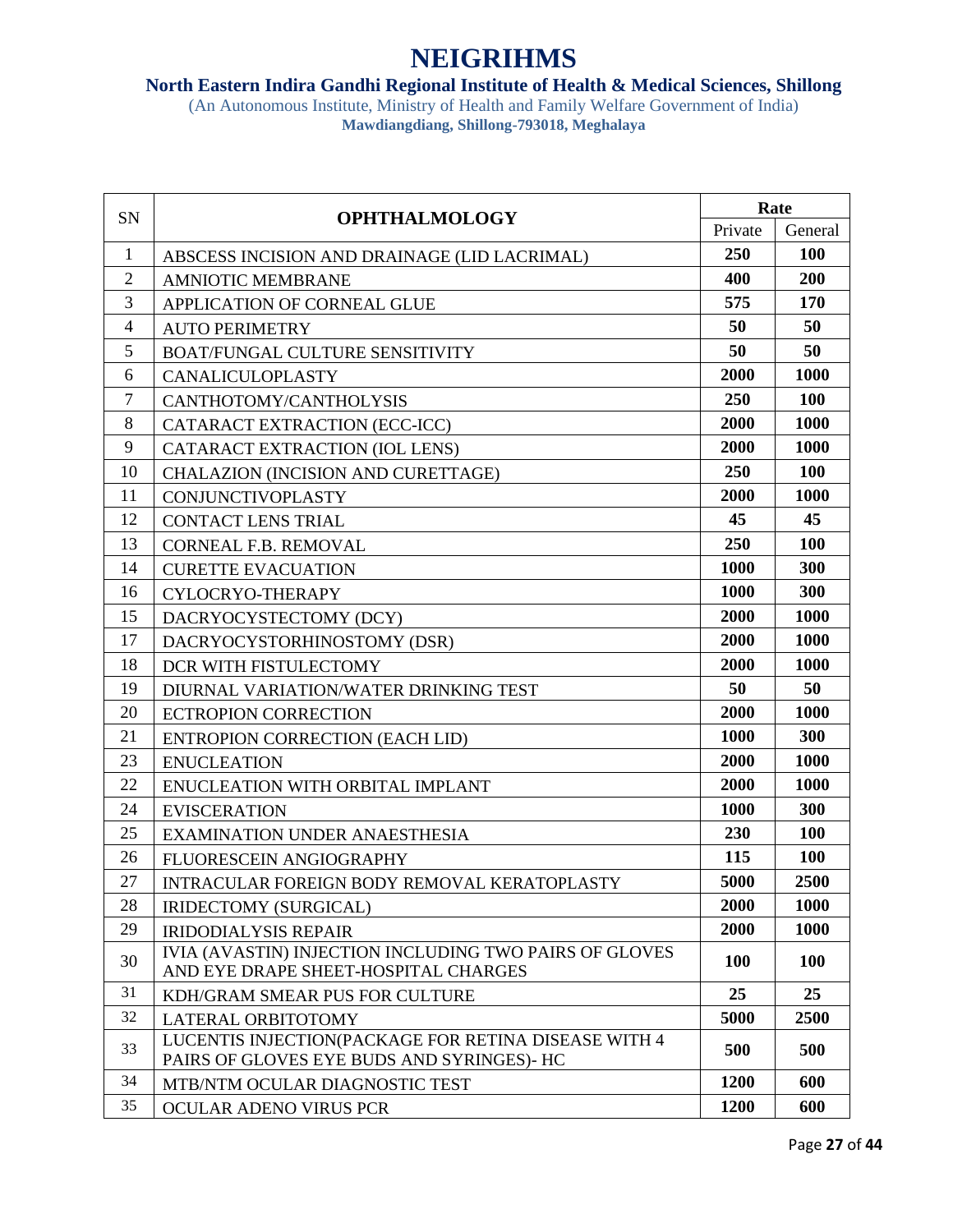### **North Eastern Indira Gandhi Regional Institute of Health & Medical Sciences, Shillong**

| 36 | OCULAR FUNGAL SMEAR/KOH EXAMINATION                           | 50   | 25         |
|----|---------------------------------------------------------------|------|------------|
| 37 | ORTHOPTIC EXERCISE ON SYNAPTOPHORE                            | 115  | 100        |
| 38 | <b>ORTHOPTICS</b>                                             | 20   | 20         |
| 39 | OZURDEX INJECTION PACKAGE -HC                                 | 500  | 500        |
| 40 | <b>PARACENTESIS</b>                                           | 250  | 100        |
| 41 | PARS PLANA LENSECTOMY/SKIN GRAFTING                           | 2000 | 1000       |
| 42 | PENETRATING KERATOPLASTY                                      | 5000 | 2500       |
| 43 | PERIMETRY OCT FFA ULTRASOUND(FOR 6 MONTHS))                   | 250  | 250        |
| 44 | PERITOMY/PERITECTOMY                                          | 250  | <b>100</b> |
| 45 | PHOTOCOAGULATION PER SITTING GREEN LASER                      | 1000 | 300        |
| 46 | <b>PHOTOKERATOSCOPY</b>                                       | 50   | 50         |
| 47 | PK WITH LENS EXTRACTION AND IOL IMPLANT (TRIPLE<br>PROCEDURE) | 5000 | 2500       |
| 48 | <b>PLASTIC LID REPAIR</b>                                     | 2000 | 1000       |
| 49 | PROLAPSED IRIS REPAIR                                         | 2000 | 1000       |
| 50 | PROPHYLACTIC CRYOPEXY                                         | 2000 | 1000       |
| 51 | <b>PTERYGIUM</b>                                              | 250  | <b>100</b> |
| 52 | PTOSIS CORRECTION                                             | 2000 | 1000       |
| 53 | RADIAL KERATOTOMY (BOTH EYES)                                 | 2000 | 1000       |
| 54 | RECURRENT PTERYGIUM /MEMBRANE GRAFT                           | 5000 | 2500       |
| 55 | REMOVAL OF ORBITAL IMPLANT                                    | 250  | <b>100</b> |
| 56 | REPAIR OF CORNEAL WOUND                                       | 2000 | 1000       |
| 57 | REPAIR OF PERFORATING EYE INJURY                              | 1750 | 875        |
| 58 | REPAIR OF SCLERAL RUPTURE                                     | 2000 | 1000       |
| 59 | RESUTURING OF CORNEAL WOUND                                   | 250  | 100        |
| 60 | SECONDARY IDL IMPLANTATION                                    | 2000 | 1000       |
| 61 | <b>SOCKET REPAIR</b>                                          | 1000 | 300        |
| 62 | <b>SQUINT SURGERY</b>                                         | 2000 | 1000       |
| 63 | <b>SUTURING OF LID WOUND</b>                                  | 250  | <b>100</b> |
| 64 | SYRINGING AND PROBING                                         | 250  | <b>100</b> |
| 65 | <b>TARSORRHAPHY</b>                                           | 250  | 100        |
| 66 | <b>TRABECULECTOMY</b>                                         | 2000 | 1000       |
| 67 | TRABECULOTOMY WITH TRABECULECTOMY                             | 2000 | 1000       |
| 68 | ULTRASONOGRAPHY B SCAN                                        | 250  | <b>100</b> |
| 69 | <b>WART EXCISION</b>                                          | 250  | <b>100</b> |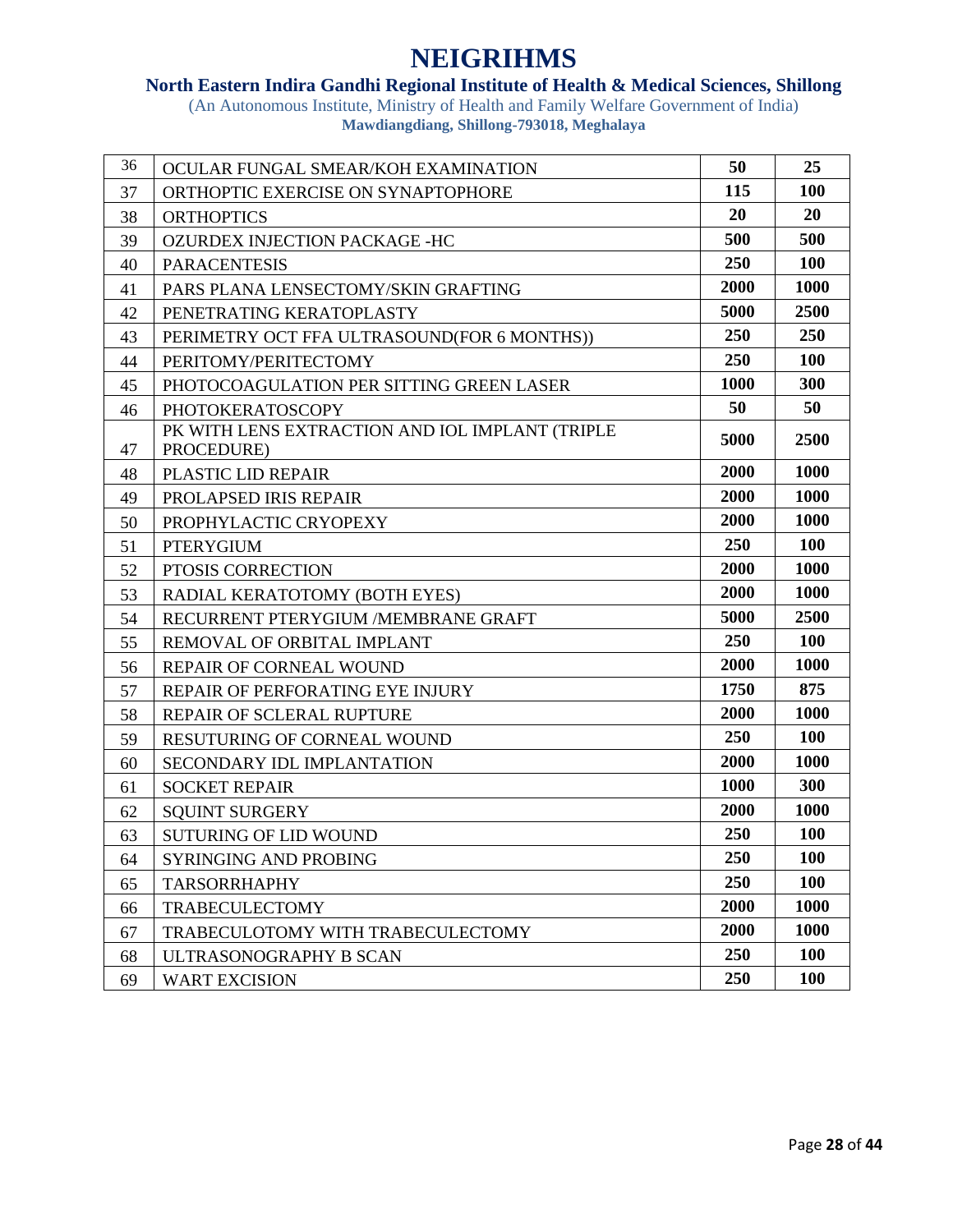#### **North Eastern Indira Gandhi Regional Institute of Health & Medical Sciences, Shillong**

| SN             | <b>ORTHOPAEDICS</b>                                             | Rate    |            |
|----------------|-----------------------------------------------------------------|---------|------------|
|                |                                                                 | Private | General    |
| $\mathbf{1}$   | AMPUTATION THROUGH ARM/FOREARM                                  | 2000    | 1000       |
| $\overline{2}$ | AMPUTATION THROUGH HAND/FOOT                                    | 1000    | 300        |
| 3              | AMPUTATION THROUGH THIGH/LEG                                    | 2000    | 1000       |
| $\overline{4}$ | ANTERIOR LATERAL DECOMPRESSION                                  | 5000    | 2500       |
| 5              | <b>ANTERIOR LOOSENING</b>                                       | 8000    | 4000       |
| 6              | ANTERIOR LOOSENING WITH INSTRUMENTATION                         | 8000    | 4000       |
| $\tau$         | <b>ANTERIOR SPINAL FUSION</b>                                   | 5000    | 2500       |
| 8              | ANTERIOR TRANSPOSITION OF ULNAR NERVE                           | 2000    | 1000       |
| 9              | <b>ARTHRODESIS OF LARGE JOINTS</b>                              |         |            |
|                | (HIP/KNEE/SHOULDER/ANKLE/WRIST)                                 | 2000    | 1000       |
| 10             | ARTHRODESIS OF SMALL JOINTS OF HAND/FOOT                        | 1000    | 300        |
| 11             | <b>BANKART'S OPERATION</b>                                      | 2000    | 1000       |
| 12             | <b>BODY JACKET (PVC)</b>                                        | 500     | 150        |
| 13             | <b>BRISTOW'S OPERATION</b>                                      | 2000    | 1000       |
| 14             | <b>CARPAL TUNNEL RELEASE</b>                                    | 1000    | 300        |
| 15             | <b>CAST BRACE</b>                                               | 500     | 150        |
| 16             | <b>CLOSED REDUCTION OF FRACTURE &amp; /DISLOCATION UNDER LA</b> | 250     | 100        |
| 17             | CLOSED REDUCTION OF FRACTURES/DISLOCATIONS UNDER GA             | 1000    | 300        |
| 18             | <b>COMPOSITE GRAFTING</b>                                       | 2000    | 1000       |
| 19             | <b>CONDYLAR BLADE PLATES</b>                                    | 5000    | 2500       |
| 20             | <b>CORRECTION OF DEFORMITIES</b>                                | 1000    | 300        |
| 21             | CORRECTIVE OSTEOTOMY OF LONG BONES                              | 2000    | 1000       |
| 22             | CORRECTIVE OSTEOTOMY OF SMALL BONES                             | 2000    | 1000       |
| 23             | <b>CURETTAGE</b>                                                | 5000    | 2500       |
| 24             | <b>CURETTAGE WITH BONE CEMENT</b>                               | 1000    | 300        |
| 25             | <b>CURETTAGE WITH BONE GRAFTING</b>                             | 1000    | 300        |
| 26             | <b>DEBRIDEMENT &amp; REPAIR</b>                                 | 250     | <b>100</b> |
| 27             | DEBULKING OF THE TUMOUR                                         | 2000    | 1000       |
| 28             | <b>DEFAITING OPERATION</b>                                      | 1000    | 300        |
| 29             | DEQUERVAIN'S RELEASE                                            | 1000    | 300        |
| 30             | DIAGNOSTIC ARTHR.OF SMALL/LARGE JOINT UNDER G.A.                | 1000    | 300        |
| 31             | DIAGNOSTIC ARTHR.OF SMALL/LARGE JOINT UNDER L.A.                | 500     | 150        |
| 32             | DISARTICULATION THROUGH MAJOR JOINTS OF LIMB                    | 2000    | 1000       |
| 33             | DISARTICULATION THRU SMALL JOINTS OF HAND/FEET                  | 500     | 150        |
| 34             | <b>DISCECTOMY</b>                                               | 5000    | 2500       |
| 35             | DUPUYTREN'S SOFT TISSUE RELEASE                                 | 1000    | 300        |
| 36             | DYNAMIC COMPRESSION SCREW                                       | 5000    | 2500       |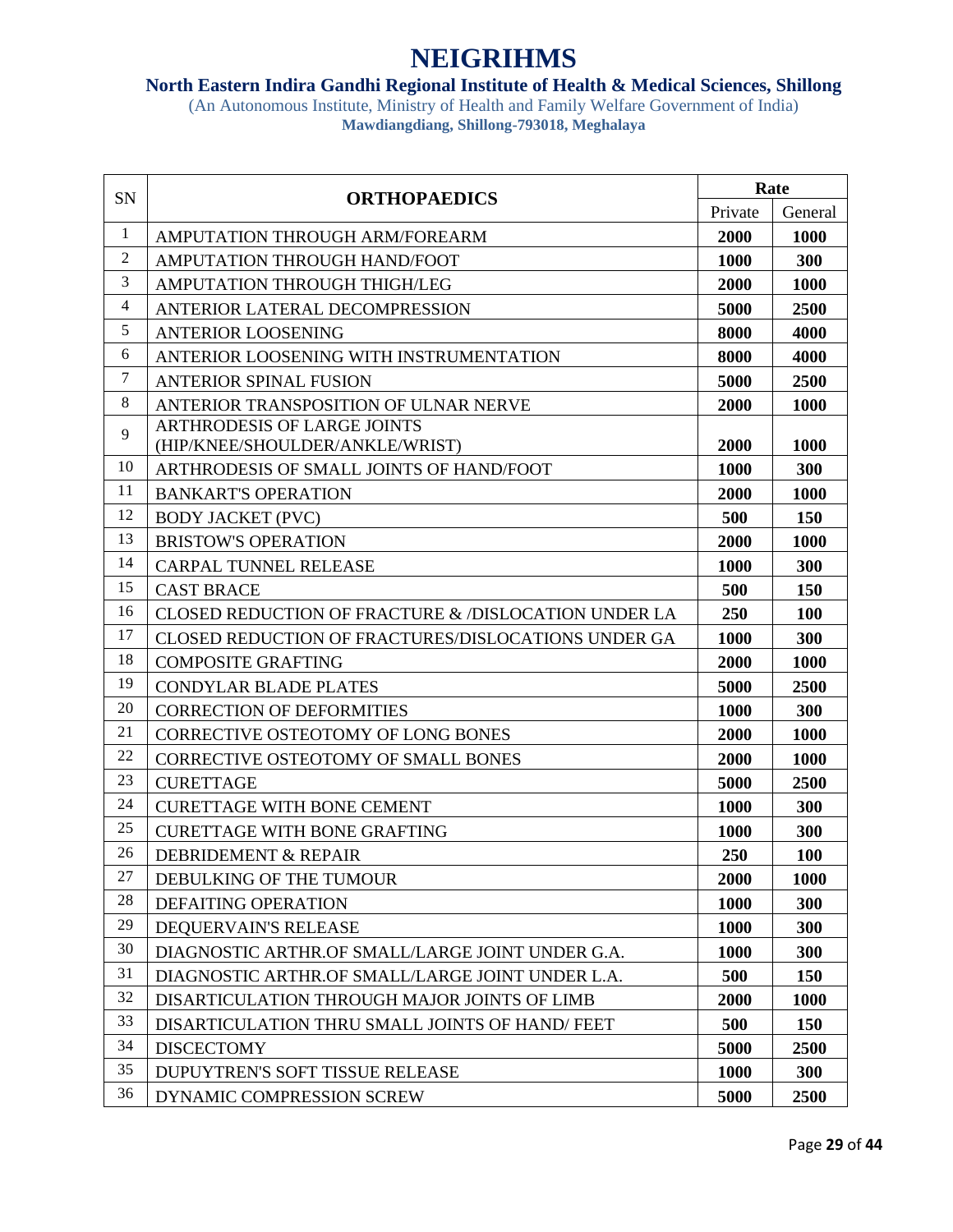### **North Eastern Indira Gandhi Regional Institute of Health & Medical Sciences, Shillong**

| 37 | <b>DYNAMIC HIP SCREW</b>                             | 5000        | 2500        |
|----|------------------------------------------------------|-------------|-------------|
| 38 | <b>EGGER'S PROCEDURE</b>                             | 1000        | 300         |
| 39 | EXCISION OF ACCESSORY BONE (NAVICULAR)               | 1000        | 300         |
| 40 | <b>EXCISION OF DIASTEMATOMYELIA</b>                  | 9000        | 4500        |
| 41 | <b>EXCISION OF SUPERNUMERARY DIGIT</b>               | 500         | <b>150</b>  |
| 42 | EXCISION OF THE TUMOURS OF THE HAND OR FOOT          | 1000        | 300         |
| 43 | EXCISIONAL ARTHROPLASTY OF ELBOW                     | 2000        | <b>1000</b> |
| 44 | <b>EXCISIONAL ARTHROPLASTY OF HIP</b>                | 2000        | 1000        |
| 45 | EXCISIONAL ARTHROPLASTY OF SMALL JOINTS OF HAND/FOOT | 2000        | 1000        |
| 46 | EXCISIONAL ARTHROPLASTY OF TM JOINT                  | 2000        | 1000        |
| 47 | EXTERNAL FIXATION WITH SOFT TISSUE RECONSTRUCTION    |             |             |
|    | <b>PROCEDURE</b>                                     | 5000        | 2500        |
| 48 | <b>FASCIECTOMY</b>                                   | <b>250</b>  | <b>100</b>  |
| 49 | FEMORAL LENGTHENING                                  | 5000        | 2500        |
| 50 | FIBULAR/TIBIAL GRAFTING                              | 1000        | 300         |
| 51 | <b>FIBULECTOMY</b>                                   | 1000        | 300         |
| 52 | FLOOR REACTION ORTHOSIS (FRO)                        | 1000        | 300         |
| 53 | FORE OUARTER AMPUTATION                              | 5000        | 2500        |
| 54 | FRENCH OSTEOTOMY                                     | 2000        | 1000        |
| 55 | HALO TRACTION/DISTRACTION                            | 2000        | 1000        |
| 56 | <b>HAND SPLINTS</b>                                  | 250         | 100         |
| 57 | HIGH TIBIAL OSTEOTOMY                                | 2000        | 1000        |
| 58 | HIND QUARTER AMPUTATION                              | 5000        | 2500        |
| 59 | HUMERAL LENGTHENING                                  | 5000        | 2500        |
| 60 | <b>ILIAC CREST GRAFTING</b>                          | 1000        | 300         |
| 61 | <b>INTERLOCKING NAILING</b>                          | 1000        | 300         |
| 62 | <b>JOINT DEBRIDEMENT</b>                             | 2000        | 1000        |
| 63 | <b>K.WIRE FIXATION</b>                               | 500         | 150         |
| 64 | <b>LAMINECTOMY</b>                                   | 5000        | 2500        |
| 65 | <b>LAVAGE</b>                                        | <b>1000</b> | 300         |
| 66 | <b>LIGAMENT RECONSTRUCTION</b>                       | 2000        | 1000        |
| 67 | LIGAMENT RECONSTRUCTION OF THE KNEE, ANKLE           | 2000        | 1000        |
| 68 | <b>MANIPULATION UNDER G.A.</b>                       | 1000        | 300         |
| 69 | <b>MAX PAGE RELEASE</b>                              | 1000        | 300         |
| 70 | MC BRIDGE PROCEDURE                                  | 2000        | 1000        |
| 71 | MC MURRAY'S OSTEOTOMY                                | 2000        | 1000        |
| 72 | MENISECTOMY (PARTIAL/TOTAL)                          | 2000        | 1000        |
| 73 | METACARPAL/PHALANGEAL LENGTHENING                    | 5000        | 2500        |
| 74 | <b>MEYER'S PROCEDURE</b>                             | 5000        | 2500        |
| 75 | <b>MINI FIXATOR</b>                                  | 2000        | 1000        |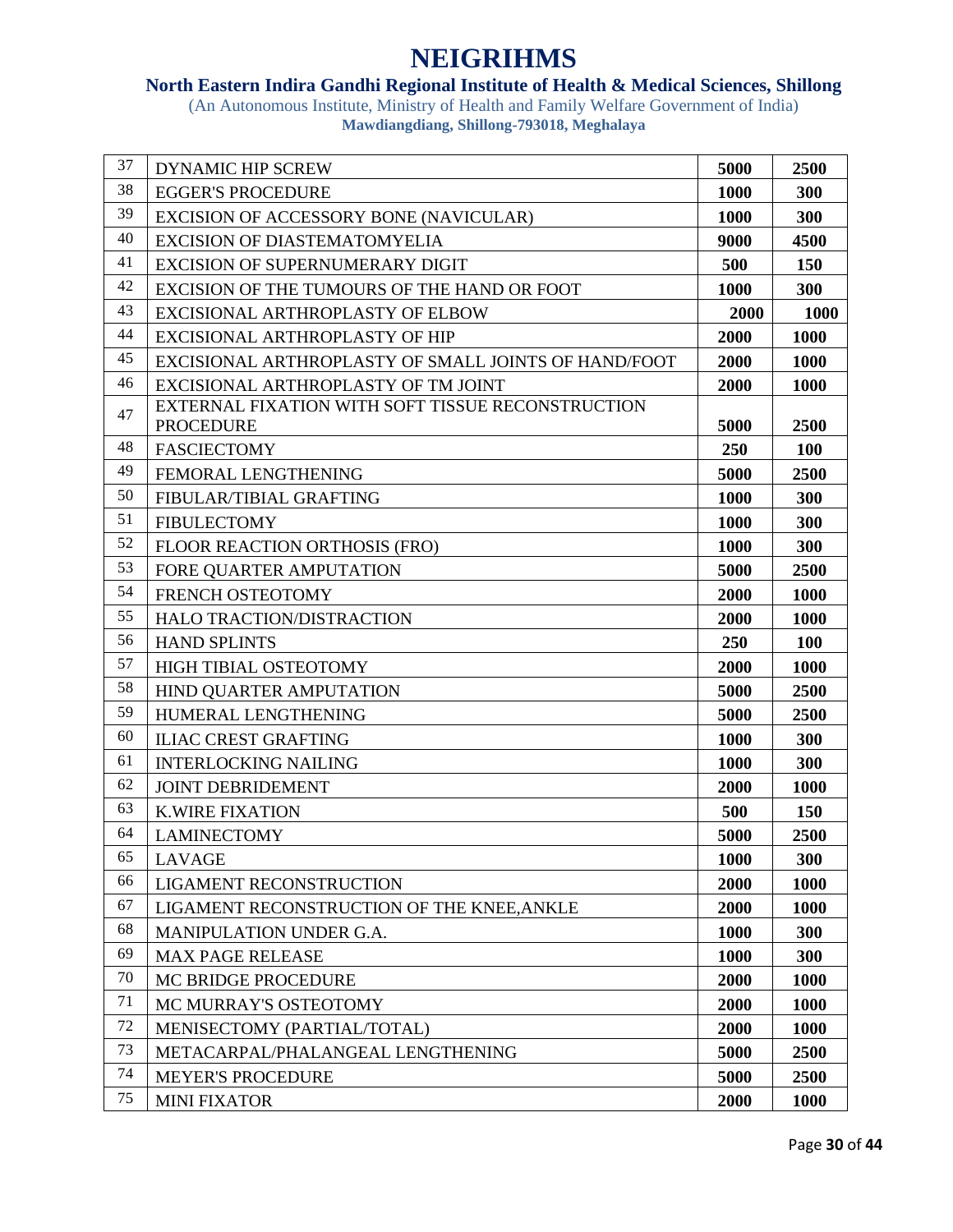### **North Eastern Indira Gandhi Regional Institute of Health & Medical Sciences, Shillong**

| 76  | <b>NAILING</b>                                                        | 2000 | 1000       |
|-----|-----------------------------------------------------------------------|------|------------|
| 77  | NECK RECONSTRUCTION                                                   | 5000 | 2500       |
| 78  | NERVE REPAIR/GRAFTING                                                 | 5000 | 2500       |
| 79  | <b>NEUROLYSIS</b>                                                     | 2000 | 1000       |
| 80  | OPEN REDUCTION OF C.D.H. (CONGENITAL DISLOCATION HIP)                 | 1000 | 300        |
| 81  | OPEN REDUCTION OF C.D.H. WITH OSTEOTOMY                               | 2000 | 1000       |
| 82  | OPEN REDUCTION OF DISLOCATION                                         | 1000 | 300        |
| 83  | OPPONENSPLASTY                                                        | 1000 | 300        |
| 84  | OSTEOTOMY OF THE PELVIS (SALTER'S / CHIARI / PEMBERTON)               | 2000 | 1000       |
| 85  | PARTIAL (HEMI) HIP REPLACEMENT                                        | 5000 | 2500       |
| 86  | PATELLECTOMY (PARTIAL/TOTAL)                                          | 1000 | 300        |
| 87  | PIN AND PLASTER APPLICATION                                           | 2000 | 1000       |
| 88  | <b>PLATING</b>                                                        | 2000 | 1000       |
| 89  | POSTERIOR SPINAL FUSION WITH INSTRUMENTATION                          | 5000 | 2500       |
| 90  | POSTERO MEDIAL SOFT TISSUE RELEASE                                    | 1000 | 300        |
| 91  | POSTEROLATERAL SPINAL FUSION                                          | 5000 | 2500       |
| 92  | POSTEROLATERAL SPINAL FUSION WITH INSTRUMENTATATION                   | 5000 | 2500       |
| 93  | PROXIMAL ROW CARPECTOMY                                               | 1000 | 300        |
| 94  | PUTTI PLAT OPERATION                                                  | 2000 | 1000       |
| 95  | RADICAL RESECTION OF THE LARGE TUMOUR                                 | 2000 | 1000       |
| 96  | RECONS.SURGERY OF THE HAND (FOR POST TRAUMATIC &                      |      |            |
|     | CONGENITAL ANOMALIES/ DEFORMITIES)                                    | 2000 | 1000       |
| 97  | REMOVAL OF LOOSE BODY                                                 | 2000 | 1000       |
| 98  | REPLACEMENT OF SMALL JOINTS OF HAND OR FOOT                           | 5000 | 2500       |
| 99  | <b>REPLANTATION</b>                                                   | 8000 | 4000       |
| 100 | RESECTION ARTHRODESIS (WITH INTERNAL OR EXTERNAL<br><b>FIXATION</b> ) | 5000 | 2500       |
| 101 | <b>RIB GRAFTING</b>                                                   | 1000 | 300        |
| 102 | <b>RING FIXATOR</b>                                                   | 2000 | 1000       |
| 103 | <b>SAUCERIZATION</b>                                                  | 500  | 150        |
| 104 | <b>SCREW FIXATION</b>                                                 | 500  | <b>150</b> |
| 105 | <b>SD.P.NAIL PLATE</b>                                                | 5000 | 2500       |
| 106 | <b>SEQUESTRECTOMY</b>                                                 | 500  | 150        |
| 107 | <b>SINUS TRACT EXCISION</b>                                           | 50   | 50         |
| 108 | <b>SKULL TRACTION</b>                                                 | 500  | 150        |
| 109 | <b>SLOUGHECTOMY</b>                                                   | 250  | <b>100</b> |
| 110 | SOUTTER'S AND YOUNTS SOFT TISSUE RELEASE                              | 1000 | 300        |
| 111 | SPINAL FUSION (POSTERIOR)                                             | 5000 | 2500       |
| 112 | SPINAL INSTRUMENTATION (WITHOUT FUSION)                               | 5000 | 2500       |
| 113 | STEINDLER'S FLEXOROPLASTY                                             | 1000 | 300        |
|     |                                                                       |      |            |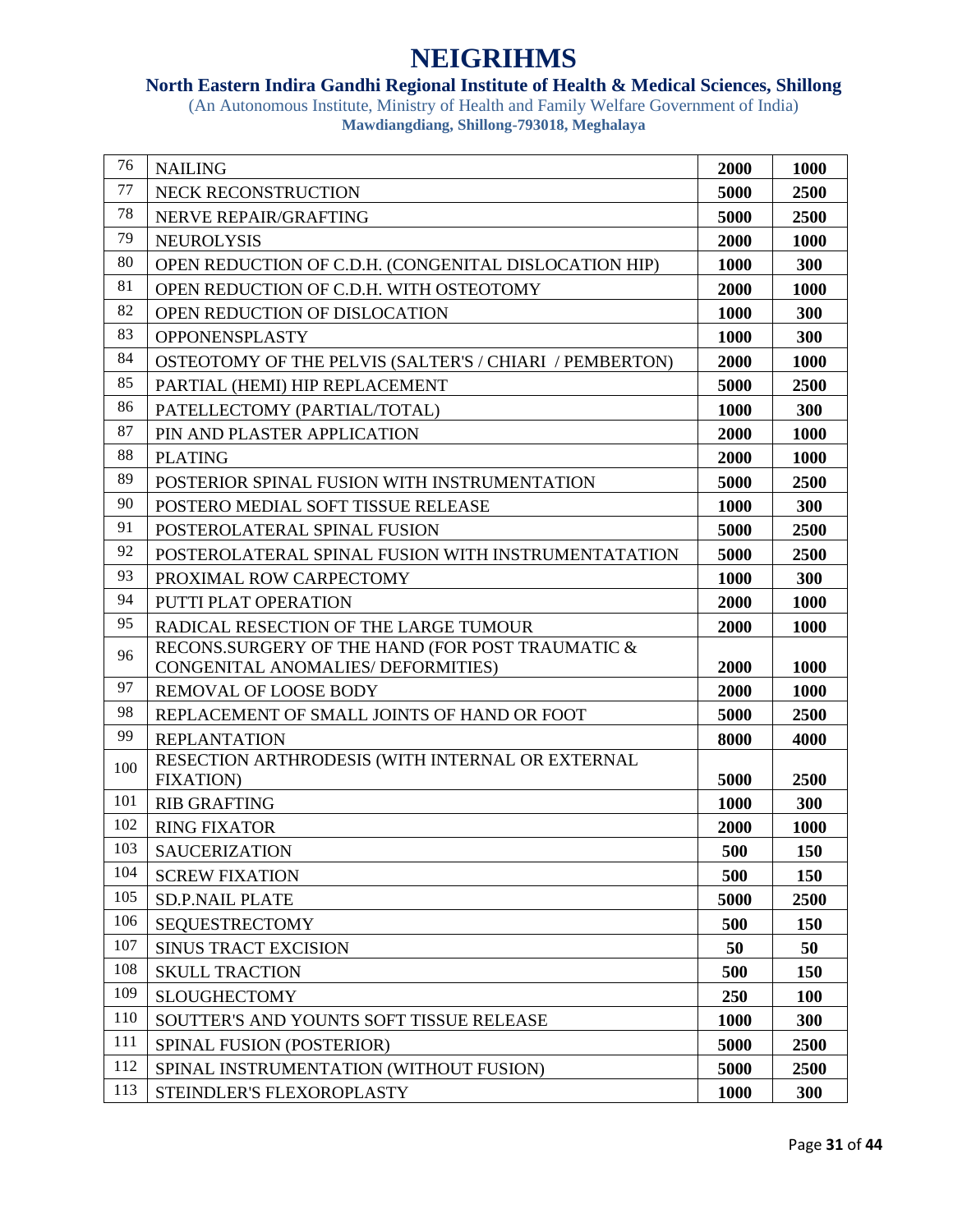### **North Eastern Indira Gandhi Regional Institute of Health & Medical Sciences, Shillong**

| 114 | <b>STEINDLER'S RELEASE</b>                          | 1000 | 300  |
|-----|-----------------------------------------------------|------|------|
| 115 | SUBCUTANEOUS TENOTOMY                               | 1000 | 300  |
| 116 | SYNDACTYLY RELEASE                                  | 1000 | 300  |
| 117 | <b>SYNOVECTOMY</b>                                  | 2000 | 1000 |
| 118 | <b>SYNOVIAL BIOPSY</b>                              | 2000 | 1000 |
| 119 | T.A. LENGTHENING                                    | 1000 | 300  |
| 120 | TABULAR EXTERNAL FIXATOR                            | 2000 | 1000 |
| 121 | <b>TALECTOMY</b>                                    | 1000 | 300  |
| 122 | <b>TENDON REPAIR/GRAFTING</b>                       | 2000 | 1000 |
| 123 | <b>TENOTOMY-OPEN</b>                                | 1000 | 300  |
| 124 | <b>TENSION BAND WIRING</b>                          | 1000 | 300  |
| 125 | <b>THERMISTOR GRAFTING</b>                          | 2000 | 1000 |
| 126 | <b>TIBIAL LENGTHENING</b>                           | 5000 | 2500 |
| 127 | <b>TORTICOLLIS RELEASE</b>                          | 1000 | 300  |
| 128 | <b>TOTAL HIP REPLACEMENT</b>                        | 8000 | 4000 |
| 129 | <b>TOTAL KNEE REPLACEMENT</b>                       | 8000 | 4000 |
| 130 | <b>TOTAL SHOULDER/ELBOW REPLACEMENT</b>             | 5000 | 2500 |
| 131 | TRACTION THROUGH TIBIA, FEMUR, OLECRANON, CALCANEUM | 250  | 100  |
| 132 | <b>TRANSTHORACIC DECOMPRESSION</b>                  | 8000 | 4000 |
| 133 | <b>TRAPEZIUS TRANSFER</b>                           | 2000 | 1000 |
| 134 | <b>TRIGGER FINGER/THUMB RELEASE</b>                 | 1000 | 300  |
| 135 | <b>VALGUS/VARUS OSTEOTOMY</b>                       | 2000 | 1000 |
| 136 | <b>WILSON'S SOFT TISSUE RELEASE</b>                 | 1000 | 300  |
| 137 | <b>Z-PLASTY FOR CONTRACTURES</b>                    | 1000 | 300  |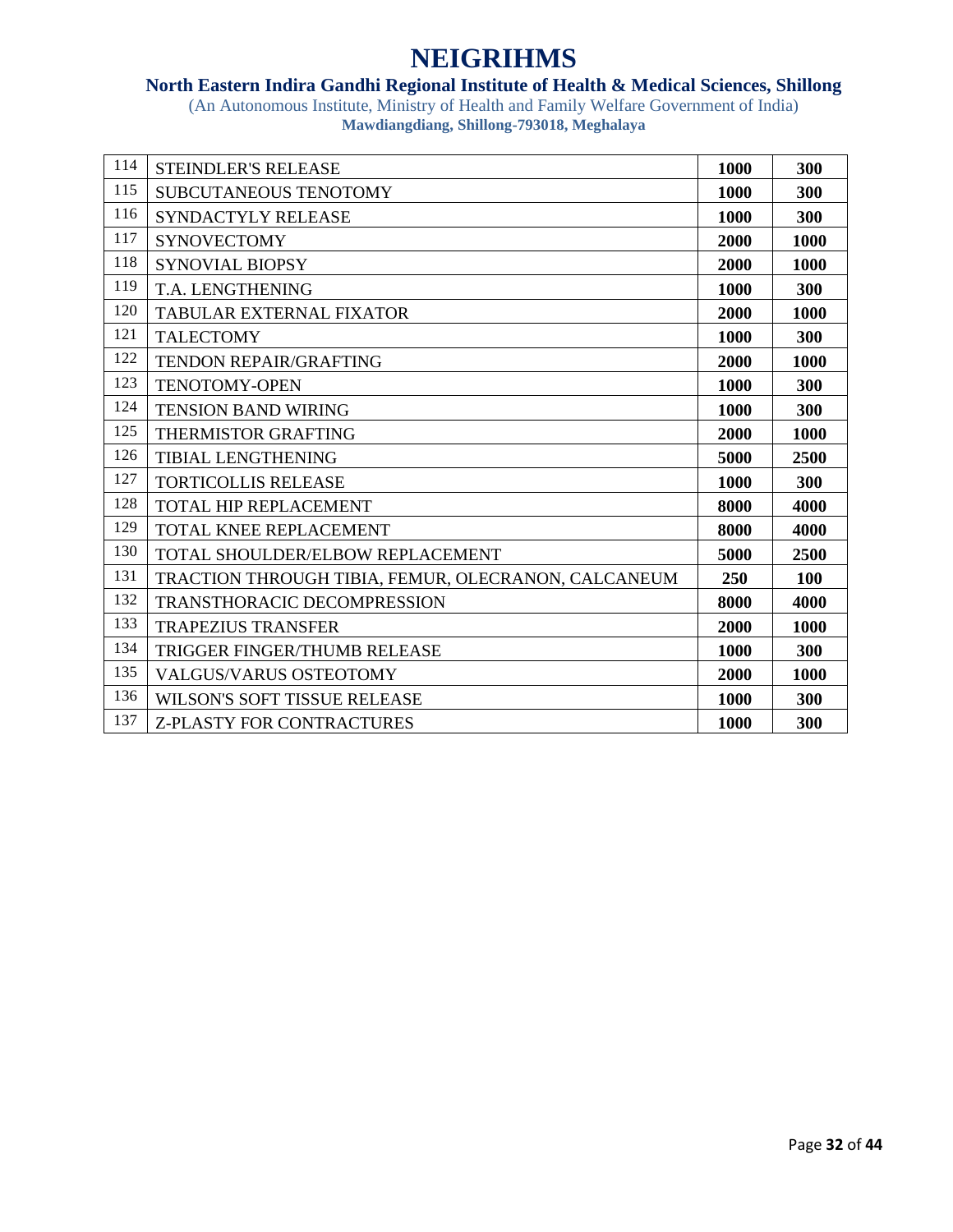### **North Eastern Indira Gandhi Regional Institute of Health & Medical Sciences, Shillong**

|                | <b>PATHOLOGY</b><br>SN                                                                                                                           | Rate             |                |
|----------------|--------------------------------------------------------------------------------------------------------------------------------------------------|------------------|----------------|
|                |                                                                                                                                                  | Private          | General        |
| $\mathbf{1}$   | <b>BIOPSY (HISTOPATH)</b>                                                                                                                        | 250              | 100            |
| $\overline{2}$ | <b>BLEEDING TIME (BT)</b>                                                                                                                        | 30               | 30             |
| 3              | BLOCKS/ SLIDES FOR OPINION/REVIEW (3 OR MORE BLOCKS)                                                                                             | 500              |                |
| 4              | BLOCKS/ SLIDES FOR OPINION/REVIEW (UPTO 2 BLOCKS)                                                                                                | 500              | $\blacksquare$ |
| 5              | BONE MARROW ASPIRATION AND TREPHINE BIOPSY                                                                                                       | 600              | 400            |
| 6              | BONE MARROW ASPIRATION ONLY                                                                                                                      | 300              | 200            |
| $\overline{7}$ | BONE MARROW/ BLOOD CELL CYTOCHEMISTRY (PER STAIN)                                                                                                | 50               | 50             |
| 8              | BREAST CANCER PROGNOSTIC MARKER BY IHC-ER, PR, C-ERB B2                                                                                          | 1500             | 1500           |
| 9              | <b>CLOT RETRACTION TIME</b>                                                                                                                      | 25               | <b>10</b>      |
| 10             | <b>CLOTTING TIME</b>                                                                                                                             | 10               | 10             |
| 11             | COAGULATION SCREEN-PT PTTK FIBRINOGEN                                                                                                            | 150              | 150            |
| 12             | COMPLETE BLOOD COUNT (CBC)/(HEMOGRAM (HB, TLC,<br>PLATELET COUNT, RBC/RED CELL INDICES)                                                          | 90               | 90             |
| 13             | <b>CORRECTION STUDIES IN COAGULATION</b>                                                                                                         | <b>Free</b>      | <b>Free</b>    |
| 14             | CSF CELL COUNT AND MICROSCOPIC EXAMINATION                                                                                                       | 25               | 25             |
| 15             | D-DIMER ASSAY QUANTITATIVE                                                                                                                       | 300              | 200            |
| 16             | DIFFERENTIAL DIAGNOSIS OF POORLY DIFERENTIATED.TUMOUR<br>BY IHC-LCA, PANCYTOKERATIN, S-100                                                       | 1500             | 1500           |
| 17             | DIFFERENTIAL DIAGNOSIS OF SMALL ROUND CELL TUMOUR-<br>LCA, MIC-2, DESMIN                                                                         | 1500             | 1500           |
| 18             | DIFFERENTIAL DIGNOSIS OF MESOTHELIOMA,<br>ADENOCARCINOMA BY IHC-CYTOKERATIN 5/6, CAL-RETININ,<br>PANCYTOKERATIN                                  | 1500             | 1500           |
| 19             | ELECTRON MICROSCOPY (EM)                                                                                                                         | 1000             | 1000           |
| 20             | ERYTHROCYTE SEDIMENTATION RATE (ESR)                                                                                                             | <b>Free</b>      | <b>Free</b>    |
| 21             | EXTENDED LYMPHOMA PANEL MARKER BY IHC-CD20, CD3, CD5,<br>CD23, CYCLIN DI, CD68, S100, ALK PROTEIN-FOR EXACT TYPING<br>OF NON HODGKIN'S LYMPHOMA) | <b>1500</b>      | 1500           |
| 22             | FIBRINOGEN ASSAY BY CLOTTING METHOD                                                                                                              | <b>100</b>       | <b>100</b>     |
| 23             | FISH-I- ONE PROBE - FISH TEST PANEL                                                                                                              | 1000             | 500            |
| 24             | FISH-II- TWO PROBE - FISH TEST PANEL                                                                                                             | 2000             | 1000           |
| 25             | FISH-III- MORE THAN 2 PROBE - FISH TEST PANEL                                                                                                    | 3000             | 1500           |
| 26             | FLC FOR CD19                                                                                                                                     | 500              | 150            |
| 27             | FLC FOR CD3                                                                                                                                      | 500              | 150            |
| 28             | FLC FOR CD4                                                                                                                                      | 500              | 150            |
| 29             | FLC FOR CD8                                                                                                                                      | 500              | 150            |
| 30             | FLOWCYTOMETRIC IMMUNOPHENOTYPING (FCM-IP) FOR ACUTE<br><b>LEUKEMIA</b>                                                                           | 6000             | 2000           |
| 31             | FLUID EXAMINATION (TOTAL AND DIFFERENTIAL COUNTS)                                                                                                | $\boldsymbol{0}$ | $\bf{0}$       |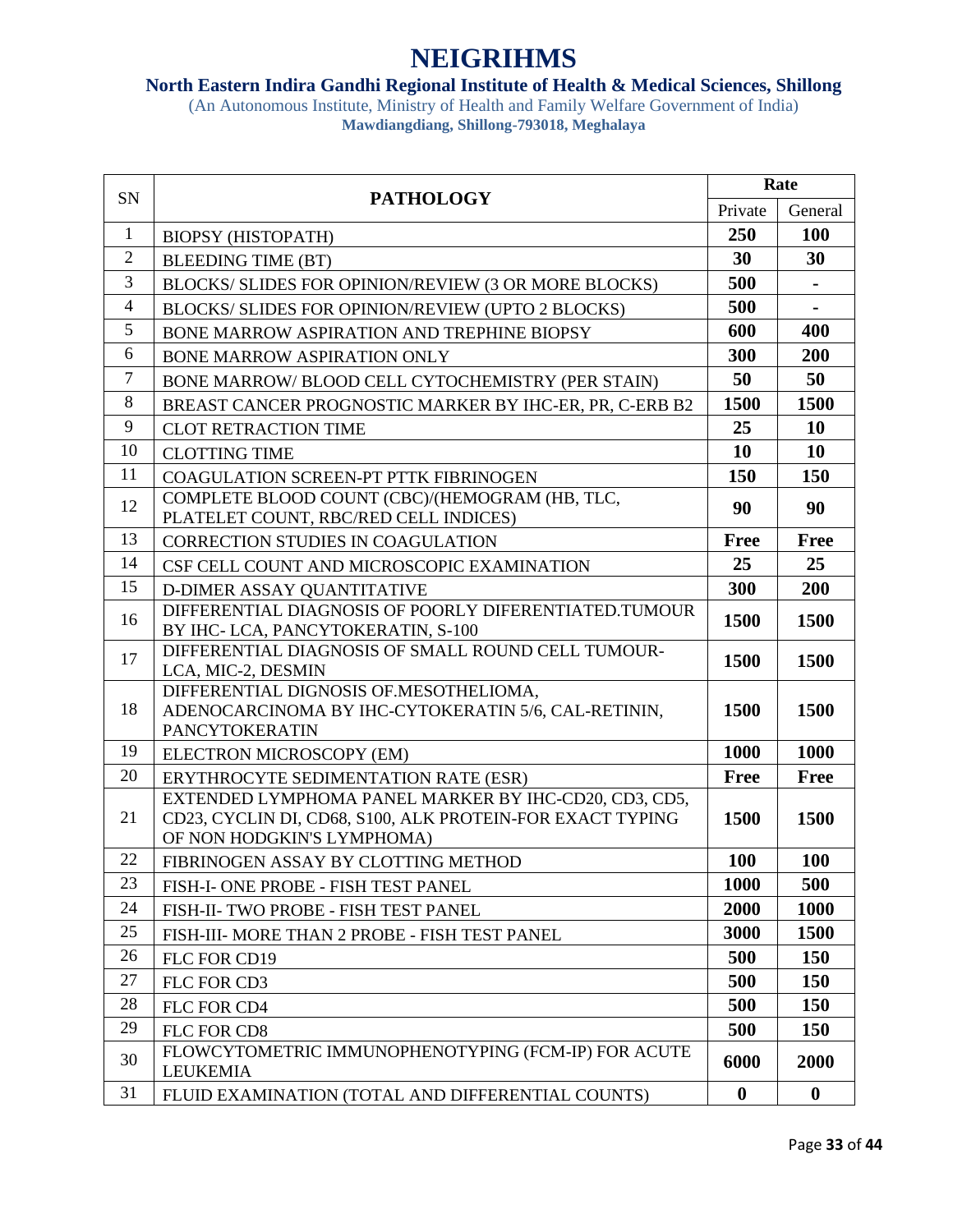### **North Eastern Indira Gandhi Regional Institute of Health & Medical Sciences, Shillong**

| 32 | FOETAL HAEMOGLOBIN                                                                                                                                              | <b>Free</b> | <b>Free</b> |
|----|-----------------------------------------------------------------------------------------------------------------------------------------------------------------|-------------|-------------|
| 33 | <b>G6PD SCREENING TEST</b>                                                                                                                                      | <b>Free</b> | <b>Free</b> |
| 34 | <b>HAM'S TEST</b>                                                                                                                                               | <b>100</b>  | 25          |
| 35 | <b>HEINZ BODIES</b>                                                                                                                                             | <b>Free</b> | <b>Free</b> |
| 36 | <b>HESS TEST</b>                                                                                                                                                | <b>Free</b> | <b>Free</b> |
| 37 | IF FOR KIDNEY BIOPSY                                                                                                                                            | 450         | 300         |
| 38 | IF-I (UPTO 5 ANTIBODIES)-HIC (IMMUNOFLUORESENCE)                                                                                                                | 1000        | 1000        |
| 39 | IF-II (MORE THAN 5 ANTIBODIES)-HIC (IMMUNOFLUORESENCE)                                                                                                          | 1500        | 1500        |
| 40 | IHC-I (UPTO 2 ANTIBODIES)-HIC (IMMUNOCHEMISTRY)                                                                                                                 | 500         | 500         |
| 41 | IHC-II (UPTO 3-5 ANTIBODIES)-HIC (IMMUNOCHEMISTRY)                                                                                                              | 1500        | 1500        |
| 42 | IHC-III (MORE THAN 5 ANTIBODIES)-HIC (IMMUNOCHEMISTRY)                                                                                                          | 2500        | 2500        |
| 43 | INCUBATED OSMOTIC FRAGILITY (RBC)                                                                                                                               | <b>Free</b> | <b>Free</b> |
| 44 | ISSUE OF DUPLICATE UNSTAINED SLIDES (MORE THAN 2 SLIDES)                                                                                                        | 500         | 500         |
| 45 | ISSUE OF DUPLICATE UNSTAINED SLIDES (UPTO 2 SLIDES)                                                                                                             | 200         | 200         |
| 46 | ISSUE OF PARAFFIN BLOCKS - (SECURITY FOR RETURN)                                                                                                                | 500         | 500         |
| 47 | L.E. CELLS                                                                                                                                                      | <b>100</b>  | <b>100</b>  |
| 48 | LIMITED LYMPHOMA PANEL MARKER BY IHC A:LCA, CD20(B<br>CELL MARKER) AND CD3 (T CELL MARKER, B: CD15, CD30 AND<br>EMA TO DISTINGUISH HODGKIN'S LYMPHOMA FROM ALCL | <b>1500</b> | 1500        |
| 49 | MET-HAEMOGLOBIN ESTIMATION                                                                                                                                      | <b>Free</b> | Free        |
| 50 | <b>OSMOTIC FRAGILITY (RBC)</b>                                                                                                                                  | <b>Free</b> | <b>Free</b> |
| 51 | <b>OUTSIDE SPECIMEN FOR CRYOSTAT SECTION</b>                                                                                                                    | 200         | 200         |
| 52 | OUTSIDE SPECIMEN FOR PROCESSING FOR EM (1 BLOCK/GRID)<br>STUDENT/SCIENTIST                                                                                      | 500         | 500         |
| 53 | PERIPHERAL SMEAR (BLOOD FILM MORPHOLOGY) (OPD-<br>PATIENT)                                                                                                      | 50          | 25          |
| 54 | PLATELET FUNCTION TEST/ PLATELET AGGREGATION STUDIES                                                                                                            | 200         | 150         |
| 55 | PROTEIN C                                                                                                                                                       | 500         | 150         |
| 56 | <b>PROTEIN S</b>                                                                                                                                                | 500         | 150         |
| 57 | PT-INR                                                                                                                                                          | 25          | 25          |
| 58 | PTTK/APTT                                                                                                                                                       | 50          | 30          |
| 59 | RETICULOCYTE COUNT                                                                                                                                              | 50          | 50          |
| 60 | SCREENING FOR THALASSEMIAS&HEMOGLOBINOPATHIES BY<br><b>HPLC</b>                                                                                                 | 700         | 350         |
| 61 | SEMEN ANALYSIS.                                                                                                                                                 | 50          |             |
| 62 | <b>SICKLING TEST</b>                                                                                                                                            | 30          | 30          |
| 63 | <b>SUCROSE LYSIS TEST</b>                                                                                                                                       | <b>Free</b> | <b>Free</b> |
| 64 | THROMOBOPLASTIN GENERATION TEST                                                                                                                                 | <b>Free</b> | <b>Free</b> |
| 65 | URINE HEMOSIDERIN                                                                                                                                               | <b>Free</b> | <b>Free</b> |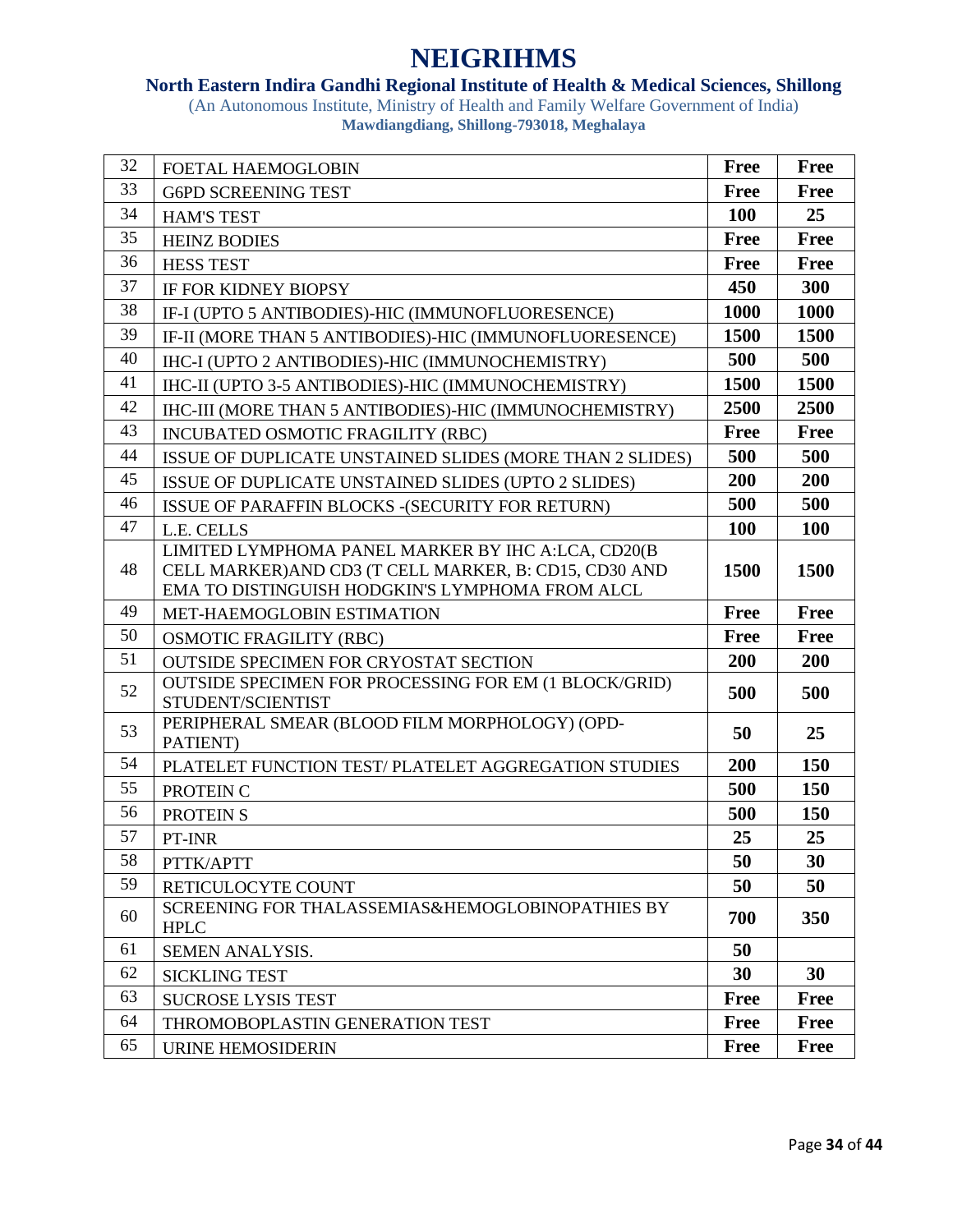#### **North Eastern Indira Gandhi Regional Institute of Health & Medical Sciences, Shillong**

| CNI<br>.J. Y | <b>PHYSIOTHERAPY</b>                   | Rate           |         |
|--------------|----------------------------------------|----------------|---------|
|              |                                        | <b>Private</b> | Feneral |
|              | <b>CHARGES FOR EXISTING FACILITIES</b> | 30             | 30      |

| <b>SN</b> | PHYSICAL REHABILITATION MEDICINE      | Rate           |                |
|-----------|---------------------------------------|----------------|----------------|
|           |                                       | <b>Private</b> | <b>General</b> |
|           | EMG (4-8 Channel)                     | 1000           | <b>1000</b>    |
|           | EMG PLUS GAIT ANALYSIS COMBINED       | 3500           | 3500           |
|           | EMG (8-12 Channel)                    | 2000           | 2000           |
| 4         | PRM ORTHOTIC & PROSTHETIC FABRICATION | 25             | 25             |
|           | PRM-ELECTROTHERAPY-1 MODALITY         | 50             | 50             |
| 6         | PRM-ELECTROTHERAPY-2 MODALITY         | 50             | 50             |
|           | PRM-ELECTROTHERAPY-3 MODALITY         | 50             | 50             |
| 8         | <b>SIMPLE GAIT ANALYSIS</b>           | 600            | 600            |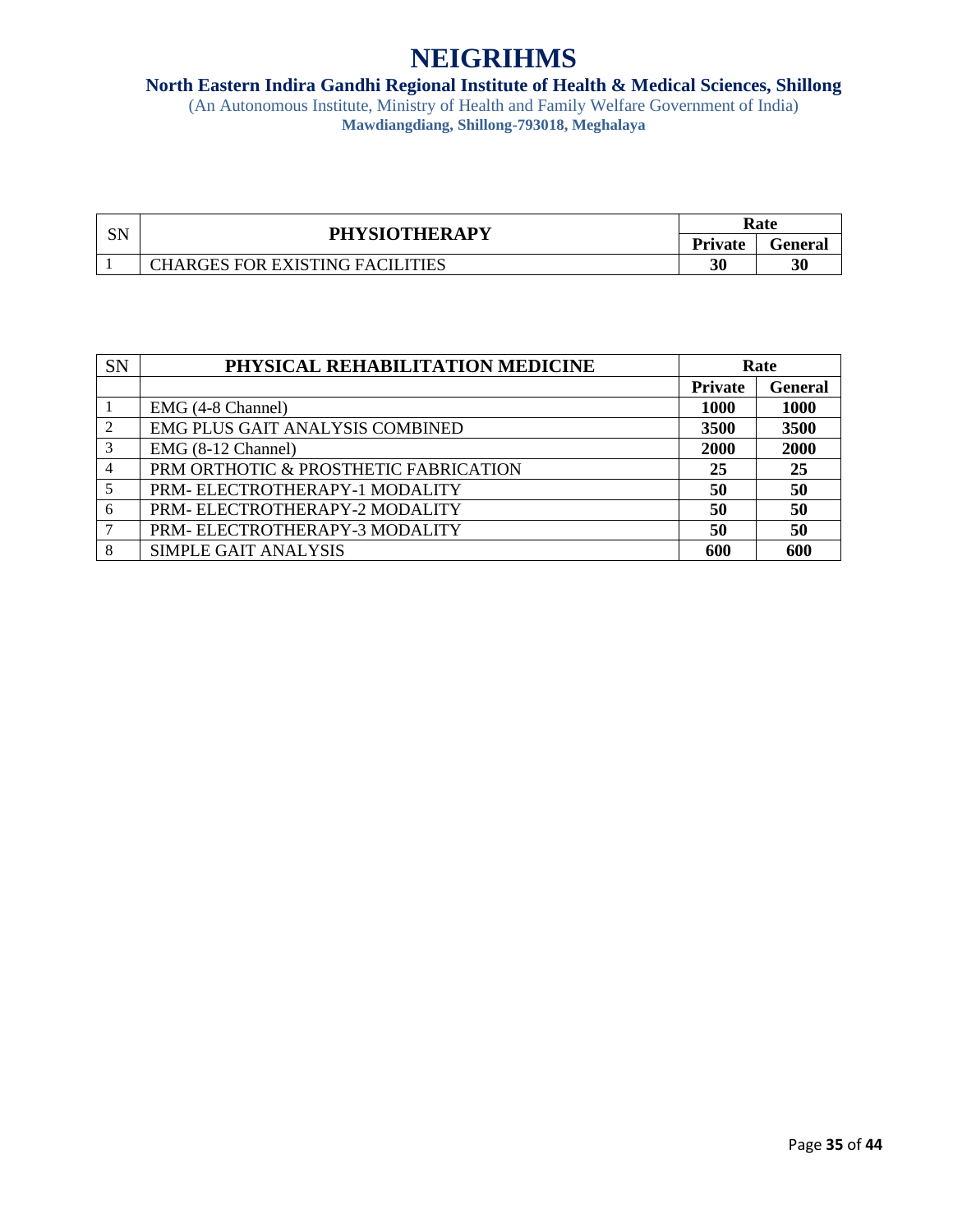#### **North Eastern Indira Gandhi Regional Institute of Health & Medical Sciences, Shillong**

| SN | <b>PSYCHIATRY</b>                          | Rate        |            |
|----|--------------------------------------------|-------------|------------|
|    |                                            | Private     | General    |
|    | E.C.T. CHARGES (INDIVIDUAL CHARGES)        | 400         | 200        |
| 2  | E.C.T. CHARGES (PACKAGE CHARGES)           | 2000        | 1000       |
| 3  | PSYCHOLOGICAL TEST:I.Q.TESTING (CHILDREN)  | 60          | 60         |
| 4  | PSYCHOTHERAPY CHARGES (INDIVIDUAL CHARGES) | 200         | <b>100</b> |
|    | rTMS (INDIVIDUAL CHARGES)                  | 300         | 150        |
| 6  | rTMS (PACKAGE CHARGES)                     | <b>1400</b> | 700        |
|    | <b>SERUM LITHIUM</b>                       | 50          | 25         |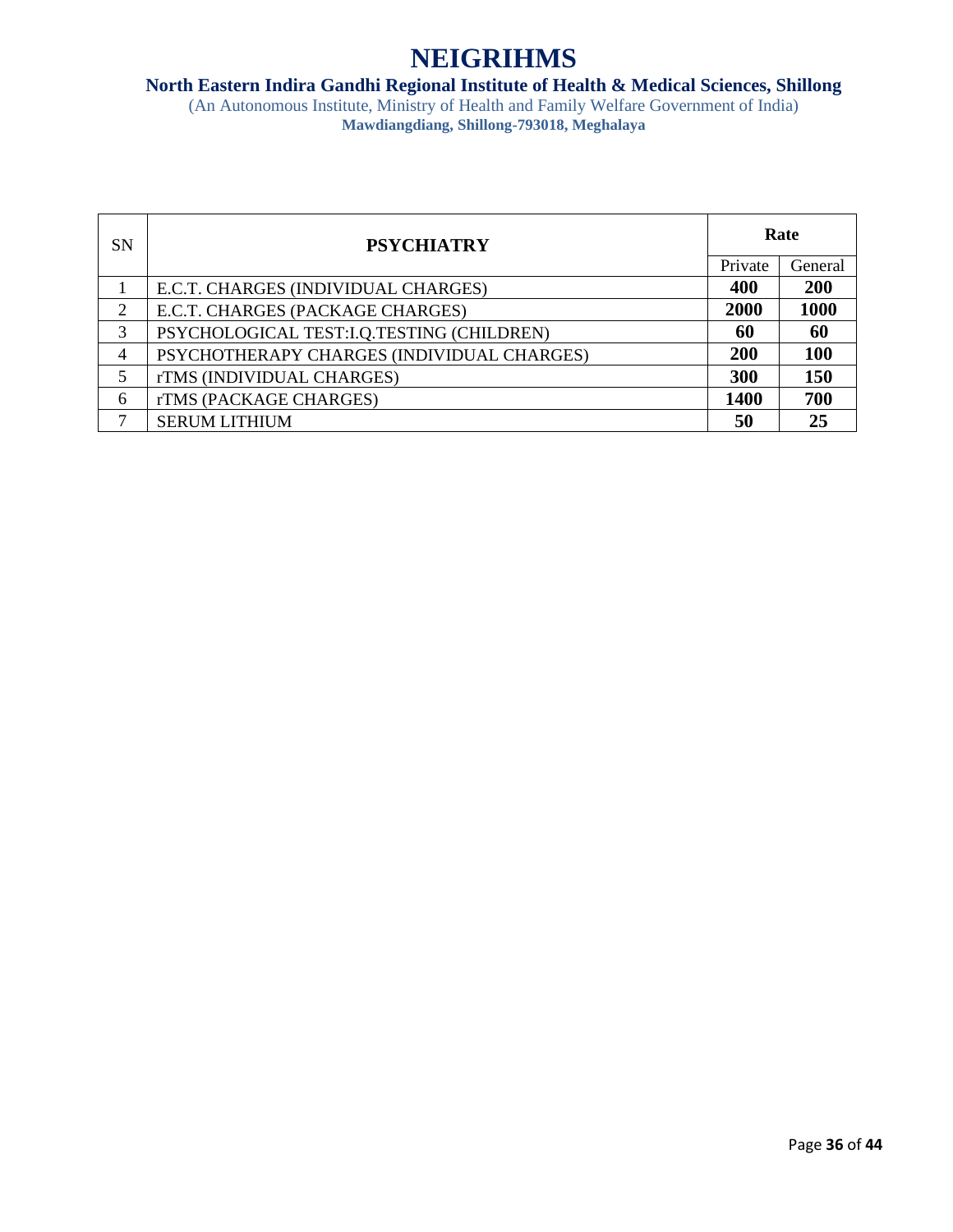#### **North Eastern Indira Gandhi Regional Institute of Health & Medical Sciences, Shillong**

| <b>SN</b>      | <b>PULMONARY MEDICINE</b>                             | Rate        |            |
|----------------|-------------------------------------------------------|-------------|------------|
|                |                                                       | Private     | General    |
|                | <b>BRONCHIAL CHALLENGE STUDIES</b>                    | <b>150</b>  | <b>100</b> |
| $\overline{2}$ | <b>BRONCHOSCOPY</b>                                   | 500         | 250        |
| 3              | COMPLETE LUNG FUNCTION ASSESSMENT INCLUDING BODY      | 500         | 150        |
|                | <b>PLETHYSMOGRAPHY</b>                                |             |            |
| $\overline{4}$ | <b>CARDIO-PULMONARY EXERCISE TESTS</b>                | 500         | 200        |
| 5              | PULMONARY FUNCTION TEST                               | 250         | <b>100</b> |
| 6              | RIGID/INTERVENTIONAL BRONCHOSCOPY                     | <b>1000</b> | 500        |
| 7              | <b>SLEEP STUDIES</b>                                  | 1000        | 500        |
| 8              | SPECIAL PULMONARY FUNCTION TESTS (PFT) (LUNG VOLUMES, | 500         | 200        |
|                | AIRWAY RESISTANCE COMPLIANCE ETC)                     |             |            |
| 9              | <b>THORACOSCOPY</b>                                   | <b>1000</b> | 500        |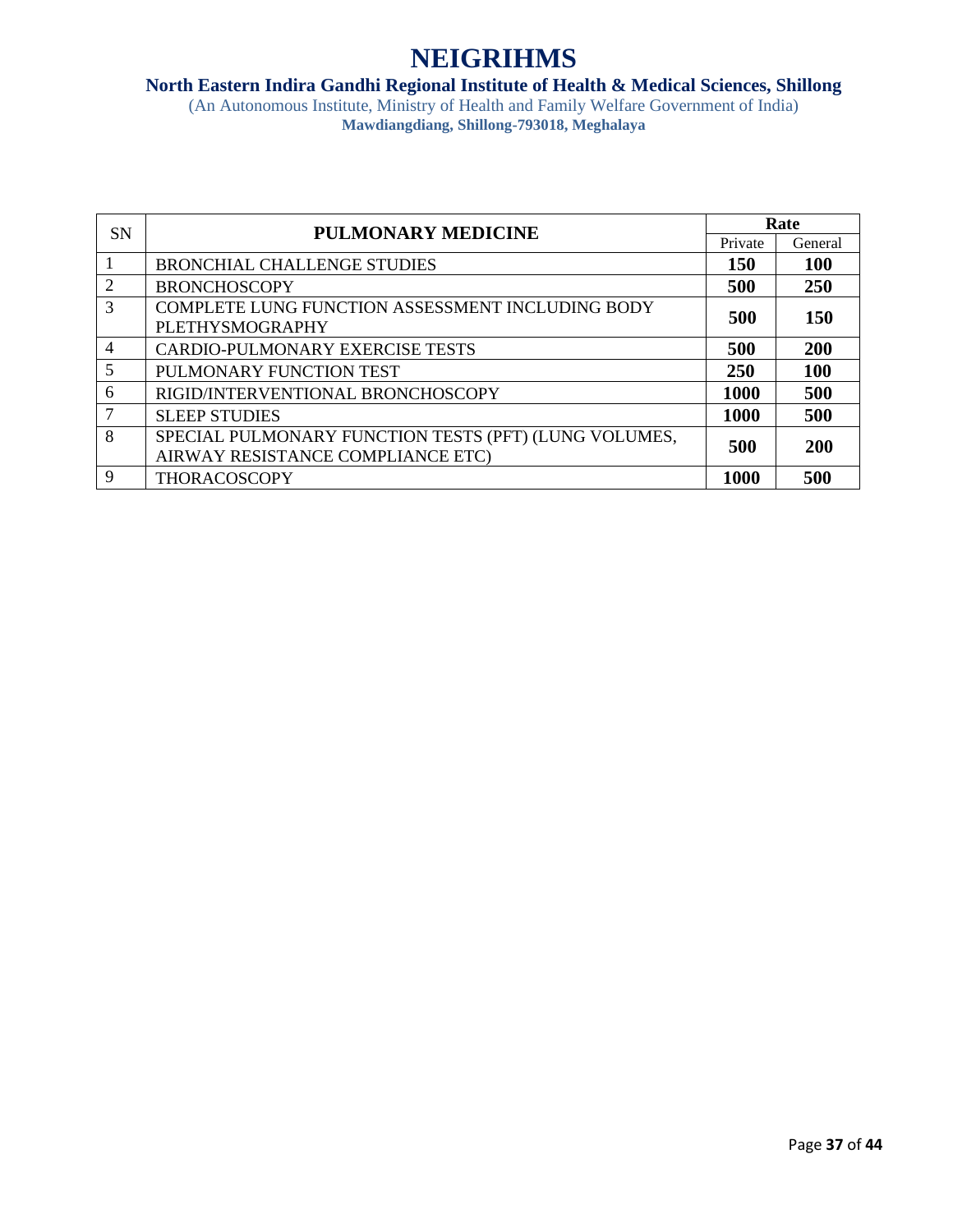### **North Eastern Indira Gandhi Regional Institute of Health & Medical Sciences, Shillong**

| <b>Private</b><br><b>General</b><br>25<br>25<br>1<br>ABDOMEN (PER FILM) CONVENTIONAL<br>$\overline{2}$<br>300<br>1000<br>AORTOGRAPHY/DIGITAL SUBSTRACTION ANGIOGRAPHY<br>3<br>250<br>100<br><b>BARIUM ENEMA</b><br>250<br>100<br>4<br><b>BARIUM MEAL</b><br>5<br>250<br>100<br><b>BARIUM SWALLOW</b><br>500<br>6<br>150<br><b>BRONCHOGRAPHY</b><br>25<br>$\tau$<br>25<br><b>CHEST (PER FILM) CONVENTIONAL</b><br>8<br>250<br>100<br><b>COLOGRAM</b><br>9<br>200<br>350<br><b>COLOUR DOPPLER</b><br>300<br>100<br>10<br>CT FOR SOFT TISSUE THICKNESS<br>300<br>100<br>11<br><b>CT FOR STONE DENSITY</b><br>750<br>12<br>1500<br><b>CT GUIDED PROCEDURES</b><br>750<br>200<br>13<br><b>CT HEAD</b><br>950<br>250<br>14<br>CT HEAD WITH CONTRAST<br>2000<br>1000<br>15<br>CT MYELOGRAPHY/ MYELO C.T.<br>1000<br>750<br>16<br>CT SINGLE REGION (EXCEPT HEAD)<br>17<br>1250<br>950<br>CT SINGLE REGION (EXCEPT HEAD) WITH CONTRAST<br>300<br>450<br>18<br>DEXA SCAN FOR BONE DENSITOMETRY<br>19<br><b>100</b><br>100<br><b>DIGITAL X-RAY</b><br>ERCP (ENDOSCOPIC RETROGRADE<br>150<br>20<br>300<br>CHOLANGIOPANCREATOGRAPHY)<br>200<br>100<br>21<br><b>FISTULOGRAPHY</b><br>22<br>50<br>50<br><b>FLUOROSCOPY</b><br>500<br>150<br>23<br>FLUOROSCOPY INTERVENTIONAL GUIDED PROCEDURE<br>250<br>100<br>24<br><b>GASTROGRAPHIN MEAL</b><br>250<br>100<br>25<br><b>GASTROGRAPHINE SWALLOW</b><br>26<br>500<br>150<br><b>HEPATOGRAPHY</b><br>30000<br>50000<br>27<br><b>HIFU</b><br>135<br>28<br>450<br>HYSTEROSALPINGOGRAPHY (HSG)<br>1000<br>300<br>29<br><b>INFERIOR VENOCAVOGRAPHY</b><br>30<br>350<br>135<br><b>INTRAVENOUS PYELOGRAPHY (IVP)</b><br>31<br>100000<br>100000<br>IRE (IRREVERSIBLE ELECTOPORATION)<br>32<br>250<br>100<br><b>MAMMOGRAPHY</b><br>33<br>250<br>100<br>$MCU + RGU$<br>150000<br>100000<br>34<br><b>MICROWAVE</b><br>35<br><b>100</b><br><b>100</b><br>MICTURATING CYSTOURETHROGRAPHY (MCU)<br>4500<br>36<br>2500<br>MR ELASTOGRAPHY | SN | <b>RADIODIAGNOSIS</b> | Rate |  |
|-----------------------------------------------------------------------------------------------------------------------------------------------------------------------------------------------------------------------------------------------------------------------------------------------------------------------------------------------------------------------------------------------------------------------------------------------------------------------------------------------------------------------------------------------------------------------------------------------------------------------------------------------------------------------------------------------------------------------------------------------------------------------------------------------------------------------------------------------------------------------------------------------------------------------------------------------------------------------------------------------------------------------------------------------------------------------------------------------------------------------------------------------------------------------------------------------------------------------------------------------------------------------------------------------------------------------------------------------------------------------------------------------------------------------------------------------------------------------------------------------------------------------------------------------------------------------------------------------------------------------------------------------------------------------------------------------------------------------------------------------------------------------------------------------------------------------------------------------------------------------------------------------------------------------------------------------------------|----|-----------------------|------|--|
|                                                                                                                                                                                                                                                                                                                                                                                                                                                                                                                                                                                                                                                                                                                                                                                                                                                                                                                                                                                                                                                                                                                                                                                                                                                                                                                                                                                                                                                                                                                                                                                                                                                                                                                                                                                                                                                                                                                                                           |    |                       |      |  |
|                                                                                                                                                                                                                                                                                                                                                                                                                                                                                                                                                                                                                                                                                                                                                                                                                                                                                                                                                                                                                                                                                                                                                                                                                                                                                                                                                                                                                                                                                                                                                                                                                                                                                                                                                                                                                                                                                                                                                           |    |                       |      |  |
|                                                                                                                                                                                                                                                                                                                                                                                                                                                                                                                                                                                                                                                                                                                                                                                                                                                                                                                                                                                                                                                                                                                                                                                                                                                                                                                                                                                                                                                                                                                                                                                                                                                                                                                                                                                                                                                                                                                                                           |    |                       |      |  |
|                                                                                                                                                                                                                                                                                                                                                                                                                                                                                                                                                                                                                                                                                                                                                                                                                                                                                                                                                                                                                                                                                                                                                                                                                                                                                                                                                                                                                                                                                                                                                                                                                                                                                                                                                                                                                                                                                                                                                           |    |                       |      |  |
|                                                                                                                                                                                                                                                                                                                                                                                                                                                                                                                                                                                                                                                                                                                                                                                                                                                                                                                                                                                                                                                                                                                                                                                                                                                                                                                                                                                                                                                                                                                                                                                                                                                                                                                                                                                                                                                                                                                                                           |    |                       |      |  |
|                                                                                                                                                                                                                                                                                                                                                                                                                                                                                                                                                                                                                                                                                                                                                                                                                                                                                                                                                                                                                                                                                                                                                                                                                                                                                                                                                                                                                                                                                                                                                                                                                                                                                                                                                                                                                                                                                                                                                           |    |                       |      |  |
|                                                                                                                                                                                                                                                                                                                                                                                                                                                                                                                                                                                                                                                                                                                                                                                                                                                                                                                                                                                                                                                                                                                                                                                                                                                                                                                                                                                                                                                                                                                                                                                                                                                                                                                                                                                                                                                                                                                                                           |    |                       |      |  |
|                                                                                                                                                                                                                                                                                                                                                                                                                                                                                                                                                                                                                                                                                                                                                                                                                                                                                                                                                                                                                                                                                                                                                                                                                                                                                                                                                                                                                                                                                                                                                                                                                                                                                                                                                                                                                                                                                                                                                           |    |                       |      |  |
|                                                                                                                                                                                                                                                                                                                                                                                                                                                                                                                                                                                                                                                                                                                                                                                                                                                                                                                                                                                                                                                                                                                                                                                                                                                                                                                                                                                                                                                                                                                                                                                                                                                                                                                                                                                                                                                                                                                                                           |    |                       |      |  |
|                                                                                                                                                                                                                                                                                                                                                                                                                                                                                                                                                                                                                                                                                                                                                                                                                                                                                                                                                                                                                                                                                                                                                                                                                                                                                                                                                                                                                                                                                                                                                                                                                                                                                                                                                                                                                                                                                                                                                           |    |                       |      |  |
|                                                                                                                                                                                                                                                                                                                                                                                                                                                                                                                                                                                                                                                                                                                                                                                                                                                                                                                                                                                                                                                                                                                                                                                                                                                                                                                                                                                                                                                                                                                                                                                                                                                                                                                                                                                                                                                                                                                                                           |    |                       |      |  |
|                                                                                                                                                                                                                                                                                                                                                                                                                                                                                                                                                                                                                                                                                                                                                                                                                                                                                                                                                                                                                                                                                                                                                                                                                                                                                                                                                                                                                                                                                                                                                                                                                                                                                                                                                                                                                                                                                                                                                           |    |                       |      |  |
|                                                                                                                                                                                                                                                                                                                                                                                                                                                                                                                                                                                                                                                                                                                                                                                                                                                                                                                                                                                                                                                                                                                                                                                                                                                                                                                                                                                                                                                                                                                                                                                                                                                                                                                                                                                                                                                                                                                                                           |    |                       |      |  |
|                                                                                                                                                                                                                                                                                                                                                                                                                                                                                                                                                                                                                                                                                                                                                                                                                                                                                                                                                                                                                                                                                                                                                                                                                                                                                                                                                                                                                                                                                                                                                                                                                                                                                                                                                                                                                                                                                                                                                           |    |                       |      |  |
|                                                                                                                                                                                                                                                                                                                                                                                                                                                                                                                                                                                                                                                                                                                                                                                                                                                                                                                                                                                                                                                                                                                                                                                                                                                                                                                                                                                                                                                                                                                                                                                                                                                                                                                                                                                                                                                                                                                                                           |    |                       |      |  |
|                                                                                                                                                                                                                                                                                                                                                                                                                                                                                                                                                                                                                                                                                                                                                                                                                                                                                                                                                                                                                                                                                                                                                                                                                                                                                                                                                                                                                                                                                                                                                                                                                                                                                                                                                                                                                                                                                                                                                           |    |                       |      |  |
|                                                                                                                                                                                                                                                                                                                                                                                                                                                                                                                                                                                                                                                                                                                                                                                                                                                                                                                                                                                                                                                                                                                                                                                                                                                                                                                                                                                                                                                                                                                                                                                                                                                                                                                                                                                                                                                                                                                                                           |    |                       |      |  |
|                                                                                                                                                                                                                                                                                                                                                                                                                                                                                                                                                                                                                                                                                                                                                                                                                                                                                                                                                                                                                                                                                                                                                                                                                                                                                                                                                                                                                                                                                                                                                                                                                                                                                                                                                                                                                                                                                                                                                           |    |                       |      |  |
|                                                                                                                                                                                                                                                                                                                                                                                                                                                                                                                                                                                                                                                                                                                                                                                                                                                                                                                                                                                                                                                                                                                                                                                                                                                                                                                                                                                                                                                                                                                                                                                                                                                                                                                                                                                                                                                                                                                                                           |    |                       |      |  |
|                                                                                                                                                                                                                                                                                                                                                                                                                                                                                                                                                                                                                                                                                                                                                                                                                                                                                                                                                                                                                                                                                                                                                                                                                                                                                                                                                                                                                                                                                                                                                                                                                                                                                                                                                                                                                                                                                                                                                           |    |                       |      |  |
|                                                                                                                                                                                                                                                                                                                                                                                                                                                                                                                                                                                                                                                                                                                                                                                                                                                                                                                                                                                                                                                                                                                                                                                                                                                                                                                                                                                                                                                                                                                                                                                                                                                                                                                                                                                                                                                                                                                                                           |    |                       |      |  |
|                                                                                                                                                                                                                                                                                                                                                                                                                                                                                                                                                                                                                                                                                                                                                                                                                                                                                                                                                                                                                                                                                                                                                                                                                                                                                                                                                                                                                                                                                                                                                                                                                                                                                                                                                                                                                                                                                                                                                           |    |                       |      |  |
|                                                                                                                                                                                                                                                                                                                                                                                                                                                                                                                                                                                                                                                                                                                                                                                                                                                                                                                                                                                                                                                                                                                                                                                                                                                                                                                                                                                                                                                                                                                                                                                                                                                                                                                                                                                                                                                                                                                                                           |    |                       |      |  |
|                                                                                                                                                                                                                                                                                                                                                                                                                                                                                                                                                                                                                                                                                                                                                                                                                                                                                                                                                                                                                                                                                                                                                                                                                                                                                                                                                                                                                                                                                                                                                                                                                                                                                                                                                                                                                                                                                                                                                           |    |                       |      |  |
|                                                                                                                                                                                                                                                                                                                                                                                                                                                                                                                                                                                                                                                                                                                                                                                                                                                                                                                                                                                                                                                                                                                                                                                                                                                                                                                                                                                                                                                                                                                                                                                                                                                                                                                                                                                                                                                                                                                                                           |    |                       |      |  |
|                                                                                                                                                                                                                                                                                                                                                                                                                                                                                                                                                                                                                                                                                                                                                                                                                                                                                                                                                                                                                                                                                                                                                                                                                                                                                                                                                                                                                                                                                                                                                                                                                                                                                                                                                                                                                                                                                                                                                           |    |                       |      |  |
|                                                                                                                                                                                                                                                                                                                                                                                                                                                                                                                                                                                                                                                                                                                                                                                                                                                                                                                                                                                                                                                                                                                                                                                                                                                                                                                                                                                                                                                                                                                                                                                                                                                                                                                                                                                                                                                                                                                                                           |    |                       |      |  |
|                                                                                                                                                                                                                                                                                                                                                                                                                                                                                                                                                                                                                                                                                                                                                                                                                                                                                                                                                                                                                                                                                                                                                                                                                                                                                                                                                                                                                                                                                                                                                                                                                                                                                                                                                                                                                                                                                                                                                           |    |                       |      |  |
|                                                                                                                                                                                                                                                                                                                                                                                                                                                                                                                                                                                                                                                                                                                                                                                                                                                                                                                                                                                                                                                                                                                                                                                                                                                                                                                                                                                                                                                                                                                                                                                                                                                                                                                                                                                                                                                                                                                                                           |    |                       |      |  |
|                                                                                                                                                                                                                                                                                                                                                                                                                                                                                                                                                                                                                                                                                                                                                                                                                                                                                                                                                                                                                                                                                                                                                                                                                                                                                                                                                                                                                                                                                                                                                                                                                                                                                                                                                                                                                                                                                                                                                           |    |                       |      |  |
|                                                                                                                                                                                                                                                                                                                                                                                                                                                                                                                                                                                                                                                                                                                                                                                                                                                                                                                                                                                                                                                                                                                                                                                                                                                                                                                                                                                                                                                                                                                                                                                                                                                                                                                                                                                                                                                                                                                                                           |    |                       |      |  |
|                                                                                                                                                                                                                                                                                                                                                                                                                                                                                                                                                                                                                                                                                                                                                                                                                                                                                                                                                                                                                                                                                                                                                                                                                                                                                                                                                                                                                                                                                                                                                                                                                                                                                                                                                                                                                                                                                                                                                           |    |                       |      |  |
|                                                                                                                                                                                                                                                                                                                                                                                                                                                                                                                                                                                                                                                                                                                                                                                                                                                                                                                                                                                                                                                                                                                                                                                                                                                                                                                                                                                                                                                                                                                                                                                                                                                                                                                                                                                                                                                                                                                                                           |    |                       |      |  |
|                                                                                                                                                                                                                                                                                                                                                                                                                                                                                                                                                                                                                                                                                                                                                                                                                                                                                                                                                                                                                                                                                                                                                                                                                                                                                                                                                                                                                                                                                                                                                                                                                                                                                                                                                                                                                                                                                                                                                           |    |                       |      |  |
|                                                                                                                                                                                                                                                                                                                                                                                                                                                                                                                                                                                                                                                                                                                                                                                                                                                                                                                                                                                                                                                                                                                                                                                                                                                                                                                                                                                                                                                                                                                                                                                                                                                                                                                                                                                                                                                                                                                                                           |    |                       |      |  |
|                                                                                                                                                                                                                                                                                                                                                                                                                                                                                                                                                                                                                                                                                                                                                                                                                                                                                                                                                                                                                                                                                                                                                                                                                                                                                                                                                                                                                                                                                                                                                                                                                                                                                                                                                                                                                                                                                                                                                           |    |                       |      |  |
|                                                                                                                                                                                                                                                                                                                                                                                                                                                                                                                                                                                                                                                                                                                                                                                                                                                                                                                                                                                                                                                                                                                                                                                                                                                                                                                                                                                                                                                                                                                                                                                                                                                                                                                                                                                                                                                                                                                                                           |    |                       |      |  |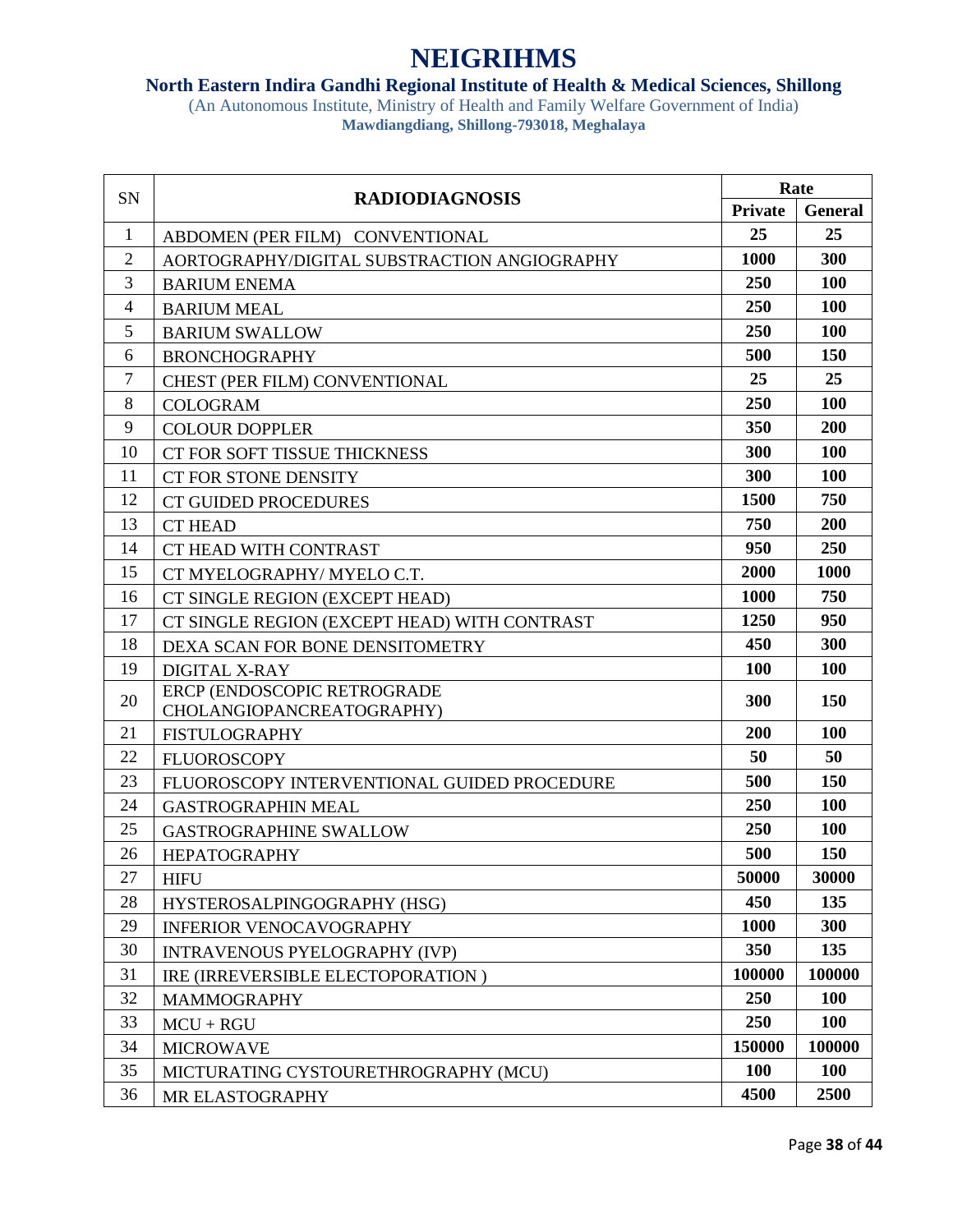### **North Eastern Indira Gandhi Regional Institute of Health & Medical Sciences, Shillong**

| 37 | MRI (SINGLE REGION)                                          | 3500       | 2500 |
|----|--------------------------------------------------------------|------------|------|
| 38 | MRI WITH CONTRAST                                            | 4375       | 3125 |
| 39 | MRI CONTRAST FOR CHILDREN BELOW YEARS                        | 1500       | 1500 |
| 40 | <b>NEPHROSTOGRAM</b>                                         | 250        | 100  |
| 41 | O.T.PROCEDURES (PER FILM)                                    | 25         | 25   |
| 42 | PNS (PER FILM) CONVENTIONAL                                  | 25         | 25   |
| 43 | PTC (PERCUTANEOUS TRANSHEPATIC CHOLANGIOGRAPHY)              | 500        | 150  |
| 44 | <b>QCT BONE DENSITOMETRY-DEXA- CT PROCEDURE</b>              | 300        | 300  |
| 45 | RGU (RETROGRADE URETHROGRAPHY)                               | <b>100</b> | 100  |
| 46 | S.P.V. (SPLENOPORTOVENOGRAPHY)                               | 500        | 150  |
| 47 | <b>SCANOGRAM</b>                                             | <b>100</b> | 100  |
| 48 | <b>SHUNTOGRAM</b>                                            | 500        | 150  |
| 49 | <b>SIALOGRAPHY</b>                                           | 250        | 100  |
| 50 | <b>SINOGRAM</b>                                              | 250        | 100  |
| 51 | SKELETON (PER FILM) CONVENTIONAL                             | 25         | 25   |
| 52 | <b>SKULL (PER FILM) CONVENTIONAL</b>                         | 25         | 25   |
| 53 | SPINE (PER FILM) CONVENTIONAL                                | 25         | 25   |
| 54 | T.T.C. (T-TUBE CHOLANGIOGRAPHY)                              | 250        | 100  |
| 55 | <b>TOMOGRAPHY</b>                                            | 500        | 150  |
| 56 | TOOTH - SINGLE CONVENTIONAL                                  | 25         | 25   |
| 57 | <b>TOOTH PANORAX</b>                                         | 50         | 30   |
| 58 | <b>ULTRASONOGRAPHY</b>                                       | 250        | 100  |
| 59 | ULTRASOUND GUIDED PROCEDURES, BIOPSY, FNAC, DRAINAGE<br>ETC. | 500        | 150  |
| 60 | VASCULAR INTERVENTIONAL PROCEDURES                           | 2000       | 1000 |
| 61 | VENOGRAPHY PERIPHERAL                                        | 450        | 135  |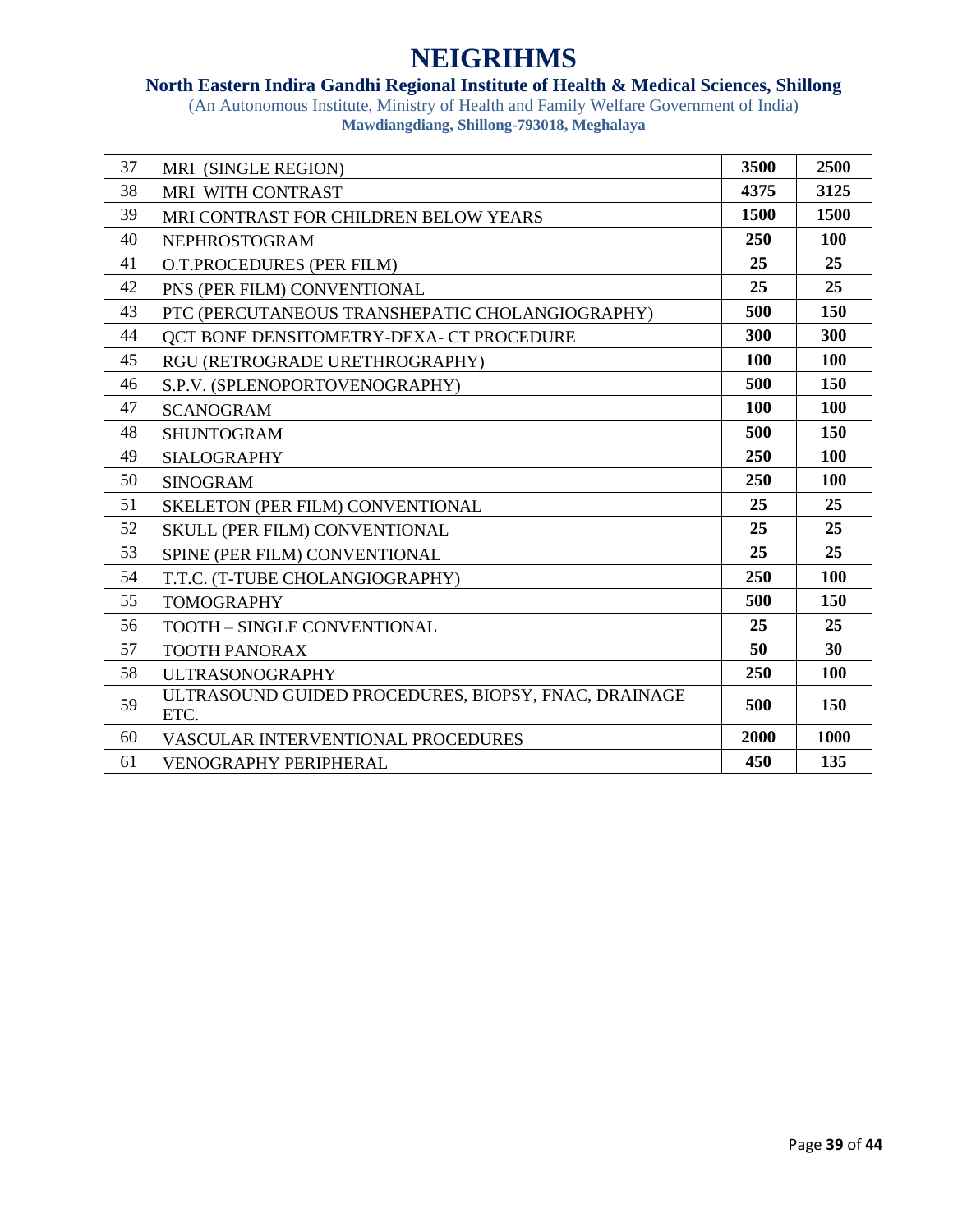### **North Eastern Indira Gandhi Regional Institute of Health & Medical Sciences, Shillong**

| <b>SN</b> | <b>TRANSFUSION MEDICINE/BLOOD BANK</b>                       | Rate       |            |
|-----------|--------------------------------------------------------------|------------|------------|
|           |                                                              | Private    |            |
|           |                                                              | &          | General    |
|           |                                                              | Any        |            |
|           |                                                              | Outside    |            |
|           |                                                              | Hospital   |            |
| 1         | <b>ABO ANTIBODY TITER</b>                                    | <b>200</b> | 50         |
| 2         | ANTIBODY SCREENING TEST/INDIRECT ANTIGLOBULIN TEST (IAT/ICT) | 300        | <b>100</b> |
| 3         | ANTIBODY IDENTIFICATION TEST                                 | 500        | <b>150</b> |
| 4         | BLOOD GROUPING ABO and RhD                                   | <b>100</b> | 50         |
| 5         | DIRECT ANTIGLOBULIN TEST                                     | <b>200</b> | 100        |
| 6         | <b>EXTENDED Rh TYPING</b>                                    | 200        | <b>100</b> |
| 7         | PHENOTYPING FOR MINOR BLOOD GROUP ANTIGENS                   | 300        | <b>100</b> |
| 8         | <b>Rh ANTIBODY TITER</b>                                     | 200        | 50         |

| <b>SN</b> | <b>BLOOD COMPONENTS</b>       | Rate                |            |
|-----------|-------------------------------|---------------------|------------|
|           |                               | Private<br>&<br>Any | General    |
|           |                               | Outside<br>Hospital |            |
|           | <b>CRYOPRECIPITATE</b>        | 200                 | 60         |
| 2         | FRESH FROZEN PLASMA (FFP)     | 400                 | 60         |
| 3         | PACKED RED BLOOD CELLS (PRBC) | 1750                | <b>150</b> |
| 4         | PLATELET CONCENTRATE (PC)     | 450                 | 60         |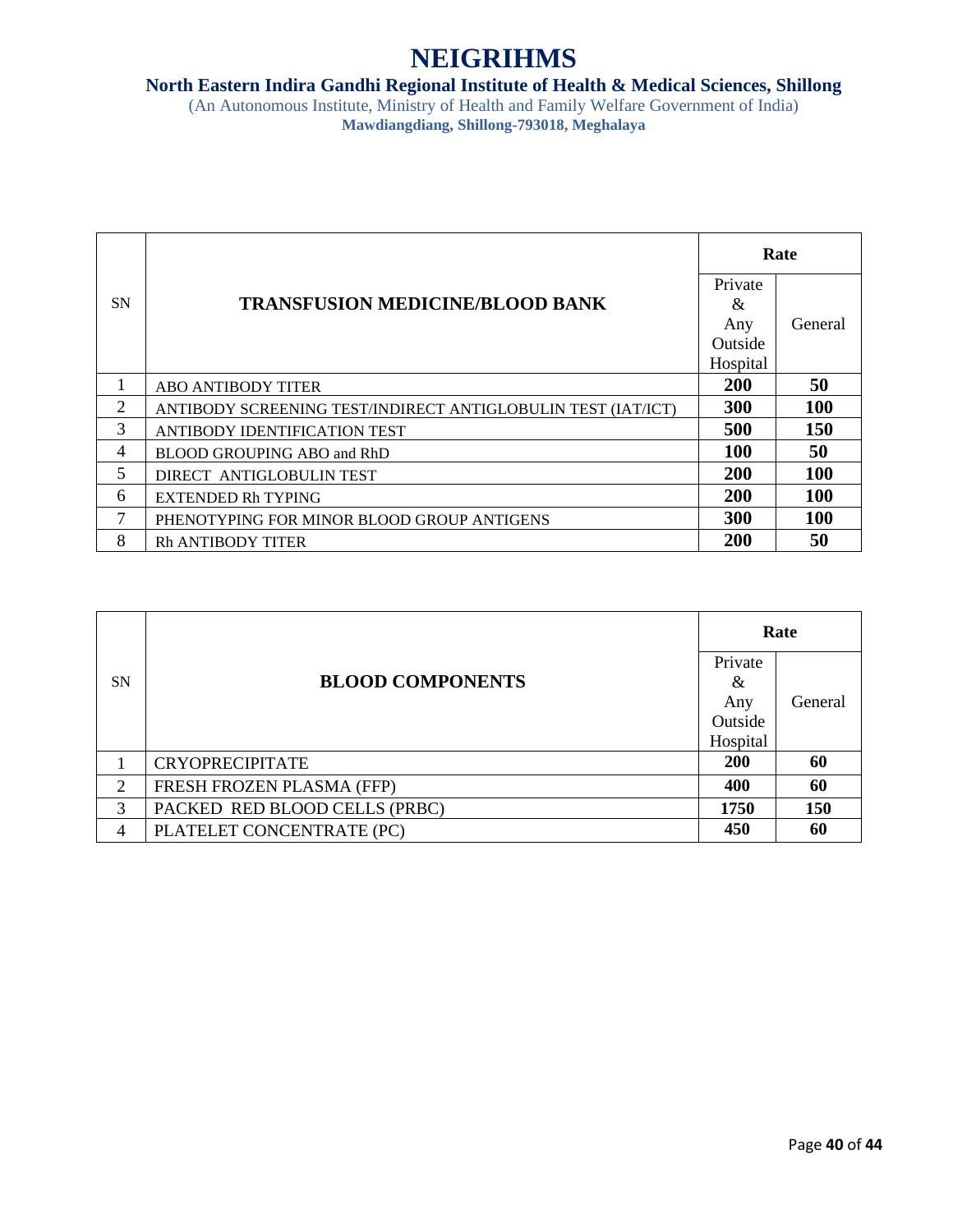#### **North Eastern Indira Gandhi Regional Institute of Health & Medical Sciences, Shillong**

| SN             | <b>UROLOGY</b>                                                                      | Rate        |             |
|----------------|-------------------------------------------------------------------------------------|-------------|-------------|
|                |                                                                                     | Private     | General     |
| 1              | ANATROPHIC NEPHROLITHOTOMY                                                          | 5000        | 2500        |
| 2              | <b>AUGMENTATION CYSTOPLASTY</b>                                                     | 5000        | 2500        |
| 3              | BILATERAL INTERNAL ILIAC ARTERY LIGATION                                            | 2000        | 1000        |
| $\overline{4}$ | BILATERAL SCROTAL ORCHIECTOMY UNDER GA                                              | 1000        | 300         |
| 5              | BILATERAL SCROTAL ORCHIECTOMY UNDER LA                                              | 250         | 100         |
| 6              | BOARI FLAP URETEROPLASTY/VESICO-CALICOSTOMY/VESICO-<br><b>PYELOSTOMY</b>            | 5000        | 2500        |
| $\tau$         | <b>CAPD CATHETER INSERTION</b>                                                      | 500         | 150         |
| 8              | CAVERNOSOMETRY AND CAVERNOSOGRAPHY                                                  | 300         | <b>100</b>  |
| 9              | CHANGE OF URETHRAL CATHETER/ NEPHROSTOMY TUBE/<br>URETHRAL CALIBRATION              | 50          | 50          |
| 10             | CHECK CYSTOSCOPY/FULGURATION OF BLADDER TUMOUR                                      | 1000        | <b>300</b>  |
| 11             | CHORDEE CORRECTION FOR PENILE CHORDEE WITH<br><b>HYPOSPADIAS</b>                    | 2000        | 1000        |
| 12             | <b>CIRCUMCISION/ MEATOPLASTY UNDER GA</b>                                           | 1000        | 300         |
| 13             | CIRCUMCISION/MEATOPLASTY UNDER LA                                                   | <b>250</b>  | <b>100</b>  |
| 14             | CLOT EVACUATION/BLADDER IRRIGATION UNDER GA                                         | 1000        | 300         |
| 15             | CLOT EVACUATION/BLADDER IRRIGATION- UNDER LA                                        | 250         | 100         |
| 16             | <b>CONTINENT URINARY DIVERSION</b>                                                  | 5000        | <b>2500</b> |
| 17             | <b>CYSTOGRAM</b>                                                                    | 150         | 100         |
| 18             | <b>CYSTOLITHOTRIPSY</b>                                                             | 2000        | 1000        |
| 19             | CYSTOSCOPY AND BLADDER BIOPSY                                                       | 1000        | 300         |
| 20             | CYSTOSCOPY/ CHECK CYSTOSCOPY UNDER GA                                               | 1000        | 300         |
| 21             | CYSTOSCOPY/CHECK CYSTOSCOPY UNDER LA                                                | 250         | <b>100</b>  |
| 22             | DEROOFING / INCISION OF URETEROCELE-GA                                              | <b>1000</b> | 300         |
| 23             | DEROOFING OF EJACULATORY DUCT-GA                                                    | <b>1000</b> | 300         |
| 24             | DETORSION ORCHIOPEXY FOR TORSION TESTIS - GA                                        | 1000        | 300         |
| 25             | DRAINAGE OF PERINEPHRIC ABSCESS                                                     | 2000        | 1000        |
| 26             | END TO END TRANO-URETERO URETEROSTOMY/ TRANS-<br>URETERO-URETEROSTOMY               | 2000        | 1000        |
| 27             | ENDOSCOPIC INCISION OF BLADDER NECK-GA                                              | 1000        | 300         |
| 28             | ENDOSCOPIC REMOVAL OF URETERIC STENT/BLADDER<br>STONE/FOREIGN BODY                  | 250         | <b>100</b>  |
| 29             | ENDOSCOPIC RETRIEVAL OF BLADDER STONE-GA                                            | 1000        | 300         |
| 30             | ENDOSCOPIC RETRIEVAL/BASKETING OF URETERAL STONE                                    | 2000        | <b>1000</b> |
| 31             | ENDOSCOPY(BRONCHO./ UPPER GI/ COLONO/ LARYNGOSCOPY/<br>CYSTOSCOPY/NASOPHARYNGOSCOPY | 250         | 100         |
| 32             | EXAMINATION UNDER ANAESTHESIA (EUA) FOR COMPLEX                                     | 1000        | 300         |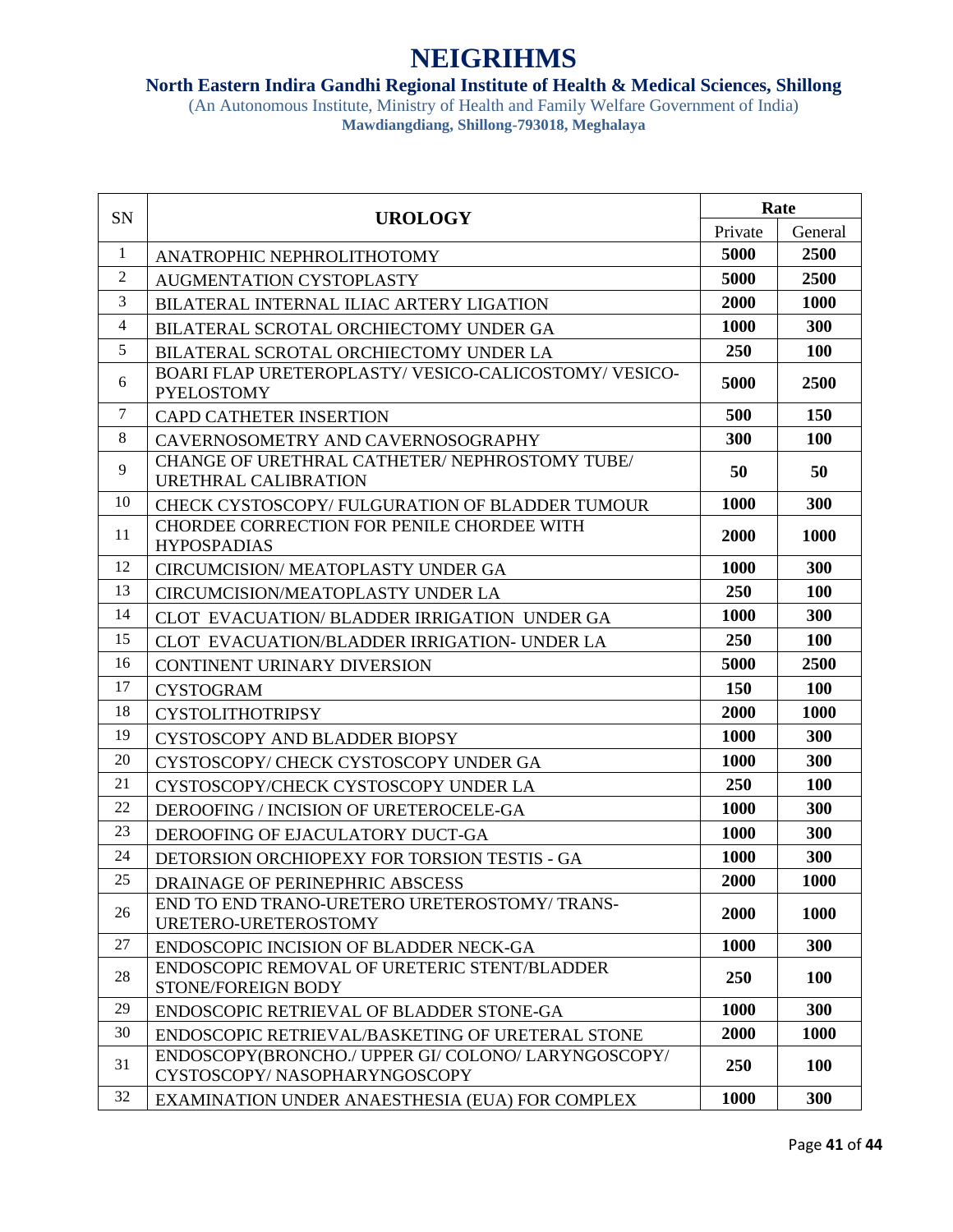### **North Eastern Indira Gandhi Regional Institute of Health & Medical Sciences, Shillong**

|    | <b>GENITO-URINARY FISTULA/ GENITAL</b>                                          |      |             |
|----|---------------------------------------------------------------------------------|------|-------------|
| 33 | EXCISION AND/DEROOFING OF RENAL CYST                                            | 2000 | 1000        |
| 34 | <b>EXCISION OF ADRENAL CYST</b>                                                 | 2000 | <b>1000</b> |
| 35 | EXCISION OF LARGE RETROPERITONEAL TUMOUR                                        | 5000 | 2500        |
| 36 | EXCISION OF PHEOCHROMOCYTOMA/ ADRENAL TUMOUR                                    | 5000 | 2500        |
| 37 | EXCISION OF SINUS/FISTULA IN FLANK REGION                                       | 2000 | 1000        |
| 38 | EXCISION OF VESICO-CUTANEOUS FISTULA-GA                                         | 1000 | 300         |
| 39 | <b>GENITO-URINARY FISTULA/ GENITALANOMALIES-GA</b>                              | 1000 | 300         |
| 40 | HIGH INGUINAL ORCHIECTOMY                                                       | 2000 | 1000        |
| 41 | ILEAL CONDUIT URINARY DIVERSION FOR BENIGN DISEASE                              | 2000 | 1000        |
| 42 | <b>ILEAL LOOP REPLACEMENT OF URETER</b>                                         | 5000 | 2500        |
| 43 | <b>IMPLANTATION OF PENILE PROSTHESIS</b>                                        | 2000 | 1000        |
| 44 | <b>INGUINAL BLOCK DISSECTION</b>                                                | 1000 | 300         |
| 45 | INTRAVESICAL INSTILLATION OF CHEMOTHERAPY/BCG                                   | 150  | <b>100</b>  |
| 46 | <b>LITHOTRIPSY</b>                                                              | 9000 | 7000        |
| 47 | LYMPHATIC DISCONNECTION OF KIDNEY FOR CHYLURIA                                  | 2000 | 1000        |
| 48 | $MCU + RGU$                                                                     | 250  | 100         |
| 49 | MEATOPLASTY-GA                                                                  | 1000 | 300         |
| 50 | MICROSURGICAL VASO-EPIDIDYMAL ANASTOMOSIS (VEA)<br>VASO-VASAL ANASTOMOSIS (VVA) | 5000 | 2500        |
| 51 | NEPHRECTOMY FOR PYONEPHROSIS/ NON-FUNCTIONING KIDNEY                            | 2000 | 1000        |
| 52 | NEPHROPEXY FOR MOBILE KIDNEY                                                    | 2000 | 1000        |
| 53 | <b>NEPHROSTOGRAM</b>                                                            | 200  | 100         |
| 54 | OPEN KIDNEY BIOPSY                                                              | 2000 | 1000        |
| 55 | <b>OPEN NEPHROSTOMY</b>                                                         | 2000 | 1000        |
| 56 | OPEN PROSTATECTOMY (RETROPUBIC/ TRANSVESICAL)                                   | 2000 | 1000        |
| 57 | OPEN SURGICAL BIOPSY OF PENILE LESION GA                                        | 1000 | 300         |
| 58 | OPEN SURGICAL BIOPSY OF PENILE LESION UNDER LA                                  | 250  | 100         |
| 59 | <b>OPERATION FOR PRIAPISM-GA</b>                                                | 1000 | 300         |
| 60 | OPERATIONS FOR HYDROCELE UNDER GA                                               | 1000 | 300         |
| 61 | OPERATIONS FOR HYDROCELE UNDER LA                                               | 250  | 100         |
| 62 | OPERATIVE REPAIR OF BLADDER INJURY                                              | 2000 | 1000        |
| 63 | OPTICAL INTERNAL URETHROTOMY (OIU)/ CORE THROUGH OIC-<br>GA                     | 1000 | 300         |
| 64 | ORCHIOPEXY FOR UNDESCENDED TESTIS                                               | 2000 | 1000        |
| 65 | PALOMO'S OPERATION-GA                                                           | 1000 | 300         |
| 66 | PARTIAL CYSTECTOMY/ENBLOCK CYSTECTOMY FOR URETHRAL<br><b>LESION</b>             | 2000 | 1000        |
| 67 | PARTIAL NEPHRECTOMY                                                             | 2000 | 1000        |
| 68 | PCNL (PERCUTANEOUS NEPHROLITHOTRIPSY)                                           | 2000 | 1000        |
| 69 | PELVIC EXENTERATION                                                             | 5000 | 2500        |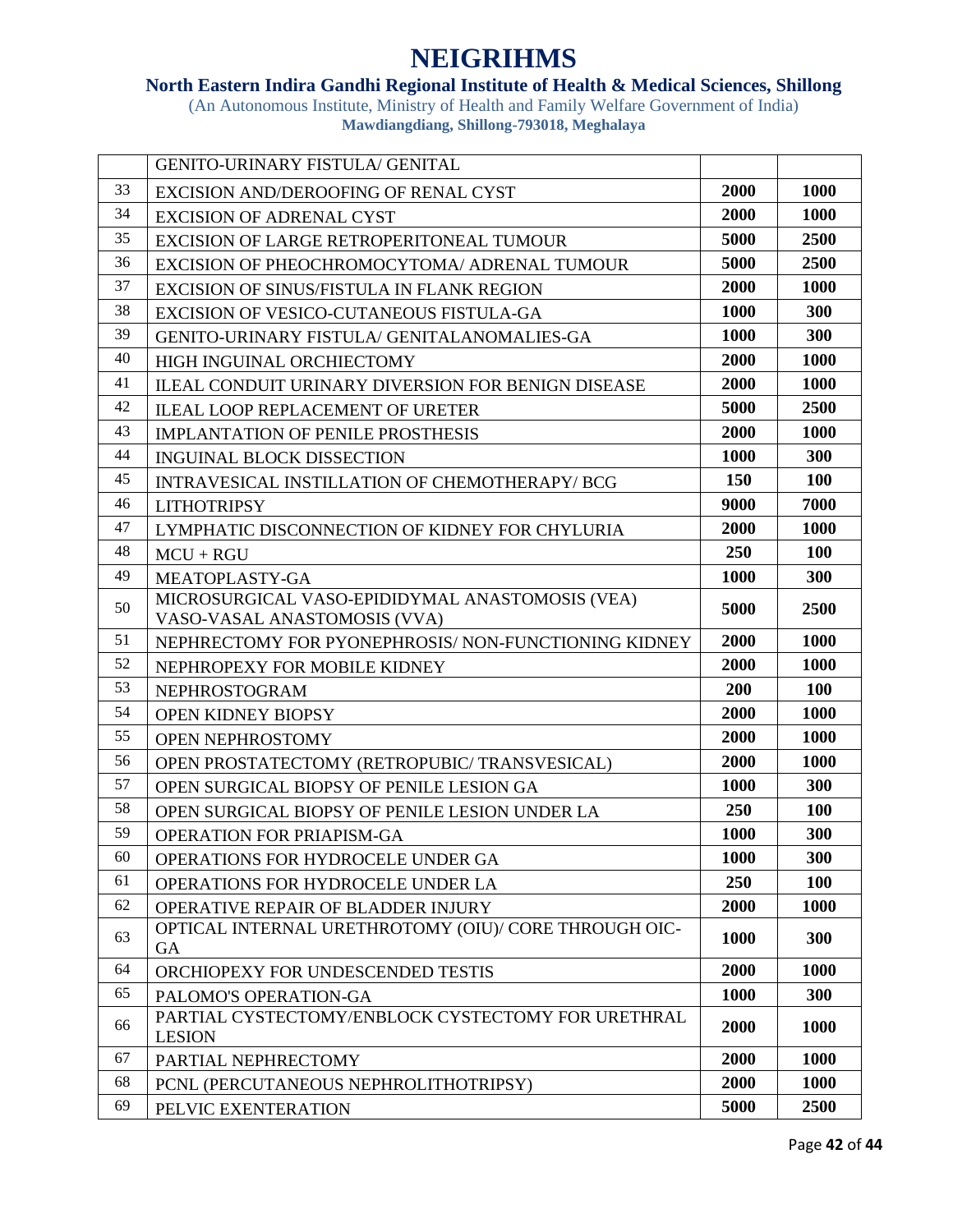### **North Eastern Indira Gandhi Regional Institute of Health & Medical Sciences, Shillong**

| 70  | PENIS AMPUTATION PARTIAL                                                                                                                                                                               | 1000  | 500        |
|-----|--------------------------------------------------------------------------------------------------------------------------------------------------------------------------------------------------------|-------|------------|
| 71  | PENIS AMPUTATION TOTAL                                                                                                                                                                                 | 2000  | 1000       |
| 72  | PERINEAL ANASTOMOTIC URETHROPLASTY                                                                                                                                                                     | 2000  | 1000       |
| 73  | PIPE TEST                                                                                                                                                                                              | 150   | 100        |
| 74  | PULMONARY FUNCTION TESTS                                                                                                                                                                               | 250   | 100        |
| 75  | PYELOLITHOTOMY/EXTENDED PYELOLITHOTOMY/<br>NEPHROLITHOTOMY                                                                                                                                             | 2000  | 1000       |
| 76  | PYELOPLASTY FOR UPJ OBSTRUCTION                                                                                                                                                                        | 2000  | 1000       |
| 77  | RADICAL CYSTECTOMY WITH URINARY DIVERSION                                                                                                                                                              | 5000  | 2500       |
| 78  | RADICAL NEPHRECTOMY/RENAL PARENCHYMA PRESERVATION<br>PROCEDURE FOR KIDNEY TUMOUR/ NEPHRO-URETERECTOMY<br>FOR TCC RENAL PELVIS                                                                          | 5000  | 2500       |
| 79  | RADICAL PROSTATECTOMY                                                                                                                                                                                  | 5000  | 2500       |
| 80  | REDUCTION OF PARAPHIMOSIS UNDER GA                                                                                                                                                                     | 1000  | 300        |
| 81  | REDUCTION OF PARAPHIOMOSIS UNDER LA                                                                                                                                                                    | 250   | 100        |
| 82  | <b>RELOOK PCNL-GA</b>                                                                                                                                                                                  | 1000  | 300        |
| 83  | <b>RELOOK TUR-P-GA</b>                                                                                                                                                                                 | 1000  | 300        |
| 84  | REMOVAL OF FOREIGN BODIES AROUND PENIS (CONSTRITING<br><b>METAL RINGS ETC)-GA</b>                                                                                                                      | 1000  | 300        |
| 85  | REPAIR OF COMPLICATED VESICOVAGINAL FISTULA (VVF) I.E.<br>VVF WITH UVF AND LOSS OF BLADDER NECK AND URETHRA<br>AND RECTOVAGINAL FISTULA                                                                | 5000  | 2500       |
| 86  | REPAIR OF EXTROPHY OF BLADDER /BLADDER NECK<br><b>RECONSTRUCTION</b>                                                                                                                                   | 5000  | 2500       |
| 87  | REPAIR OF HYPOSPADIAS                                                                                                                                                                                  | 2000  | 1000       |
| 88  | REPAIR OF RECTOURETHRAL FISTULA                                                                                                                                                                        | 5000  | 2500       |
| 89  | REPAIR OF UNCOMPLICATED VVT/ UVF(UTERO-VESICAL<br><b>FISTULA</b> )                                                                                                                                     | 2000  | 1000       |
| 90  | REPAIR OF URETHRAL FISTULA-GA                                                                                                                                                                          | 1000  | 300        |
| 91  | RETROGRADE URETERIC CATHETERISATION GA                                                                                                                                                                 | 1000  | 300        |
| 92  | RETROGRADE URETERIC CATHETERISATION UNDER LA                                                                                                                                                           | 250   | <b>100</b> |
| 93  | RETROGRADE/ANTEGRADE CONTRAST STUDY                                                                                                                                                                    | 150   | 100        |
| 94  | RETROPERITONEAL LYMPH NODE DISSECTION (RPLND)                                                                                                                                                          | 5000  | 2500       |
| 95  | RGP (RETROGRADE URETEROPYELOGRAM)                                                                                                                                                                      | 300   | 100        |
| 96  | <b>RGU/MCU</b>                                                                                                                                                                                         | 100   | 100        |
| 97  | ROBOTIC ASSISTED SURGICAL PROCEDURE (PYELOPLASTY/<br>PYELOLITHOTOMY/URETEROLITHOTOMY/ VVF REPAIR ETC/<br>RADICAL PROSTECTOMY/RADICAL CYSTECTOMY/NEPHRON<br>SPARING SURGERY FOR KIDNEY TUMOR/ RPLND ETC | 60000 | 30000      |
| 98  | SECONDARY SUTURING OF WOUNDS UNDER GA                                                                                                                                                                  | 1000  | 300        |
| 99  | SECONDARY SUTURING OF WOUNDS UNDER LA                                                                                                                                                                  | 250   | 100        |
| 100 | SINOGRAM/FISTULOGRAM                                                                                                                                                                                   | 250   | <b>100</b> |
| 101 | STAGE-I URETHROPLASTY/ IInd STAGE URETHROPLASTY/                                                                                                                                                       | 2000  | 1000       |